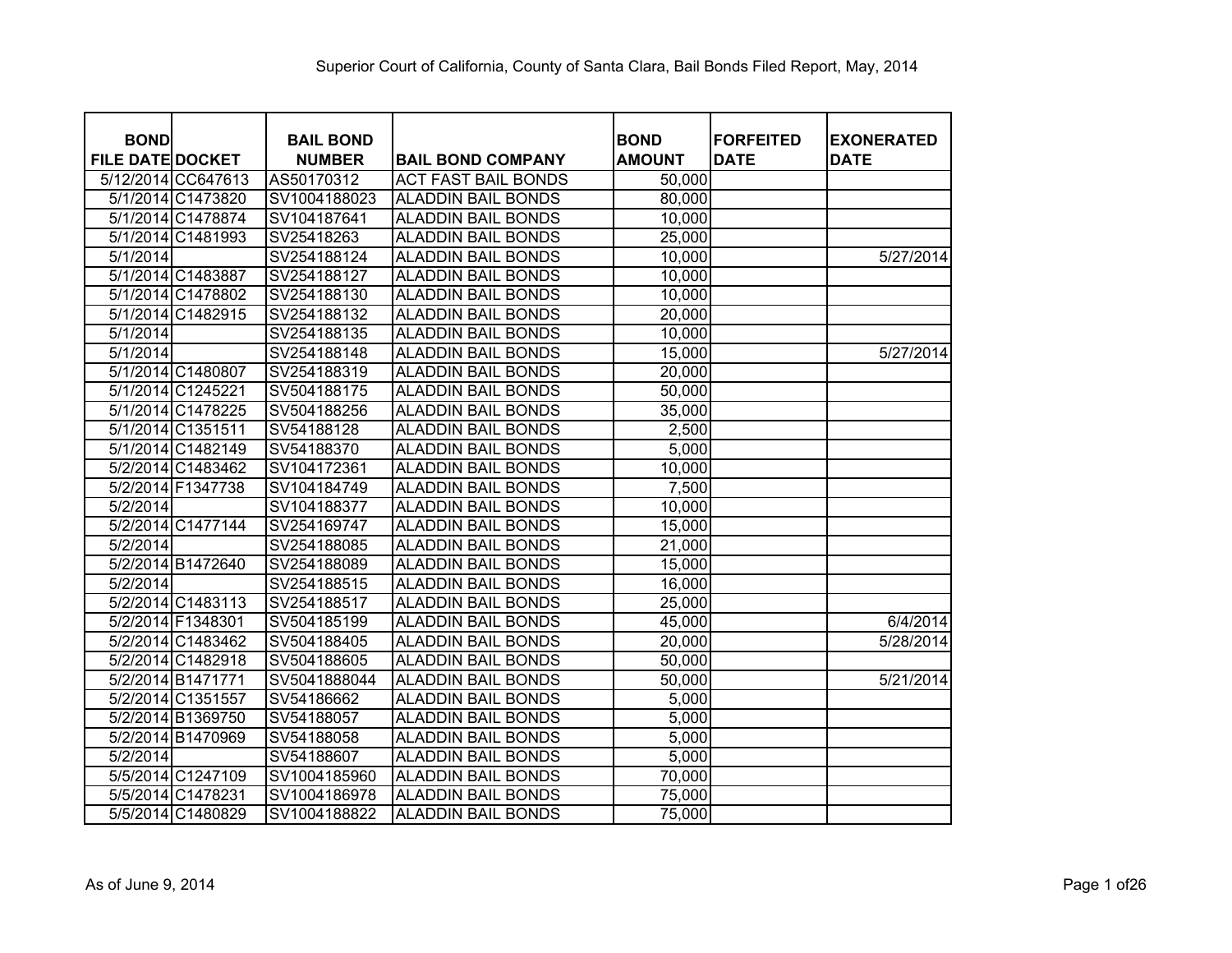| <b>BOND</b>             |                                        | <b>BAIL BOND</b>             |                                                        | <b>BOND</b>      | <b>FORFEITED</b><br><b>DATE</b> | <b>EXONERATED</b> |
|-------------------------|----------------------------------------|------------------------------|--------------------------------------------------------|------------------|---------------------------------|-------------------|
| <b>FILE DATE DOCKET</b> |                                        | <b>NUMBER</b>                | <b>BAIL BOND COMPANY</b>                               | <b>AMOUNT</b>    |                                 | <b>DATE</b>       |
|                         | 5/5/2014 C1118779<br>5/5/2014 C1480038 | SV1004189231<br>SV1004189238 | <b>ALADDIN BAIL BONDS</b><br><b>ALADDIN BAIL BONDS</b> | 50,000<br>60,000 |                                 | 5/8/2014          |
|                         | 5/5/2014 C1480715                      | SV1004189239                 | <b>ALADDIN BAIL BONDS</b>                              | 60,000           |                                 |                   |
|                         |                                        |                              |                                                        |                  |                                 |                   |
|                         | 5/5/2014 C1370258                      | SV1004189291                 | <b>ALADDIN BAIL BONDS</b>                              | 100,000          |                                 |                   |
|                         | 5/5/2014 C1474041                      | SV1004189292                 | <b>ALADDIN BAIL BONDS</b>                              | 60,000           |                                 |                   |
|                         | 5/5/2014 C1482686                      | SV1004189633                 | <b>ALADDIN BAIL BONDS</b>                              | 100,000          |                                 |                   |
|                         | 5/5/2014 C1482160                      | SV1004189693                 | <b>ALADDIN BAIL BONDS</b>                              | 97,000           |                                 |                   |
|                         | 5/5/2014 B1471560                      | SV104143930                  | <b>ALADDIN BAIL BONDS</b>                              | 10,000           |                                 |                   |
|                         | 5/5/2014 B1471610                      | SV104187976                  | <b>ALADDIN BAIL BONDS</b>                              | 10,000           |                                 |                   |
| 5/5/2014                |                                        | SV2504189464                 | <b>ALADDIN BAIL BONDS</b>                              | 36,000           |                                 |                   |
|                         | 5/5/2014 C1364797                      | SV254188894                  | <b>ALADDIN BAIL BONDS</b>                              | 25,000           |                                 |                   |
| 5/5/2014                |                                        | SV254189160                  | <b>ALADDIN BAIL BONDS</b>                              | 15,000           |                                 |                   |
|                         | 5/5/2014 C1483154                      | SV254189294                  | <b>ALADDIN BAIL BONDS</b>                              | 6,000            |                                 |                   |
| 5/5/2014                |                                        | SV254189325                  | <b>ALADDIN BAIL BONDS</b>                              | 11,000           |                                 | 5/19/2014         |
|                         | 5/5/2014 C1484391                      | SV254189369                  | <b>ALADDIN BAIL BONDS</b>                              | 25,000           |                                 |                   |
| 5/5/2014                |                                        | SV254189439                  | <b>ALADDIN BAIL BONDS</b>                              | 1,000            |                                 |                   |
| 5/5/2014                |                                        | SV254189454                  | <b>ALADDIN BAIL BONDS</b>                              | 15,000           |                                 |                   |
|                         | 5/5/2014 C1361618                      | SV254189684                  | <b>ALADDIN BAIL BONDS</b>                              | 20,000           |                                 |                   |
|                         | 5/5/2014 C1067465                      | SV504188736                  | <b>ALADDIN BAIL BONDS</b>                              | 50,000           |                                 |                   |
|                         | 5/5/2014 C1480804                      | SV504188760                  | <b>ALADDIN BAIL BONDS</b>                              | 35,000           |                                 |                   |
|                         | 5/5/2014 C1475084                      | SV504189220                  | <b>ALADDIN BAIL BONDS</b>                              | 30,000           |                                 |                   |
|                         | 5/5/2014 C1483124                      | SV504189357                  | <b>ALADDIN BAIL BONDS</b>                              | 25,000           |                                 |                   |
|                         | 5/5/2014 C1482296                      | SV504189370                  | <b>ALADDIN BAIL BONDS</b>                              | 35,000           |                                 |                   |
|                         | 5/5/2014 C1365314                      | SV504189416                  | <b>ALADDIN BAIL BONDS</b>                              | 10,000           |                                 |                   |
|                         | 5/5/2014 C1483189                      | SV504189443                  | <b>ALADDIN BAIL BONDS</b>                              | 25,000           |                                 |                   |
|                         | 5/5/2014 C1484073                      | SV504189491                  | <b>ALADDIN BAIL BONDS</b>                              | 26,000           |                                 |                   |
| 5/5/2014                |                                        | SV504189596                  | <b>ALADDIN BAIL BONDS</b>                              | 35,000           |                                 |                   |
|                         | 5/5/2014 C1354409                      | SV54185076                   | <b>ALADDIN BAIL BONDS</b>                              | 3,000            | 6/4/2014                        |                   |
|                         | 5/5/2014 B1369207                      | SV54188514                   | <b>ALADDIN BAIL BONDS</b>                              | 5,000            |                                 |                   |
|                         | 5/5/2014 C1474547                      | SV54188890                   | <b>ALADDIN BAIL BONDS</b>                              | 5,000            |                                 |                   |
| 5/5/2014                |                                        | SV54188919                   | <b>ALADDIN BAIL BONDS</b>                              | 5,000            |                                 |                   |
|                         | 5/5/2014 F1348539                      | SV54189233                   | <b>ALADDIN BAIL BONDS</b>                              | 2,500            |                                 |                   |
|                         | 5/5/2014 C1369489                      | SV54189234                   | <b>ALADDIN BAIL BONDS</b>                              | 2,000            |                                 |                   |
|                         | 5/5/2014 C1484097                      | SV54189358                   | <b>ALADDIN BAIL BONDS</b>                              | 5,000            |                                 |                   |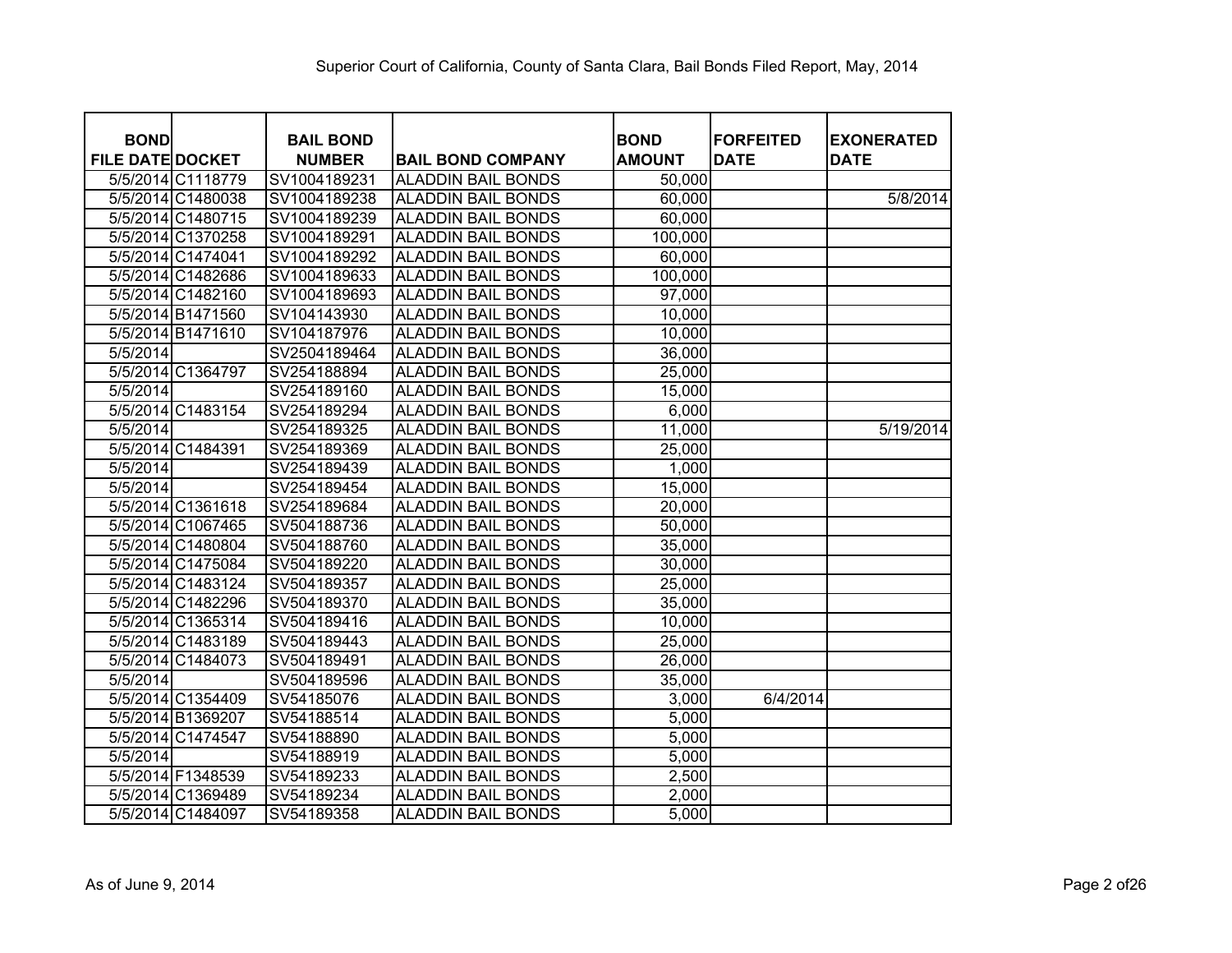| <b>BOND</b>             |                   | <b>BAIL BOND</b> |                           | <b>BOND</b>   | <b>FORFEITED</b> |                                  |
|-------------------------|-------------------|------------------|---------------------------|---------------|------------------|----------------------------------|
| <b>FILE DATE DOCKET</b> |                   | <b>NUMBER</b>    | <b>BAIL BOND COMPANY</b>  | <b>AMOUNT</b> | <b>DATE</b>      | <b>EXONERATED</b><br><b>DATE</b> |
|                         | 5/5/2014 C1365946 | SV54189453       | <b>ALADDIN BAIL BONDS</b> | 1,000         |                  |                                  |
|                         | 5/6/2014 C1480080 | SV1004189646     | <b>ALADDIN BAIL BONDS</b> | 80,000        |                  |                                  |
|                         | 5/6/2014 F1349351 | SV104189094      | <b>ALADDIN BAIL BONDS</b> | 7,500         |                  |                                  |
|                         | 5/6/2014 C1474419 | SV104189740      | <b>ALADDIN BAIL BONDS</b> | 5,000         |                  |                                  |
|                         | 5/6/2014 C1483570 | SV104189891      | <b>ALADDIN BAIL BONDS</b> | 10,000        |                  |                                  |
|                         | 5/6/2014 C1476978 | SV104189996      | <b>ALADDIN BAIL BONDS</b> | 6,000         |                  |                                  |
|                         | 5/6/2014 C1367795 | SV104189997      | <b>ALADDIN BAIL BONDS</b> | 10,000        |                  |                                  |
|                         | 5/6/2014 B1471263 | SV254187799      | <b>ALADDIN BAIL BONDS</b> | 11,000        |                  |                                  |
|                         | 5/6/2014 C1477405 | SV254188198      | <b>ALADDIN BAIL BONDS</b> | 15,000        |                  |                                  |
|                         | 5/6/2014 B1472572 | SV254188954      | <b>ALADDIN BAIL BONDS</b> | 20,250        |                  |                                  |
| 5/6/2014                |                   | SV254189731      | <b>ALADDIN BAIL BONDS</b> | 21,000        |                  | 6/2/2014                         |
|                         | 5/6/2014 C1483547 | SV254189735      | <b>ALADDIN BAIL BONDS</b> | 10,000        |                  |                                  |
|                         | 5/6/2014 C1483345 | SV254189738      | <b>ALADDIN BAIL BONDS</b> | 15,000        | 5/19/2014        |                                  |
| 5/6/2014                |                   | SV254189773      | <b>ALADDIN BAIL BONDS</b> | 15,000        |                  |                                  |
|                         | 5/6/2014 B1471380 | SV504186899      | <b>ALADDIN BAIL BONDS</b> | 30,000        |                  |                                  |
|                         | 5/6/2014 C1369781 | SV54189688       | <b>ALADDIN BAIL BONDS</b> | 5,000         |                  |                                  |
|                         | 5/6/2014 C1473371 | SV54189741       | <b>ALADDIN BAIL BONDS</b> | 4,000         |                  |                                  |
| 5/6/2014                |                   | SV54189995       | <b>ALADDIN BAIL BONDS</b> | 5,000         |                  |                                  |
|                         | 5/7/2014 F1450231 | SV1004188909     | <b>ALADDIN BAIL BONDS</b> | 100,000       |                  |                                  |
|                         | 5/7/2014 C1368286 | SV1004190312     | <b>ALADDIN BAIL BONDS</b> | 60,000        |                  |                                  |
| 5/7/2014                |                   | SV104189049      | <b>ALADDIN BAIL BONDS</b> | 10,000        |                  | 5/31/2014                        |
|                         | 5/7/2014 F1451121 | SV104189755      | <b>ALADDIN BAIL BONDS</b> | 10,000        |                  |                                  |
|                         | 5/7/2014 C1364101 | SV104190065      | <b>ALADDIN BAIL BONDS</b> | 3,000         |                  |                                  |
|                         | 5/7/2014 C1483973 | SV104190260      | <b>ALADDIN BAIL BONDS</b> | 10,000        |                  |                                  |
|                         | 5/7/2014 F1243542 | SV104819246      | <b>ALADDIN BAIL BONDS</b> | 7,500         |                  |                                  |
|                         | 5/7/2014 C1480642 | SV254188964      | <b>ALADDIN BAIL BONDS</b> | 16,000        |                  |                                  |
|                         | 5/7/2014 F1451120 | SV254189986      | <b>ALADDIN BAIL BONDS</b> | 25,000        |                  |                                  |
|                         | 5/7/2014 C1477996 | SV254190064      | <b>ALADDIN BAIL BONDS</b> | 25,000        |                  |                                  |
|                         | 5/7/2014 F1451192 | SV504189270      | <b>ALADDIN BAIL BONDS</b> | 25,000        |                  |                                  |
|                         | 5/7/2014 B1472569 | SV504189783      | <b>ALADDIN BAIL BONDS</b> | 35,000        |                  |                                  |
|                         | 5/7/2014 C1482199 | SV504190158      | <b>ALADDIN BAIL BONDS</b> | 45,000        | 5/23/2014        |                                  |
|                         | 5/7/2014 C1482566 | SV504190161      | <b>ALADDIN BAIL BONDS</b> | 50,000        |                  |                                  |
|                         | 5/7/2014 C1077060 | SV504190263      | <b>ALADDIN BAIL BONDS</b> | 35,000        |                  |                                  |
|                         | 5/7/2014 F1450577 | SV54188889       | <b>ALADDIN BAIL BONDS</b> | 3,500         |                  |                                  |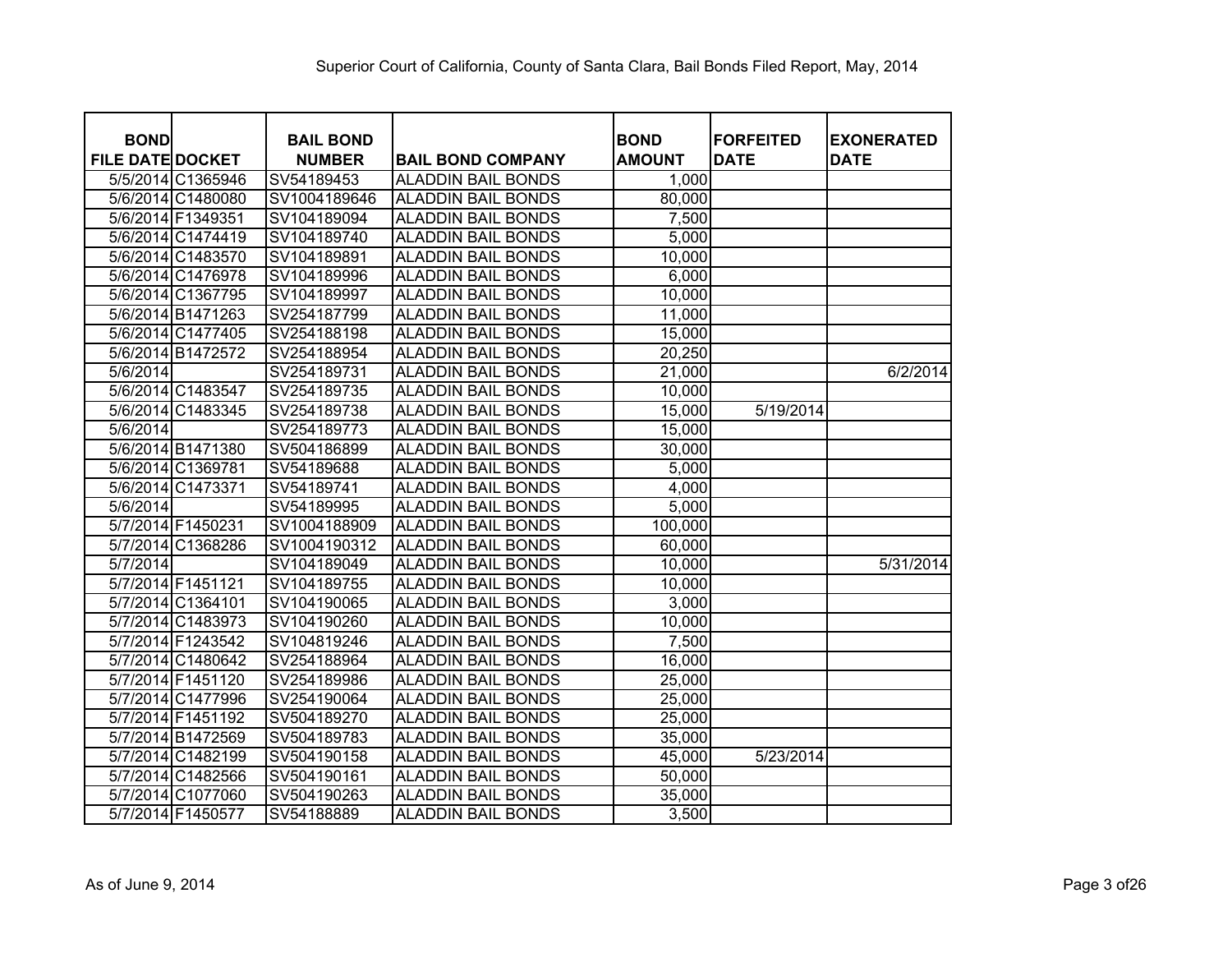| <b>BOND</b>             |                   | <b>BAIL BOND</b> |                           | <b>BOND</b>   | <b>FORFEITED</b> | <b>EXONERATED</b> |
|-------------------------|-------------------|------------------|---------------------------|---------------|------------------|-------------------|
| <b>FILE DATE DOCKET</b> |                   | <b>NUMBER</b>    | <b>BAIL BOND COMPANY</b>  | <b>AMOUNT</b> | <b>DATE</b>      | <b>DATE</b>       |
| 5/8/2014                |                   | SV1004190188     | <b>ALADDIN BAIL BONDS</b> | 26,000        |                  | 6/3/2014          |
|                         | 5/8/2014 C1476179 | SV1004190471     | <b>ALADDIN BAIL BONDS</b> | 75,000        |                  |                   |
|                         | 5/8/2014 B1368335 | SV104189837      | <b>ALADDIN BAIL BONDS</b> | 10,000        |                  |                   |
|                         | 5/8/2014 C1113580 | SV104190481      | <b>ALADDIN BAIL BONDS</b> | 6,500         |                  |                   |
|                         | 5/8/2014 C1363102 | SV254189164      | <b>ALADDIN BAIL BONDS</b> | 25,000        |                  |                   |
|                         | 5/8/2014 C1361028 | SV254190478      | <b>ALADDIN BAIL BONDS</b> | 20,000        |                  |                   |
|                         | 5/8/2014 B1472619 | SV504190126      | <b>ALADDIN BAIL BONDS</b> | 50,000        |                  |                   |
|                         | 5/8/2014 C1475049 | SV504190470      | <b>ALADDIN BAIL BONDS</b> | 41,000        |                  |                   |
|                         | 5/8/2014 C1483015 | SV504190495      | <b>ALADDIN BAIL BONDS</b> | 14,000        | 5/20/2014        |                   |
|                         | 5/8/2014 C1353543 | SV54188771       | <b>ALADDIN BAIL BONDS</b> | 2,500         | 5/29/2014        |                   |
|                         | 5/8/2014 B1370286 | SV54189203       | <b>ALADDIN BAIL BONDS</b> | 5,000         |                  |                   |
|                         | 5/8/2014 C1364133 | SV54190480       | <b>ALADDIN BAIL BONDS</b> | 2,000         |                  |                   |
|                         | 5/9/2014 C1360416 | SV104190819      | <b>ALADDIN BAIL BONDS</b> | 7,500         |                  | 5/9/2014          |
| 5/9/2014                |                   | SV254190705      | <b>ALADDIN BAIL BONDS</b> | 15,000        |                  |                   |
|                         | 5/9/2014 C1482683 | SV254190746      | <b>ALADDIN BAIL BONDS</b> | 25,000        |                  |                   |
|                         | 5/9/2014 CC964153 | SV504186041      | <b>ALADDIN BAIL BONDS</b> | 40,000        |                  |                   |
|                         | 5/9/2014 C1476335 | SV54190438       | <b>ALADDIN BAIL BONDS</b> | 2,000         | 5/27/2014        |                   |
| 5/12/2014 C1482566      |                   | SV1004191148     | <b>ALADDIN BAIL BONDS</b> | 75,000        |                  |                   |
| 5/12/2014 C1484830      |                   | SV1004191582     | <b>ALADDIN BAIL BONDS</b> | 75,000        |                  |                   |
| 5/12/2014 C1484069      |                   | SV104177572      | <b>ALADDIN BAIL BONDS</b> | 10,000        |                  |                   |
| 5/12/2014 C1481548      |                   | SV104191181      | <b>ALADDIN BAIL BONDS</b> | 5,000         |                  |                   |
| 5/12/2014 C1225196      |                   | SV104191225      | <b>ALADDIN BAIL BONDS</b> | 5,000         |                  |                   |
| 5/12/2014 C1476237      |                   | SV254177621      | <b>ALADDIN BAIL BONDS</b> | 25,000        |                  |                   |
| 5/12/2014 C1363054      |                   | SV254191218      | <b>ALADDIN BAIL BONDS</b> | 10,000        |                  |                   |
| 5/12/2014               |                   | SV254191329      | <b>ALADDIN BAIL BONDS</b> | 25,000        |                  |                   |
| 5/12/2014               |                   | SV254191394      | <b>ALADDIN BAIL BONDS</b> | 25,000        |                  |                   |
| 5/12/2014               |                   | SV254191445      | <b>ALADDIN BAIL BONDS</b> | 15,000        |                  |                   |
| 5/12/2014               |                   | SV254191608      | <b>ALADDIN BAIL BONDS</b> | 15,000        |                  |                   |
| 5/12/2014               |                   | SV254191611      | <b>ALADDIN BAIL BONDS</b> | 15,000        |                  |                   |
| 5/12/2014               |                   | SV254191751      | <b>ALADDIN BAIL BONDS</b> | 16,000        |                  |                   |
| 5/12/2014 C1482566      |                   | SV504191118      | <b>ALADDIN BAIL BONDS</b> | 50,000        |                  |                   |
| 5/12/2014 C1478204      |                   | SV504191180      | <b>ALADDIN BAIL BONDS</b> | 26,000        |                  |                   |
| 5/12/2014               |                   | SV504191241      | <b>ALADDIN BAIL BONDS</b> | 25,000        |                  |                   |
| 5/12/2014 C1482813      |                   | SV504191356      | <b>ALADDIN BAIL BONDS</b> | 45,000        |                  |                   |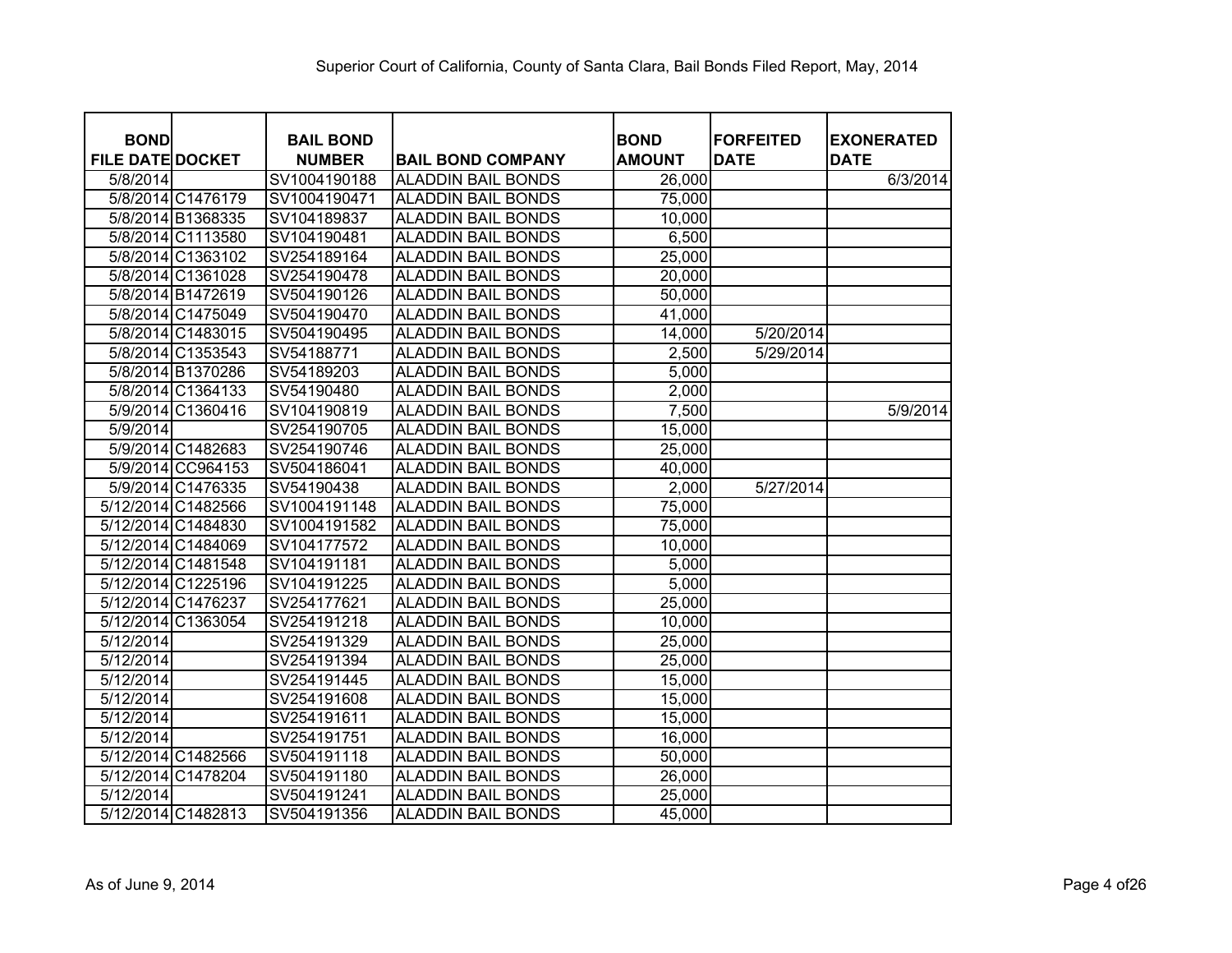| <b>BOND</b>             | <b>BAIL BOND</b> |                           | <b>BOND</b>   | <b>FORFEITED</b> | <b>EXONERATED</b> |
|-------------------------|------------------|---------------------------|---------------|------------------|-------------------|
| <b>FILE DATE DOCKET</b> | <b>NUMBER</b>    | <b>BAIL BOND COMPANY</b>  | <b>AMOUNT</b> | <b>DATE</b>      | <b>DATE</b>       |
| 5/12/2014               | SV504191648      | <b>ALADDIN BAIL BONDS</b> | 25,000        |                  |                   |
| 5/12/2014 C1246059      | SV54191226       | <b>ALADDIN BAIL BONDS</b> | 2,000         |                  |                   |
| 5/12/2014 C1484829      | SV54191696       | <b>ALADDIN BAIL BONDS</b> | 5,000         |                  |                   |
| 5/12/2014               | SV54191758       | <b>ALADDIN BAIL BONDS</b> | 5,000         |                  |                   |
| 5/12/2014 C1482407      | SV54191759       | <b>ALADDIN BAIL BONDS</b> | 1,000         |                  | 5/21/2014         |
| 5/13/2014 F1451406      | SV104191216      | <b>ALADDIN BAIL BONDS</b> | 5,000         |                  |                   |
| 5/13/2014               | SV104191787      | <b>ALADDIN BAIL BONDS</b> | 10,000        |                  |                   |
| 5/13/2014 C1476932      | SV104191871      | <b>ALADDIN BAIL BONDS</b> | 5,000         |                  |                   |
| 5/13/2014 C1478130      | SV104191905      | <b>ALADDIN BAIL BONDS</b> | 10,000        |                  |                   |
| 5/13/2014 C1478221      | SV104191982      | <b>ALADDIN BAIL BONDS</b> | 10,000        |                  |                   |
| 5/13/2014               | SV254177620      | <b>ALADDIN BAIL BONDS</b> | 25,000        |                  |                   |
| 5/13/2014 C1484050      | SV254191795      | <b>ALADDIN BAIL BONDS</b> | 10,500        |                  |                   |
| 5/13/2014 C1483766      | SV254191876      | <b>ALADDIN BAIL BONDS</b> | 25,000        |                  |                   |
| 5/13/2014 C1240920      | SV254191899      | <b>ALADDIN BAIL BONDS</b> | 9,000         |                  |                   |
| 5/13/2014 C1355091      | SV254191901      | <b>ALADDIN BAIL BONDS</b> | 3,000         |                  |                   |
| 5/13/2014               | SV2541971796     | <b>ALADDIN BAIL BONDS</b> | 25,000        |                  |                   |
| 5/13/2014               | SV504191858      | <b>ALADDIN BAIL BONDS</b> | 50,000        |                  |                   |
| 5/13/2014 C1482890      | SV504191910      | <b>ALADDIN BAIL BONDS</b> | 31,000        |                  |                   |
| 5/13/2014               | SV504192028      | <b>ALADDIN BAIL BONDS</b> | 30,000        |                  |                   |
| 5/13/2014 C1480789      | SV54190477       | <b>ALADDIN BAIL BONDS</b> | 5,000         |                  |                   |
| 5/13/2014 C1367873      | SV54190656       | <b>ALADDIN BAIL BONDS</b> | 5,000         |                  |                   |
| 5/13/2014 C1476745      | SV54190686       | <b>ALADDIN BAIL BONDS</b> | 5,000         |                  |                   |
| 5/13/2014               | SV54191894       | <b>ALADDIN BAIL BONDS</b> | 5,000         |                  |                   |
| 5/13/2014 C1481359      | SV54191911       | <b>ALADDIN BAIL BONDS</b> | 2,000         |                  |                   |
| 5/14/2014 C1480399      | SV1004192053     | <b>ALADDIN BAIL BONDS</b> | 75,000        |                  |                   |
| 5/14/2014 C1481653      | SV1004192257     | <b>ALADDIN BAIL BONDS</b> | 70,000        |                  |                   |
| 5/14/2014 B1471682      | SV104161376      | <b>ALADDIN BAIL BONDS</b> | 6,000         |                  |                   |
| 5/14/2014 C1368085      | SV104190319      | <b>ALADDIN BAIL BONDS</b> | 10,000        |                  |                   |
| 5/14/2014 B1472781      | SV104191577      | <b>ALADDIN BAIL BONDS</b> | 10,000        |                  |                   |
| 5/14/2014 B1471517      | SV104191706      | <b>ALADDIN BAIL BONDS</b> | 10,000        |                  |                   |
| 5/14/2014 C1481374      | SV104191981      | <b>ALADDIN BAIL BONDS</b> | 10,000        |                  |                   |
| 5/14/2014               | SV104192219      | <b>ALADDIN BAIL BONDS</b> | 5,000         |                  |                   |
| 5/14/2014 B1471643      | SV254190088      | <b>ALADDIN BAIL BONDS</b> | 25,000        |                  | 5/21/2014         |
| 5/14/2014 B1471796      | SV254190985      | <b>ALADDIN BAIL BONDS</b> | 25,000        |                  |                   |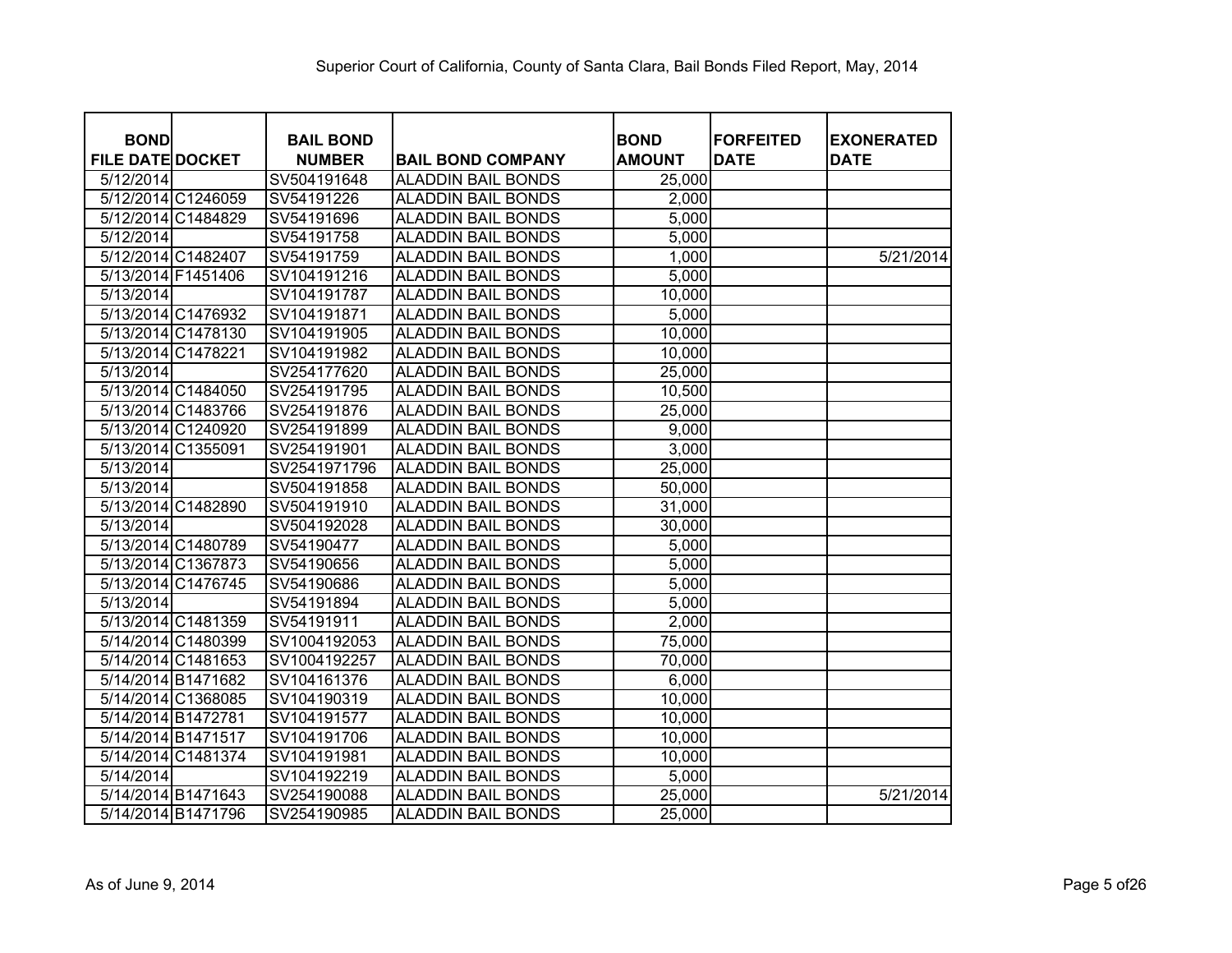| <b>BOND</b>             | <b>BAIL BOND</b> |                           | <b>BOND</b>   | <b>FORFEITED</b> | <b>EXONERATED</b> |
|-------------------------|------------------|---------------------------|---------------|------------------|-------------------|
| <b>FILE DATE DOCKET</b> | <b>NUMBER</b>    | <b>BAIL BOND COMPANY</b>  | <b>AMOUNT</b> | <b>DATE</b>      | <b>DATE</b>       |
| 5/14/2014 B1369062      | SV254191252      | <b>ALADDIN BAIL BONDS</b> | 5,000         |                  |                   |
| 5/14/2014 B1472762      | SV254191272      | <b>ALADDIN BAIL BONDS</b> | 15,000        |                  |                   |
| 5/14/2014               | SV254191626      | <b>ALADDIN BAIL BONDS</b> | 25,000        |                  |                   |
| 5/14/2014               | SV254192093      | <b>ALADDIN BAIL BONDS</b> | 16,000        |                  |                   |
| 5/14/2014 F1451233      | SV254192117      | <b>ALADDIN BAIL BONDS</b> | 15,000        |                  |                   |
| 5/14/2014 C1483858      | SV254192178      | <b>ALADDIN BAIL BONDS</b> | 12,000        |                  |                   |
| 5/14/2014               | SV254192236      | <b>ALADDIN BAIL BONDS</b> | 10,000        |                  |                   |
| 5/14/2014 C1483709      | SV254192254      | <b>ALADDIN BAIL BONDS</b> | 10,000        |                  |                   |
| 5/14/2014 C1483032      | SV254192309      | <b>ALADDIN BAIL BONDS</b> | 11,000        |                  |                   |
| 5/14/2014 B1472772      | SV504191253      | <b>ALADDIN BAIL BONDS</b> | 25,000        |                  |                   |
| 5/14/2014 F1451311      | SV504191624      | <b>ALADDIN BAIL BONDS</b> | 40,000        |                  |                   |
| 5/14/2014               | SV504191980      | <b>ALADDIN BAIL BONDS</b> | 30,000        |                  |                   |
| 5/14/2014               | SV504192142      | <b>ALADDIN BAIL BONDS</b> | 25,000        |                  |                   |
| 5/14/2014 C1474856      | SV54191895       | <b>ALADDIN BAIL BONDS</b> | 5,000         |                  |                   |
| 5/14/2014               | SV54191950       | <b>ALADDIN BAIL BONDS</b> | 5,000         |                  |                   |
| 5/15/2014 C1475596      | SV104188730      | <b>ALADDIN BAIL BONDS</b> | 10,000        |                  |                   |
| 5/15/2014 C1368258      | SV104190229      | <b>ALADDIN BAIL BONDS</b> | 10,000        |                  |                   |
| 5/15/2014 B1472783      | SV254191811      | <b>ALADDIN BAIL BONDS</b> | 10,000        |                  |                   |
| 5/15/2014 F1450493      | SV254192278      | <b>ALADDIN BAIL BONDS</b> | 10,000        |                  |                   |
| 5/15/2014 B1367139      | SV254192295      | <b>ALADDIN BAIL BONDS</b> | 20,000        |                  |                   |
| 5/15/2014 C1473864      | SV254192589      | <b>ALADDIN BAIL BONDS</b> | 20,000        |                  |                   |
| 5/15/2014               | SV504191841      | <b>ALADDIN BAIL BONDS</b> | 25,000        |                  |                   |
| 5/15/2014               | SV504192242      | <b>ALADDIN BAIL BONDS</b> | 30,000        |                  |                   |
| 5/15/2014 F1346171      | SV504192277      | <b>ALADDIN BAIL BONDS</b> | 50,000        |                  |                   |
| 5/15/2014 C1353458      | SV504192548      | <b>ALADDIN BAIL BONDS</b> | 35,000        |                  |                   |
| 5/15/2014 C1480431      | SV54192509       | <b>ALADDIN BAIL BONDS</b> | 5,000         |                  |                   |
| 5/15/2014 C1117720      | SV54192580       | <b>ALADDIN BAIL BONDS</b> | 5,000         |                  |                   |
| 5/15/2014 C1472421      | SV54192581       | <b>ALADDIN BAIL BONDS</b> | 5,000         |                  |                   |
| 5/15/2014 C1364039      | SV54192582       | <b>ALADDIN BAIL BONDS</b> | 5,000         |                  |                   |
| 5/16/2014 B1368909      | SV104192026      | <b>ALADDIN BAIL BONDS</b> | 10,000        |                  |                   |
| 5/16/2014 B1153027      | SV104192545      | <b>ALADDIN BAIL BONDS</b> | 5,000         |                  |                   |
| 5/16/2014 F1450656      | SV104192579      | <b>ALADDIN BAIL BONDS</b> | 7,500         |                  | 6/6/2014          |
| 5/16/2014               | SV104192646      | <b>ALADDIN BAIL BONDS</b> | 10,000        |                  |                   |
| 5/16/2014               | SV104192666      | <b>ALADDIN BAIL BONDS</b> | 10,000        |                  |                   |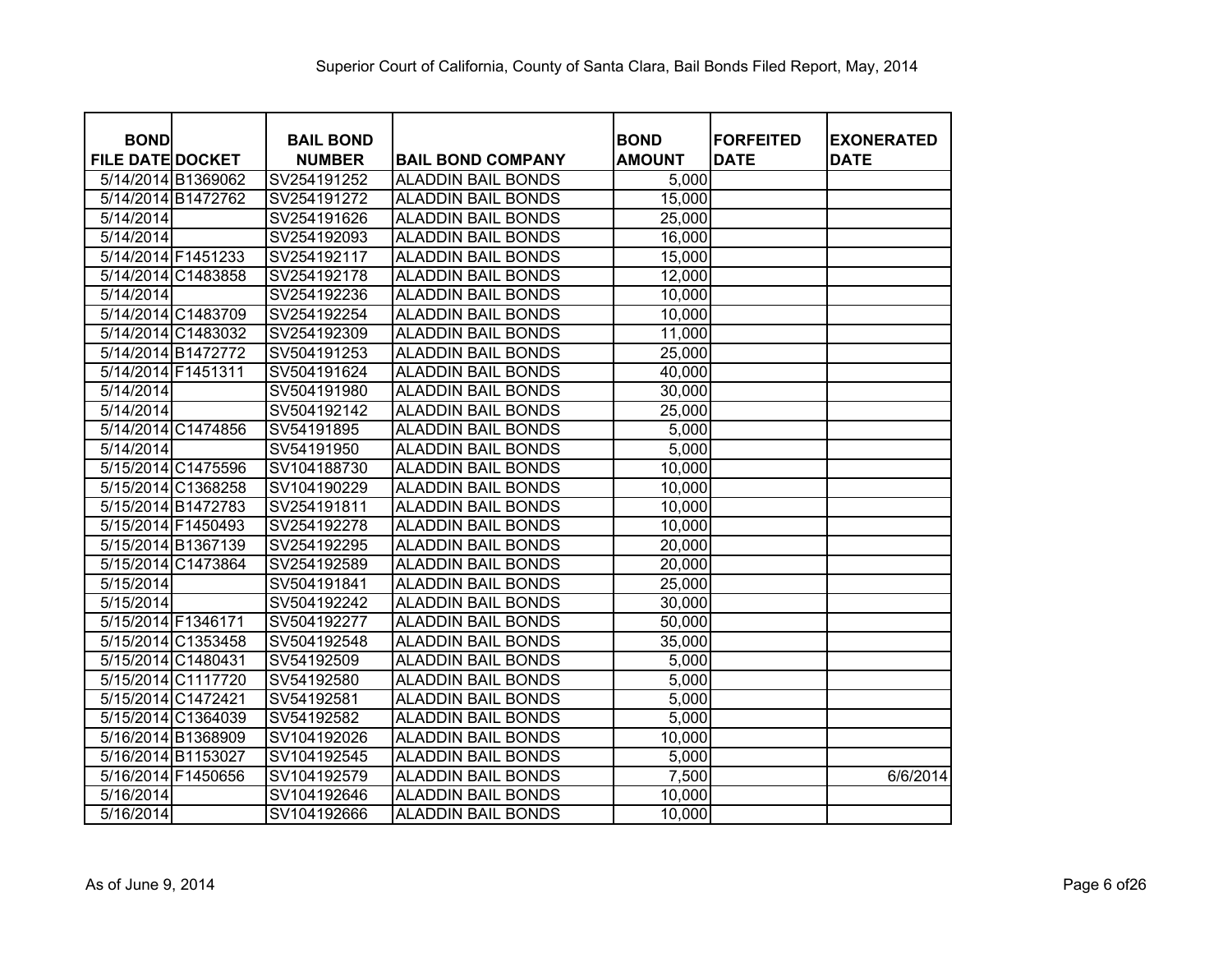| <b>BOND</b>             | <b>BAIL BOND</b> |                           | <b>BOND</b>   | <b>FORFEITED</b> | <b>EXONERATED</b> |
|-------------------------|------------------|---------------------------|---------------|------------------|-------------------|
| <b>FILE DATE DOCKET</b> | <b>NUMBER</b>    | <b>BAIL BOND COMPANY</b>  | <b>AMOUNT</b> | <b>DATE</b>      | <b>DATE</b>       |
| 5/16/2014 C1477945      | SV104192829      | <b>ALADDIN BAIL BONDS</b> | 10,000        |                  |                   |
| 5/16/2014 F1451060      | SV254192577      | <b>ALADDIN BAIL BONDS</b> | 10,000        |                  | 6/6/2014          |
| 5/16/2014               | SV254192596      | <b>ALADDIN BAIL BONDS</b> | 15,000        |                  |                   |
| 5/16/2014               | SV254192849      | <b>ALADDIN BAIL BONDS</b> | 20,000        |                  |                   |
| 5/16/2014 C1478679      | SV504192573      | <b>ALADDIN BAIL BONDS</b> | 30,000        |                  |                   |
| 5/16/2014 C1353228      | SV54192830       | <b>ALADDIN BAIL BONDS</b> | 5,000         |                  |                   |
| 5/19/2014               | SV104192845      | <b>ALADDIN BAIL BONDS</b> | 7,000         |                  |                   |
| 5/19/2014               | SV104193176      | <b>ALADDIN BAIL BONDS</b> | 10,000        |                  |                   |
| 5/19/2014               | SV254192663      | <b>ALADDIN BAIL BONDS</b> | 15,000        |                  |                   |
| 5/19/2014               | SV254192721      | <b>ALADDIN BAIL BONDS</b> | 15,000        |                  |                   |
| 5/19/2014 C1483359      | SV254193007      | <b>ALADDIN BAIL BONDS</b> | 20,000        |                  |                   |
| 5/19/2014               | SV254193052      | <b>ALADDIN BAIL BONDS</b> | 21,000        |                  |                   |
| 5/19/2014 C1483999      | SV254193389      | <b>ALADDIN BAIL BONDS</b> | 14,000        |                  |                   |
| 5/19/2014 C1481970      | SV254193441      | <b>ALADDIN BAIL BONDS</b> | 25,000        |                  |                   |
| 5/19/2014               | SV254193483      | <b>ALADDIN BAIL BONDS</b> | 25,000        |                  |                   |
| 5/19/2014               | SV254193593      | <b>ALADDIN BAIL BONDS</b> | 16,000        |                  |                   |
| 5/19/2014 C1480421      | SV504192249      | <b>ALADDIN BAIL BONDS</b> | 25,000        |                  |                   |
| 5/19/2014 F1450999      | SV504192843      | <b>ALADDIN BAIL BONDS</b> | 30,000        |                  |                   |
| 5/19/2014 C1484135      | SV504193082      | <b>ALADDIN BAIL BONDS</b> | 31,000        | 6/3/2014         |                   |
| 5/19/2014               | SV504193231      | <b>ALADDIN BAIL BONDS</b> | 50,000        |                  |                   |
| 5/19/2014               | SV504193325      | <b>ALADDIN BAIL BONDS</b> | 25,000        |                  |                   |
| 5/19/2014               | SV504193333      | <b>ALADDIN BAIL BONDS</b> | 25,000        |                  |                   |
| 5/19/2014               | SV504193338      | <b>ALADDIN BAIL BONDS</b> | 25,000        |                  |                   |
| 5/19/2014               | SV504193381      | <b>ALADDIN BAIL BONDS</b> | 25,000        |                  |                   |
| 5/19/2014 C1483537      | SV504193539      | <b>ALADDIN BAIL BONDS</b> | 50,000        |                  |                   |
| 5/19/2014               | SV504193797      | <b>ALADDIN BAIL BONDS</b> | 25,000        |                  |                   |
| 5/19/2014 F1450604      | SV54191680       | <b>ALADDIN BAIL BONDS</b> | 5,000         |                  |                   |
| 5/19/2014 C1476163      | SV54193300       | <b>ALADDIN BAIL BONDS</b> | 5,000         |                  |                   |
| 5/19/2014 C1480249      | SV54193827       | <b>ALADDIN BAIL BONDS</b> | 5,000         |                  |                   |
| 5/19/2014               | SV54193828       | <b>ALADDIN BAIL BONDS</b> | 1,000         |                  |                   |
| 5/20/2014 B1263174      | SV104192832      | <b>ALADDIN BAIL BONDS</b> | 10,000        |                  |                   |
| 5/20/2014               | SV254192649      | <b>ALADDIN BAIL BONDS</b> | 15,000        |                  |                   |
| 5/20/2014 B1367105      | SV254192867      | <b>ALADDIN BAIL BONDS</b> | 20,000        |                  |                   |
| 5/20/2014               | SV254193071      | <b>ALADDIN BAIL BONDS</b> | 15,000        |                  |                   |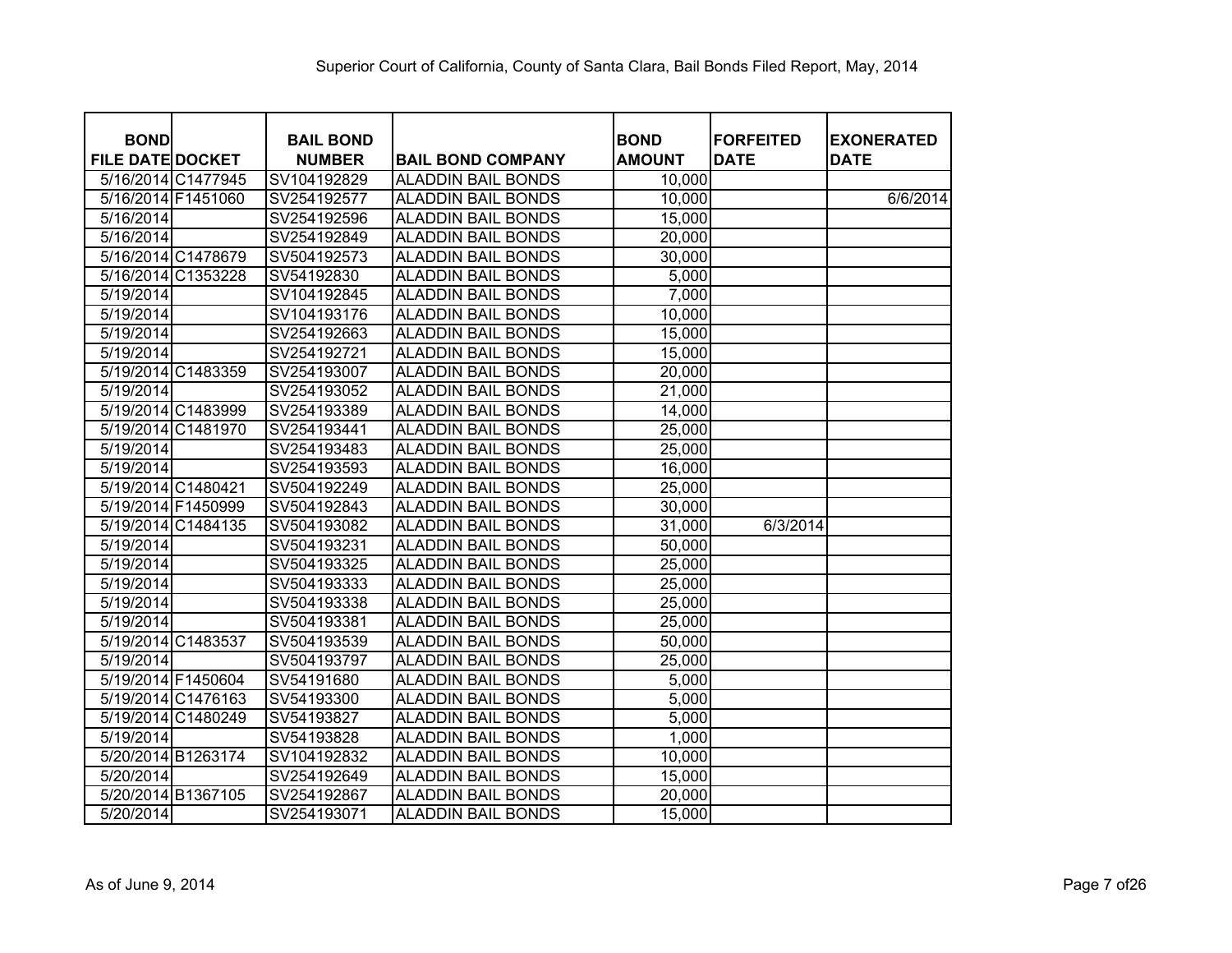| <b>BOND</b>             |                    | <b>BAIL BOND</b> |                           | <b>BOND</b>   | <b>FORFEITED</b> | <b>EXONERATED</b> |
|-------------------------|--------------------|------------------|---------------------------|---------------|------------------|-------------------|
| <b>FILE DATE DOCKET</b> |                    | <b>NUMBER</b>    | <b>BAIL BOND COMPANY</b>  | <b>AMOUNT</b> | <b>DATE</b>      | <b>DATE</b>       |
| 5/20/2014               |                    | SV254193607      | <b>ALADDIN BAIL BONDS</b> | 16,000        |                  |                   |
| 5/20/2014 C1483286      |                    | SV254194053      | <b>ALADDIN BAIL BONDS</b> | 20,000        |                  |                   |
| 5/20/2014               |                    | SV254194103      | <b>ALADDIN BAIL BONDS</b> | 15,000        |                  |                   |
| 5/20/2014 C1479094      |                    | SV504191048      | <b>ALADDIN BAIL BONDS</b> | 26,000        |                  |                   |
| 5/20/2014               |                    | SV504193736      | <b>ALADDIN BAIL BONDS</b> | 50,000        |                  |                   |
| 5/20/2014               |                    | SV504193869      | <b>ALADDIN BAIL BONDS</b> | 25,000        |                  |                   |
| 5/20/2014 C1483875      |                    | SV504193953      | <b>ALADDIN BAIL BONDS</b> | 30,000        |                  |                   |
| 5/20/2014               |                    | SV504194066      | <b>ALADDIN BAIL BONDS</b> | 25,000        |                  | 6/2/2014          |
| 5/20/2014 C1483538      |                    | SV504194092      | <b>ALADDIN BAIL BONDS</b> | 35,000        |                  |                   |
| 5/20/2014               |                    | SV54193902       | <b>ALADDIN BAIL BONDS</b> | 1,000         |                  |                   |
| 5/20/2014 C1481825      |                    | SV54193933       | <b>ALADDIN BAIL BONDS</b> | 5,000         |                  |                   |
| 5/21/2014               |                    | SV104193339      | <b>ALADDIN BAIL BONDS</b> | 5,000         |                  |                   |
| 5/21/2014 F1451377      |                    | SV104193674      | <b>ALADDIN BAIL BONDS</b> | 10,000        |                  | 6/5/2014          |
| 5/21/2014 F1450822      |                    | SV104193954      | <b>ALADDIN BAIL BONDS</b> | 7,500         |                  |                   |
| 5/21/2014 F1450672      |                    | SV104194082      | <b>ALADDIN BAIL BONDS</b> | 10,000        |                  |                   |
| 5/21/2014               |                    | SV504194346      | <b>ALADDIN BAIL BONDS</b> | 43,000        |                  |                   |
| 5/21/2014 C1480621      |                    | SV54194340       | <b>ALADDIN BAIL BONDS</b> | 1,000         |                  |                   |
| 5/22/2014 B1472417      |                    | SV1041944021     | <b>ALADDIN BAIL BONDS</b> | 10,000        |                  |                   |
| 5/22/2014               |                    | SV254194399      | <b>ALADDIN BAIL BONDS</b> | 20,000        |                  |                   |
| 5/22/2014 C1365154      |                    | SV254194407      | <b>ALADDIN BAIL BONDS</b> | 25,000        |                  |                   |
|                         | 5/22/2014 CC461646 | SV254194424      | <b>ALADDIN BAIL BONDS</b> | 25,000        |                  | 5/29/2014         |
| 5/22/2014 B1472655      |                    | SV54194526       | <b>ALADDIN BAIL BONDS</b> | 5,000         | 5/27/2014        |                   |
| 5/22/2014 C1480917      |                    | SV54194588       | <b>ALADDIN BAIL BONDS</b> | 5,000         |                  |                   |
| 5/23/2014 C1482164      |                    | SV104177573      | <b>ALADDIN BAIL BONDS</b> | 10,000        |                  |                   |
| 5/23/2014 C1481513      |                    | SV104177575      | <b>ALADDIN BAIL BONDS</b> | 5,000         |                  |                   |
| 5/23/2014               |                    | SV254177599      | <b>ALADDIN BAIL BONDS</b> | 11,000        |                  |                   |
| 5/23/2014 B1472819      |                    | SV254194437      | <b>ALADDIN BAIL BONDS</b> | 20,000        |                  |                   |
| 5/23/2014 C1484599      |                    | SV254194616      | <b>ALADDIN BAIL BONDS</b> | 25,000        |                  |                   |
| 5/23/2014 C1365218      |                    | SV254194829      | <b>ALADDIN BAIL BONDS</b> | 20,000        |                  |                   |
| 5/23/2014 B1472879      |                    | SV504194504      | <b>ALADDIN BAIL BONDS</b> | 30,000        |                  |                   |
| 5/23/2014 C1484600      |                    | SV504194679      | <b>ALADDIN BAIL BONDS</b> | 32,000        |                  |                   |
| 5/23/2014 B1472505      |                    | SV54192733       | <b>ALADDIN BAIL BONDS</b> | 5,000         |                  |                   |
| 5/27/2014 B1470810      |                    | SV1004194812     | <b>ALADDIN BAIL BONDS</b> | 75,000        |                  |                   |
|                         | 5/27/2014 C1482372 | SV1004195182     | <b>ALADDIN BAIL BONDS</b> | 100,000       |                  |                   |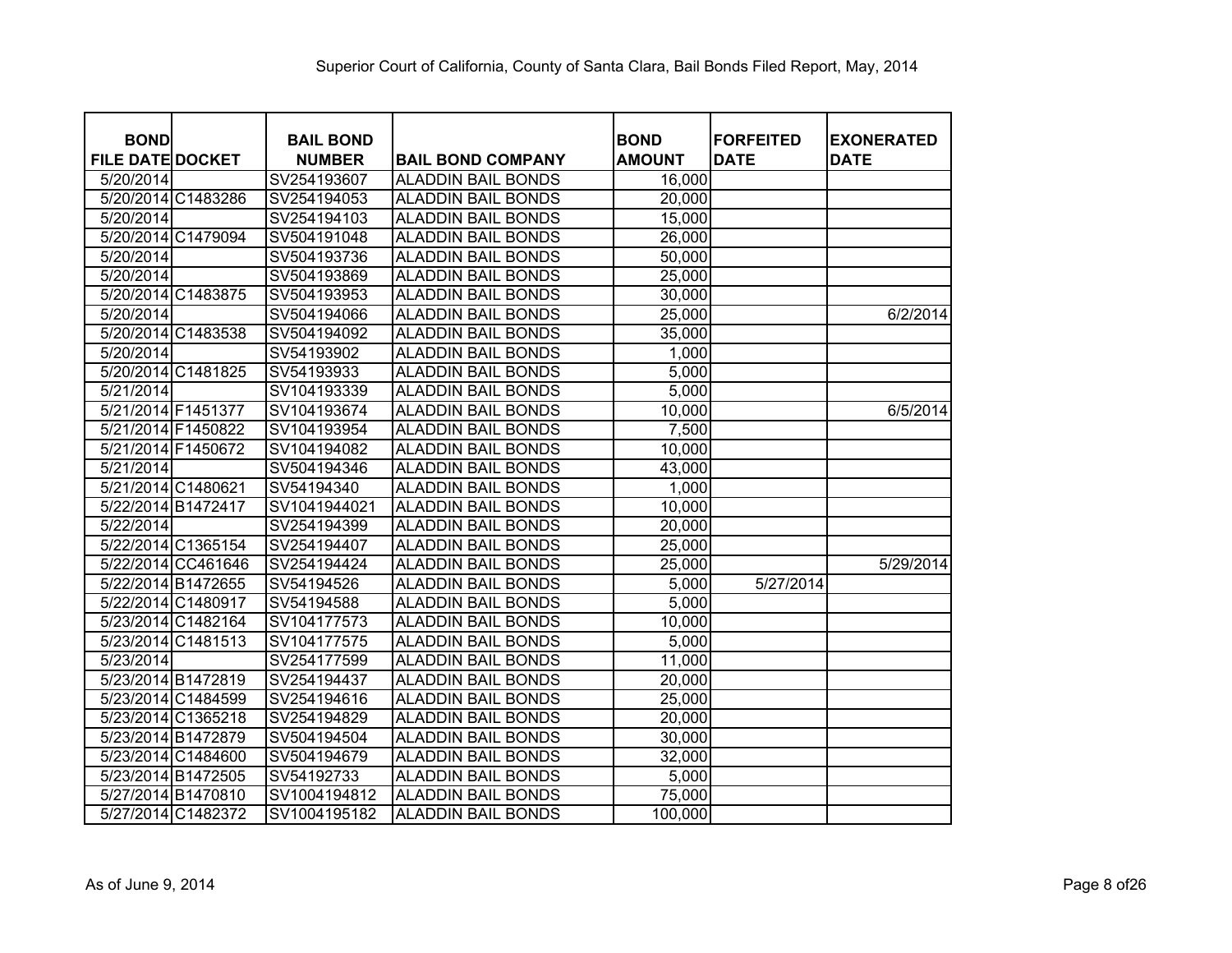| <b>BOND</b>             | <b>BAIL BOND</b> |                           | <b>BOND</b>   | <b>FORFEITED</b> | <b>EXONERATED</b> |
|-------------------------|------------------|---------------------------|---------------|------------------|-------------------|
| <b>FILE DATE DOCKET</b> | <b>NUMBER</b>    | <b>BAIL BOND COMPANY</b>  | <b>AMOUNT</b> | <b>DATE</b>      | <b>DATE</b>       |
| 5/27/2014 C1363916      | SV1004195267     | <b>ALADDIN BAIL BONDS</b> | 75,000        |                  |                   |
| 5/27/2014 B1472675      | SV104177574      | <b>ALADDIN BAIL BONDS</b> | 10,000        |                  |                   |
| 5/27/2014               | SV104177576      | <b>ALADDIN BAIL BONDS</b> | 10,000        |                  |                   |
| 5/27/2014 C1244901      | SV104177578      | <b>ALADDIN BAIL BONDS</b> | 8,000         |                  |                   |
| 5/27/2014               | SV104177581      | <b>ALADDIN BAIL BONDS</b> | 5,000         |                  |                   |
| 5/27/2014 C1357164      | SV104177582      | <b>ALADDIN BAIL BONDS</b> | 10,000        |                  |                   |
| 5/27/2014 C1352558      | SV104191112      | <b>ALADDIN BAIL BONDS</b> | 10,000        |                  |                   |
| 5/27/2014 C1480837      | SV104191503      | <b>ALADDIN BAIL BONDS</b> | 10,000        |                  |                   |
| 5/27/2014 C1476116      | SV104193499      | <b>ALADDIN BAIL BONDS</b> | 10,000        |                  |                   |
| 5/27/2014 C1481641      | SV104193864      | <b>ALADDIN BAIL BONDS</b> | 6,000         |                  |                   |
| 5/27/2014               | SV104195472      | <b>ALADDIN BAIL BONDS</b> | 10,000        |                  |                   |
| 5/27/2014 C1484003      | SV104195644      | <b>ALADDIN BAIL BONDS</b> | 10,000        |                  |                   |
| 5/27/2014               | SV254177600      | <b>ALADDIN BAIL BONDS</b> | 10,000        |                  |                   |
| 5/27/2014 C1482543      | SV254177601      | <b>ALADDIN BAIL BONDS</b> | 25,000        |                  |                   |
| 5/27/2014               | SV254177602      | <b>ALADDIN BAIL BONDS</b> | 16,000        |                  |                   |
| 5/27/2014               | SV254177603      | <b>ALADDIN BAIL BONDS</b> | 25,000        |                  |                   |
| 5/27/2014 C1480239      | SV254177604      | <b>ALADDIN BAIL BONDS</b> | 22,000        |                  |                   |
| 5/27/2014               | SV254177605      | <b>ALADDIN BAIL BONDS</b> | 10,000        |                  |                   |
| 5/27/2014               | SV254177606      | <b>ALADDIN BAIL BONDS</b> | 11,000        |                  |                   |
| 5/27/2014 C1364459      | SV254193309      | <b>ALADDIN BAIL BONDS</b> | 15,000        |                  |                   |
| 5/27/2014               | SV254194962      | <b>ALADDIN BAIL BONDS</b> | 20,000        |                  |                   |
| 5/27/2014 C1483428      | SV254195306      | <b>ALADDIN BAIL BONDS</b> | 25,000        |                  |                   |
| 5/27/2014 C1482744      | SV254195316      | <b>ALADDIN BAIL BONDS</b> | 20,000        |                  |                   |
| 5/27/2014               | SV254195519      | <b>ALADDIN BAIL BONDS</b> | 15,000        |                  |                   |
| 5/27/2014               | SV254195640      | <b>ALADDIN BAIL BONDS</b> | 21,000        |                  |                   |
| 5/27/2014               | SV254195788      | <b>ALADDIN BAIL BONDS</b> | 10,000        |                  |                   |
| 5/27/2014               | SV254195880      | <b>ALADDIN BAIL BONDS</b> | 15,000        |                  |                   |
| 5/27/2014               | SV254196193      | <b>ALADDIN BAIL BONDS</b> | 20,000        |                  |                   |
| 5/27/2014 C1484055      | SV504172368      | <b>ALADDIN BAIL BONDS</b> | 35,000        |                  |                   |
| 5/27/2014               | SV504177622      | <b>ALADDIN BAIL BONDS</b> | 35,000        |                  |                   |
| 5/27/2014 C1484663      | SV504177623      | <b>ALADDIN BAIL BONDS</b> | 30,000        |                  |                   |
| 5/27/2014 C1484663      | SV504177624      | <b>ALADDIN BAIL BONDS</b> | 30,000        |                  |                   |
| 5/27/2014 C1484663      | SV504177625      | <b>ALADDIN BAIL BONDS</b> | 30,000        |                  |                   |
| 5/27/2014 C1481649      | SV504177626      | <b>ALADDIN BAIL BONDS</b> | 30,000        |                  |                   |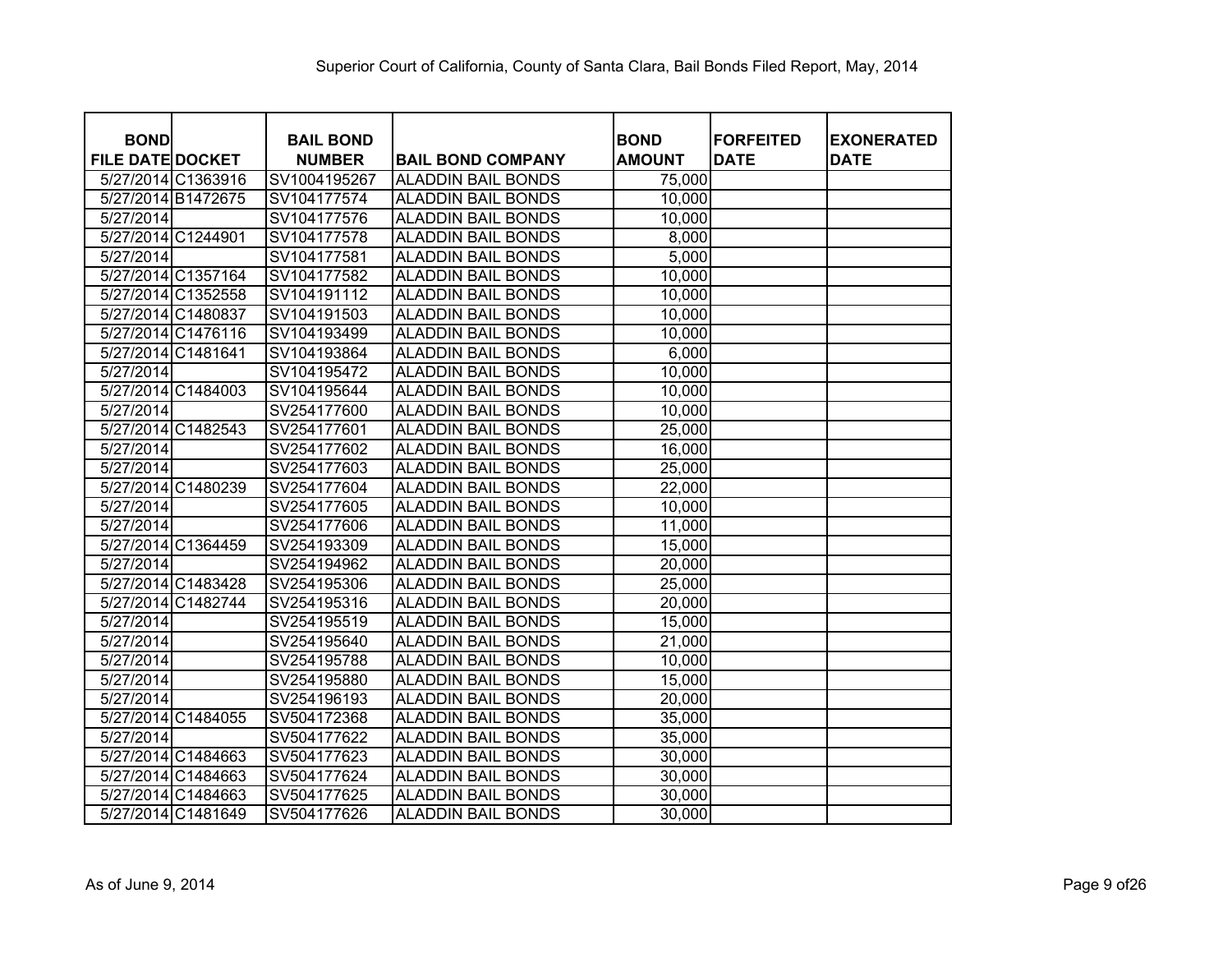|                                        |                    | <b>BAIL BOND</b> |                           | <b>BOND</b>   | <b>FORFEITED</b> |                                  |
|----------------------------------------|--------------------|------------------|---------------------------|---------------|------------------|----------------------------------|
| <b>BOND</b><br><b>FILE DATE DOCKET</b> |                    | <b>NUMBER</b>    | <b>BAIL BOND COMPANY</b>  | <b>AMOUNT</b> | <b>DATE</b>      | <b>EXONERATED</b><br><b>DATE</b> |
| 5/27/2014                              |                    | SV504177627      | <b>ALADDIN BAIL BONDS</b> | 30,000        |                  |                                  |
| 5/27/2014                              |                    | SV504177628      | <b>ALADDIN BAIL BONDS</b> | 35,000        |                  |                                  |
| 5/27/2014 C1231511                     |                    | SV504177629      | <b>ALADDIN BAIL BONDS</b> | 50,000        |                  |                                  |
| 5/27/2014 C1482480                     |                    | SV504193462      | <b>ALADDIN BAIL BONDS</b> | 50,000        |                  |                                  |
| 5/27/2014                              |                    | SV504194649      | <b>ALADDIN BAIL BONDS</b> | 35,000        |                  |                                  |
| 5/27/2014                              |                    | SV504194755      | <b>ALADDIN BAIL BONDS</b> | 25,000        |                  |                                  |
|                                        | 5/27/2014 C1367008 | SV504194770      | <b>ALADDIN BAIL BONDS</b> | 30,000        |                  |                                  |
| 5/27/2014 B1366169                     |                    | SV504195305      | <b>ALADDIN BAIL BONDS</b> | 35,000        |                  |                                  |
| 5/27/2014                              |                    | SV504195552      | <b>ALADDIN BAIL BONDS</b> | 50,000        |                  |                                  |
|                                        | 5/27/2014 C1482376 | SV504195677      | <b>ALADDIN BAIL BONDS</b> | 50,000        | 6/2/2014         |                                  |
|                                        | 5/27/2014 C1245329 | SV504195689      | <b>ALADDIN BAIL BONDS</b> | 25,000        |                  |                                  |
| 5/27/2014                              |                    | SV504195707      | <b>ALADDIN BAIL BONDS</b> | 46,000        |                  |                                  |
| 5/27/2014                              |                    | SV504195819      | <b>ALADDIN BAIL BONDS</b> | 25,000        |                  |                                  |
|                                        | 5/27/2014 C1482185 | SV504196325      | <b>ALADDIN BAIL BONDS</b> | 50,000        | 5/30/2014        |                                  |
|                                        | 5/27/2014 C1237533 | SV54172351       | <b>ALADDIN BAIL BONDS</b> | 1,000         |                  |                                  |
|                                        | 5/27/2014 C1478785 | SV54195215       | <b>ALADDIN BAIL BONDS</b> | 2,000         |                  |                                  |
|                                        | 5/27/2014 C1482723 | SV54196219       | <b>ALADDIN BAIL BONDS</b> | 5,000         |                  |                                  |
| 5/28/2014 B1472845                     |                    | SV1004177642     | <b>ALADDIN BAIL BONDS</b> | 50,000        |                  |                                  |
| 5/28/2014 B1369067                     |                    | SV104176755      | <b>ALADDIN BAIL BONDS</b> | 10,000        |                  |                                  |
| 5/28/2014 B1471363                     |                    | SV104177577      | <b>ALADDIN BAIL BONDS</b> | 10,000        |                  |                                  |
| 5/28/2014 B1472406                     |                    | SV104177580      | <b>ALADDIN BAIL BONDS</b> | 10,000        |                  |                                  |
| 5/28/2014 B1471706                     |                    | SV104195254      | <b>ALADDIN BAIL BONDS</b> | 5,000         |                  |                                  |
| 5/28/2014 B1471464                     |                    | SV104195360      | <b>ALADDIN BAIL BONDS</b> | 10,000        |                  |                                  |
| 5/28/2014 B1263269                     |                    | SV104195399      | <b>ALADDIN BAIL BONDS</b> | 10,000        |                  |                                  |
| 5/28/2014 B1472899                     |                    | SV104196227      | <b>ALADDIN BAIL BONDS</b> | 10,000        |                  |                                  |
|                                        | 5/28/2014 C1484326 | SV104196438      | <b>ALADDIN BAIL BONDS</b> | 6,000         |                  |                                  |
| 5/28/2014 B1472880                     |                    | SV254194876      | <b>ALADDIN BAIL BONDS</b> | 11,000        |                  |                                  |
| 5/28/2014 B1472899                     |                    | SV254196226      | <b>ALADDIN BAIL BONDS</b> | 12,000        |                  |                                  |
| 5/28/2014 C1477536                     |                    | SV254196443      | <b>ALADDIN BAIL BONDS</b> | 10,000        |                  |                                  |
| 5/28/2014                              |                    | SV254196444      | <b>ALADDIN BAIL BONDS</b> | 15,000        |                  |                                  |
|                                        | 5/28/2014 C1484748 | SV254196517      | <b>ALADDIN BAIL BONDS</b> | 11,000        |                  |                                  |
| 5/28/2014                              |                    | SV254196529      | <b>ALADDIN BAIL BONDS</b> | 25,000        |                  |                                  |
| 5/28/2014 B1471150                     |                    | SV504195624      | <b>ALADDIN BAIL BONDS</b> | 50,000        |                  |                                  |
| 5/28/2014                              |                    | SV504196408      | <b>ALADDIN BAIL BONDS</b> | 25,000        |                  |                                  |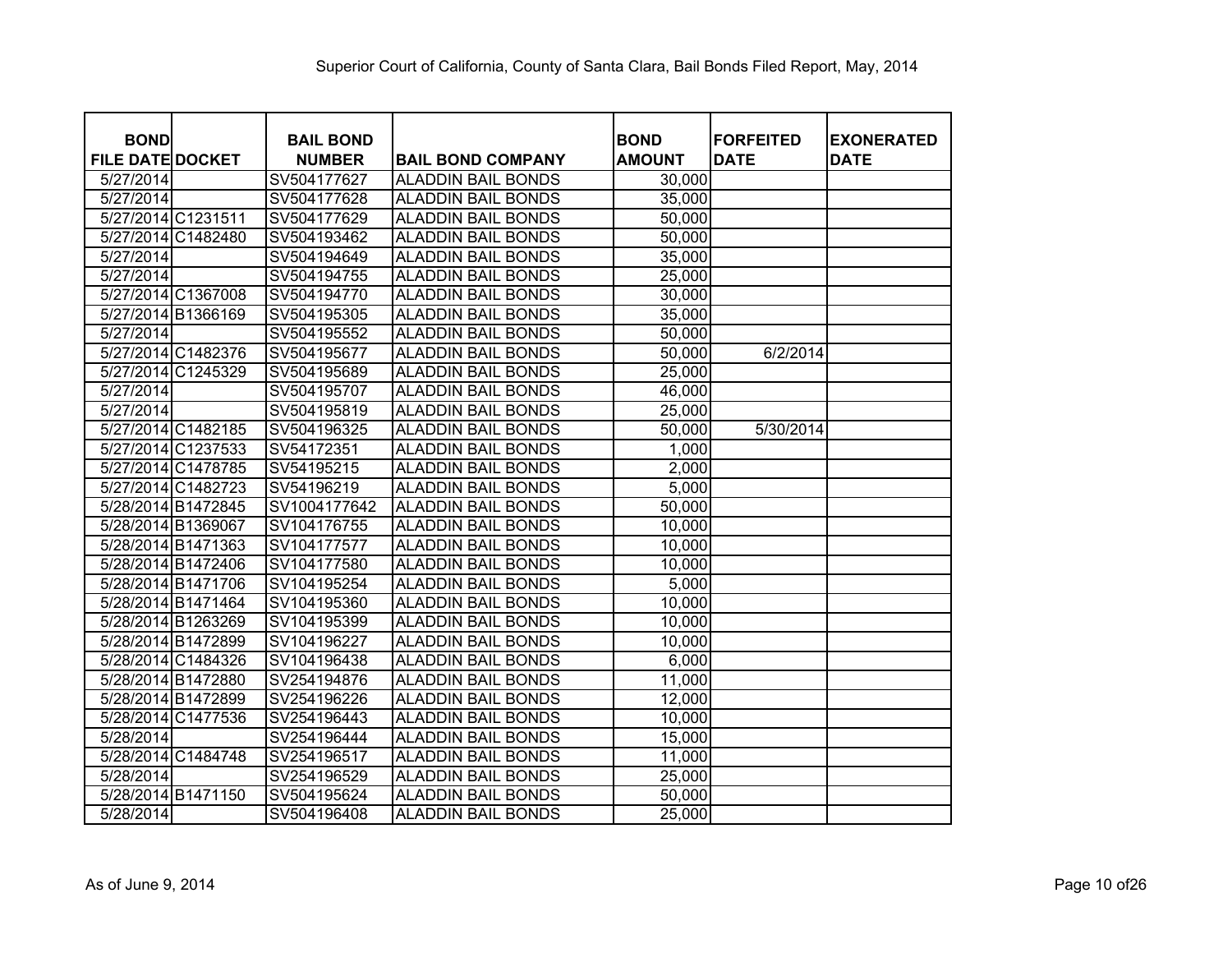| <b>BOND</b>             |                                          | <b>BAIL BOND</b>           |                                                        |                              | <b>FORFEITED</b> |                                  |
|-------------------------|------------------------------------------|----------------------------|--------------------------------------------------------|------------------------------|------------------|----------------------------------|
| <b>FILE DATE DOCKET</b> |                                          |                            |                                                        | <b>BOND</b><br><b>AMOUNT</b> | <b>DATE</b>      | <b>EXONERATED</b><br><b>DATE</b> |
|                         |                                          | <b>NUMBER</b>              | <b>BAIL BOND COMPANY</b>                               |                              |                  |                                  |
|                         | 5/28/2014 C1484422<br>5/28/2014 C1484670 | SV504196441<br>SV504196448 | <b>ALADDIN BAIL BONDS</b><br><b>ALADDIN BAIL BONDS</b> | 35,000<br>25,000             |                  |                                  |
|                         | 5/28/2014 C1371069                       | SV504196463                | <b>ALADDIN BAIL BONDS</b>                              | 50,000                       |                  |                                  |
|                         | 5/28/2014 C1481915                       | SV504196479                | <b>ALADDIN BAIL BONDS</b>                              | 50,000                       |                  |                                  |
| 5/28/2014               |                                          | SV504196578                | <b>ALADDIN BAIL BONDS</b>                              |                              |                  |                                  |
|                         |                                          |                            |                                                        | 35,000                       |                  |                                  |
|                         | 5/28/2014 C1482349                       | SV54193097                 | <b>ALADDIN BAIL BONDS</b>                              | 5,000                        |                  |                                  |
| 5/28/2014               |                                          | SV54195363                 | <b>ALADDIN BAIL BONDS</b>                              | 5,000                        |                  |                                  |
| 5/29/2014 F1451304      |                                          | SV104195478                | <b>ALADDIN BAIL BONDS</b>                              | 10,000                       | 6/6/2014         |                                  |
| 5/29/2014 F1346915      |                                          | SV104196103                | <b>ALADDIN BAIL BONDS</b>                              | 7,500                        |                  |                                  |
| 5/29/2014 B1472883      |                                          | SV104196344                | <b>ALADDIN BAIL BONDS</b>                              | 10,000                       |                  |                                  |
| 5/29/2014 B1472883      |                                          | SV104196345                | <b>ALADDIN BAIL BONDS</b>                              | 10,000                       |                  |                                  |
| 5/29/2014 B1472883      |                                          | SV104196346                | <b>ALADDIN BAIL BONDS</b>                              | 10,000                       |                  |                                  |
| 5/29/2014 B1472883      |                                          | SV104196347                | <b>ALADDIN BAIL BONDS</b>                              | 10,000                       |                  |                                  |
| 5/29/2014 B1472253      |                                          | SV254195430                | <b>ALADDIN BAIL BONDS</b>                              | 20,000                       |                  |                                  |
| 5/29/2014 F1451310      |                                          | SV254195516                | <b>ALADDIN BAIL BONDS</b>                              | 25,000                       |                  |                                  |
| 5/29/2014 F1450688      |                                          | SV254195742                | <b>ALADDIN BAIL BONDS</b>                              | 15,000                       |                  |                                  |
| 5/29/2014 B1472817      |                                          | SV254196256                | <b>ALADDIN BAIL BONDS</b>                              | 25,000                       |                  |                                  |
| 5/29/2014               |                                          | SV254196536                | <b>ALADDIN BAIL BONDS</b>                              | 16,000                       |                  |                                  |
| 5/29/2014               |                                          | SV254196605                | <b>ALADDIN BAIL BONDS</b>                              | 25,000                       |                  |                                  |
| 5/29/2014               |                                          | SV254196797                | <b>ALADDIN BAIL BONDS</b>                              | 17,000                       |                  |                                  |
|                         | 5/29/2014 C1361735                       | SV254196839                | <b>ALADDIN BAIL BONDS</b>                              | 20,000                       |                  |                                  |
| 5/29/2014 C1484301      |                                          | SV254196840                | <b>ALADDIN BAIL BONDS</b>                              | 12,000                       |                  |                                  |
|                         | 5/29/2014 C1478102                       | SV254196870                | <b>ALADDIN BAIL BONDS</b>                              | 15,000                       |                  |                                  |
|                         | 5/29/2014 C1357219                       | SV254196877                | <b>ALADDIN BAIL BONDS</b>                              | 20,000                       |                  |                                  |
|                         | 5/29/2014 C1476394                       | SV254196878                | <b>ALADDIN BAIL BONDS</b>                              | 20,000                       |                  |                                  |
| 5/29/2014 C1483041      |                                          | SV254196890                | <b>ALADDIN BAIL BONDS</b>                              | 25,000                       |                  |                                  |
|                         | 5/29/2014 C1483820                       | SV254196891                | <b>ALADDIN BAIL BONDS</b>                              | 25,000                       |                  |                                  |
| 5/29/2014               |                                          | SV504195224                | <b>ALADDIN BAIL BONDS</b>                              | 40,000                       |                  |                                  |
|                         | 5/29/2014 C1361109                       | SV504196834                | <b>ALADDIN BAIL BONDS</b>                              | 20,000                       |                  |                                  |
| 5/29/2014               |                                          | SV54196879                 | <b>ALADDIN BAIL BONDS</b>                              | 2,000                        |                  |                                  |
|                         | 5/30/2014 C1480670                       | SV1004197037               | <b>ALADDIN BAIL BONDS</b>                              | 35,000                       |                  |                                  |
|                         | 5/30/2014 C1482109                       | SV104196417                | <b>ALADDIN BAIL BONDS</b>                              | 5,000                        |                  |                                  |
| 5/30/2014               |                                          | SV104197055                | <b>ALADDIN BAIL BONDS</b>                              | 10,000                       |                  |                                  |
| 5/30/2014               |                                          | SV254196928                | <b>ALADDIN BAIL BONDS</b>                              | 11,000                       |                  |                                  |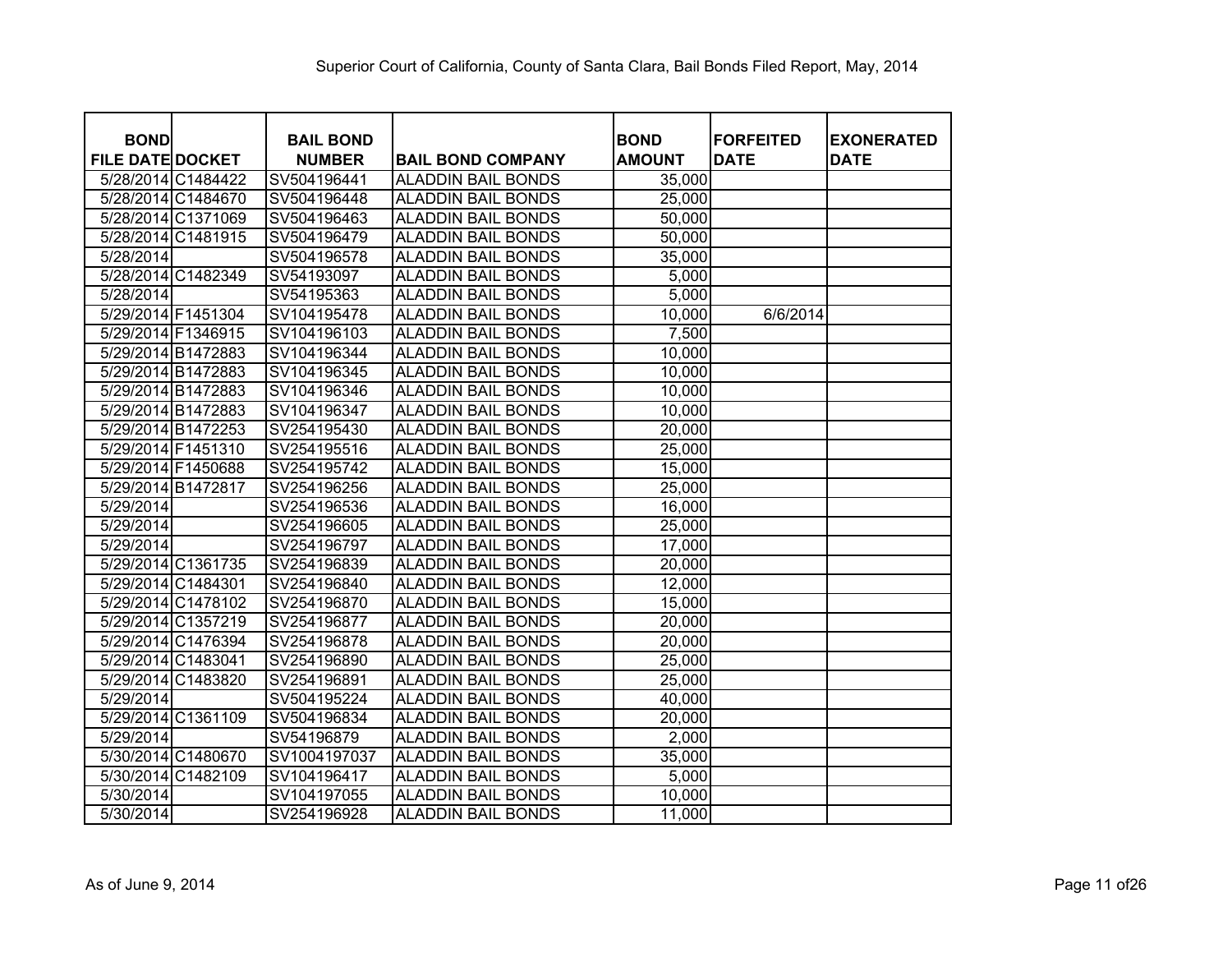| <b>BOND</b>             |                   | <b>BAIL BOND</b> |                                | <b>BOND</b>   | <b>FORFEITED</b> | <b>EXONERATED</b> |
|-------------------------|-------------------|------------------|--------------------------------|---------------|------------------|-------------------|
| <b>FILE DATE DOCKET</b> |                   | <b>NUMBER</b>    | <b>BAIL BOND COMPANY</b>       | <b>AMOUNT</b> | <b>DATE</b>      | <b>DATE</b>       |
| 5/30/2014 C1482099      |                   | SV504195582      | <b>ALADDIN BAIL BONDS</b>      | 35,000        |                  |                   |
| 5/30/2014 F1451290      |                   | SV504195771      | <b>ALADDIN BAIL BONDS</b>      | 16,000        |                  |                   |
| 5/30/2014 C1479011      |                   | SV504196571      | <b>ALADDIN BAIL BONDS</b>      | 50,000        |                  |                   |
| 5/30/2014               |                   | SV504197145      | <b>ALADDIN BAIL BONDS</b>      | 50,000        |                  |                   |
| 5/12/2014 C1483015      |                   | 2014BB016660     | <b>ALICE CORTEZ BAIL BONDS</b> | 10,000        |                  |                   |
| 5/15/2014 C1479734      |                   | 2014AA070501     | <b>ALICE CORTEZ BAIL BONDS</b> | 5,000         |                  |                   |
| 5/29/2014 F1450938      |                   | 2014AA072319     | ALICE CORTEZ BAIL BONDS        | 5,000         |                  |                   |
| 5/29/2014 F1450609      |                   | 2014AA076857     | ALICE CORTEZ BAIL BONDS        | 2,500         |                  |                   |
| 5/29/2014 F1451286      |                   | 2014BB017179     | ALICE CORTEZ BAIL BONDS        | 10,000        |                  |                   |
|                         | 5/1/2014 C1478103 |                  | 5112529914 ALL PRO BAIL BONDS  | 7,000         |                  |                   |
|                         | 5/1/2014 C1368555 |                  | 5112529927 ALL PRO BAIL BONDS  | 2,500         |                  |                   |
| 5/1/2014                |                   |                  | 5112530033 ALL PRO BAIL BONDS  | 1,000         |                  |                   |
|                         | 5/1/2014 C1482154 |                  | 5150004237 ALL PRO BAIL BONDS  | 150,000       |                  |                   |
|                         | 5/1/2014 F1450734 |                  | 5271938000 ALL PRO BAIL BONDS  | 20,000        |                  |                   |
|                         | 5/1/2014 C1483022 |                  | 5551120064 ALL PRO BAIL BONDS  | 31,000        |                  |                   |
|                         | 5/2/2014 C1480123 |                  | 5271875136 ALL PRO BAIL BONDS  | 25,000        | 5/29/2014        |                   |
|                         | 5/2/2014 C1484302 |                  | 5271896702 ALL PRO BAIL BONDS  | 25,000        |                  |                   |
| 5/2/2014                |                   |                  | 5551145005 ALL PRO BAIL BONDS  | 35,000        |                  | 5/29/2014         |
|                         | 5/2/2014 C1478089 |                  | 5801785371 ALL PRO BAIL BONDS  | 2,000         |                  |                   |
|                         | 5/2/2014 C1230995 |                  | 5801949522 ALL PRO BAIL BONDS  | 5,000         |                  |                   |
| 5/5/2014                |                   |                  | 5112529857 ALL PRO BAIL BONDS  | 1,000         |                  |                   |
|                         | 5/5/2014 C1482759 |                  | 5112529969 ALL PRO BAIL BONDS  | 11,000        |                  | 6/3/2014          |
|                         | 5/5/2014 F1450493 |                  | 5112530075 ALL PRO BAIL BONDS  | 5,000         |                  |                   |
|                         | 5/5/2014 C1234163 |                  | 5271896715 ALL PRO BAIL BONDS  | 5,000         |                  |                   |
| 5/5/2014                |                   |                  | 5271938042 ALL PRO BAIL BONDS  | 12,000        |                  | 5/30/2014         |
|                         | 5/5/2014 C1482376 |                  | 5271938068 ALL PRO BAIL BONDS  | 15,000        | 5/20/2014        | 5/23/2014         |
|                         | 5/5/2014 C1482740 |                  | 5271938071 ALL PRO BAIL BONDS  | 11,000        |                  |                   |
|                         | 5/6/2014 C1480722 |                  | 5112530004 ALL PRO BAIL BONDS  | 5,000         | 5/21/2014        | 5/27/2014         |
|                         | 5/6/2014 B1369139 |                  | 5112530091 ALL PRO BAIL BONDS  | 10,000        | 5/20/2014        |                   |
|                         | 5/6/2014 C1477088 |                  | 5112530103 ALL PRO BAIL BONDS  | 10,000        | 5/21/2014        |                   |
| 5/6/2014                |                   |                  | 5271938112 ALL PRO BAIL BONDS  | 11,000        |                  | 6/2/2014          |
|                         | 5/6/2014 C1479413 |                  | 5271938170 ALL PRO BAIL BONDS  | 5,000         |                  |                   |
|                         | 5/6/2014 C1483346 |                  | 5271949231 ALL PRO BAIL BONDS  | 25,000        |                  |                   |
|                         | 5/7/2014 C1480824 |                  | 5112583310 ALL PRO BAIL BONDS  | 10,000        |                  |                   |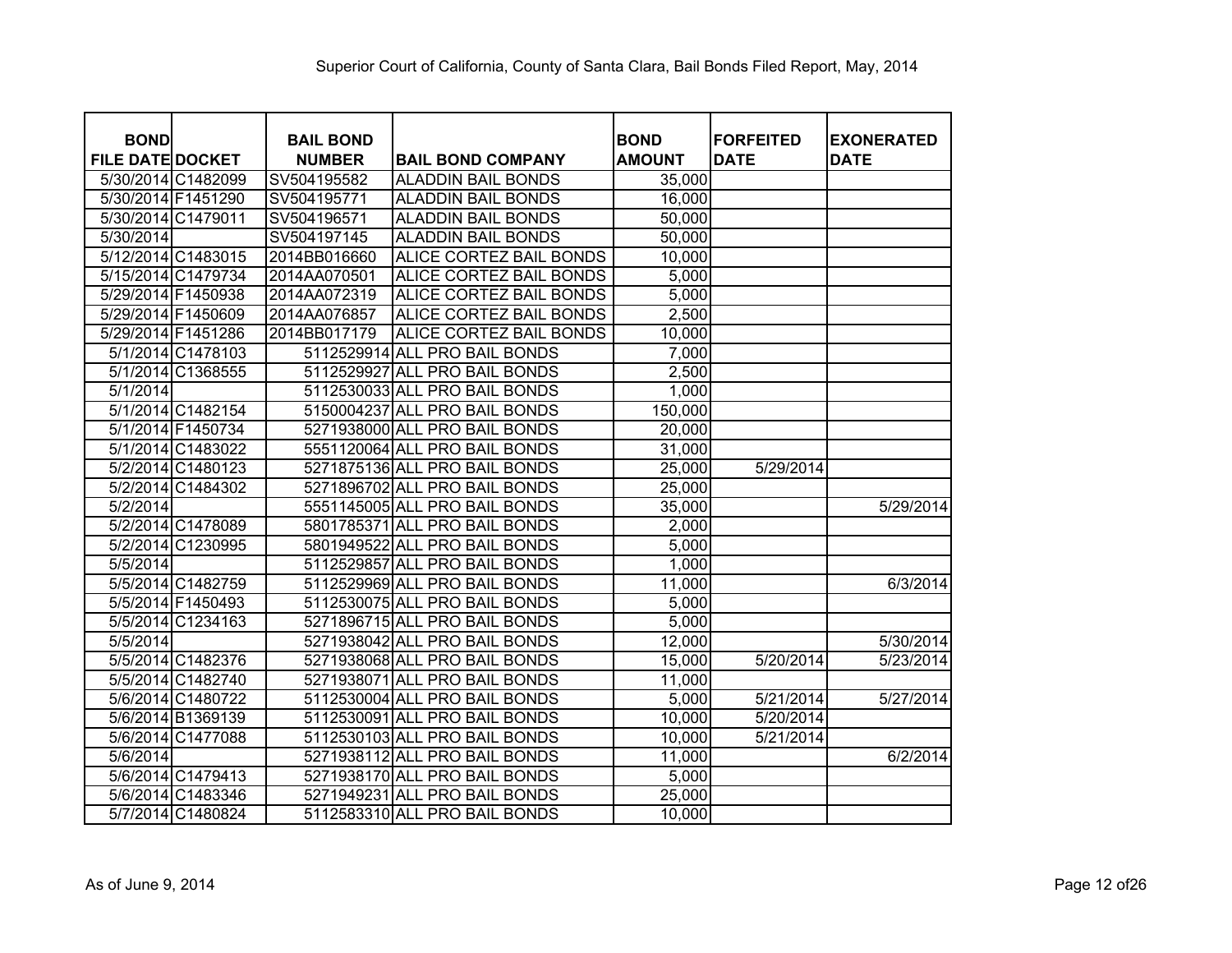| <b>BOND</b>             |                    | <b>BAIL BOND</b> |                               | <b>BOND</b>   | <b>FORFEITED</b> | <b>EXONERATED</b> |
|-------------------------|--------------------|------------------|-------------------------------|---------------|------------------|-------------------|
| <b>FILE DATE DOCKET</b> |                    | <b>NUMBER</b>    | <b>BAIL BOND COMPANY</b>      | <b>AMOUNT</b> | <b>DATE</b>      | <b>DATE</b>       |
|                         | 5/7/2014 F1451411  |                  | 5271937959 ALL PRO BAIL BONDS | 15,000        |                  |                   |
|                         | 5/7/2014 C1478362  |                  | 5271938125 ALL PRO BAIL BONDS | 25,000        |                  |                   |
|                         | 5/7/2014 F1451122  |                  | 5551134283 ALL PRO BAIL BONDS | 35,000        |                  |                   |
|                         | 5/8/2014 F1451116  |                  | 5112530088 ALL PRO BAIL BONDS | 11,000        | 5/20/2014        |                   |
|                         | 5/8/2014 C1367860  |                  | 5271897473 ALL PRO BAIL BONDS | 25,000        |                  |                   |
|                         | 5/9/2014 C1481476  |                  | 5271937920 ALL PRO BAIL BONDS | 6,000         |                  |                   |
|                         | 5/9/2014 C1357888  |                  | 5271937946 ALL PRO BAIL BONDS | 10,000        |                  |                   |
|                         | 5/12/2014 C1483545 |                  | 5105407023 ALL PRO BAIL BONDS | 60,000        |                  |                   |
| 5/12/2014 B1472531      |                    |                  | 5112529998 ALL PRO BAIL BONDS | 10,000        |                  |                   |
|                         | 5/12/2014 C1482747 |                  | 5271896690 ALL PRO BAIL BONDS | 16,000        |                  | 5/23/2014         |
|                         | 5/12/2014 C1479428 |                  | 5271896728 ALL PRO BAIL BONDS | 12,000        | 5/27/2014        |                   |
|                         | 5/12/2014 C1482689 |                  | 5271938013 ALL PRO BAIL BONDS | 15,000        |                  |                   |
|                         | 5/12/2014 C1483585 |                  | 5271938055 ALL PRO BAIL BONDS | 10,250        | 5/27/2014        |                   |
| 5/12/2014               |                    |                  | 5271938097 ALL PRO BAIL BONDS | 500           |                  |                   |
| 5/12/2014 F1450603      |                    |                  | 5271938138 ALL PRO BAIL BONDS | 10,000        | 5/23/2014        |                   |
|                         | 5/12/2014 C1482894 |                  | 5551145018 ALL PRO BAIL BONDS | 50,000        |                  |                   |
|                         | 5/13/2014 C1481470 |                  | 5112529985 ALL PRO BAIL BONDS | 5,000         |                  |                   |
|                         | 5/13/2014 F1451114 |                  | 5271938141 ALL PRO BAIL BONDS | 25,000        |                  |                   |
|                         | 5/13/2014 C1481643 |                  | 5271938154 ALL PRO BAIL BONDS | 5,000         |                  |                   |
|                         | 5/13/2014 C1481220 |                  | 5271938167 ALL PRO BAIL BONDS | 10,000        |                  |                   |
|                         | 5/14/2014 B1472679 |                  | 5271938084 ALL PRO BAIL BONDS | 15,000        |                  |                   |
|                         | 5/14/2014 C1483972 |                  | 5551120105 ALL PRO BAIL BONDS | 46,000        |                  |                   |
|                         | 5/14/2014 C1474332 |                  | 5551145034 ALL PRO BAIL BONDS | 10,000        |                  |                   |
| 5/14/2014 C1479091      |                    |                  | 5551145047 ALL PRO BAIL BONDS | 15,000        |                  |                   |
| 5/14/2014               |                    |                  | 5551145050 ALL PRO BAIL BONDS | 10,000        |                  |                   |
| 5/15/2014 C1478801      |                    |                  | 5112479134 ALL PRO BAIL BONDS | 10,000        |                  |                   |
|                         | 5/15/2014 C1480542 |                  | 5112593601 ALL PRO BAIL BONDS | 10,000        |                  |                   |
| 5/15/2014               |                    |                  | 5271938039 ALL PRO BAIL BONDS | 10,000        |                  |                   |
|                         | 5/15/2014 B1472668 |                  | 5271952383 ALL PRO BAIL BONDS | 25,000        |                  |                   |
|                         | 5/15/2014 C1483132 |                  | 5551145063 ALL PRO BAIL BONDS | 25,000        |                  |                   |
|                         | 5/16/2014 C1364769 |                  | 5112593627 ALL PRO BAIL BONDS | 7,500         |                  |                   |
|                         | 5/16/2014 C1483342 |                  | 5271958918 ALL PRO BAIL BONDS | 25,000        |                  |                   |
|                         | 5/16/2014 C1480810 |                  | 5551145021 ALL PRO BAIL BONDS | 10,000        |                  |                   |
|                         | 5/19/2014 C1241995 |                  | 5105407036 ALL PRO BAIL BONDS | 100,000       |                  | 5/29/2014         |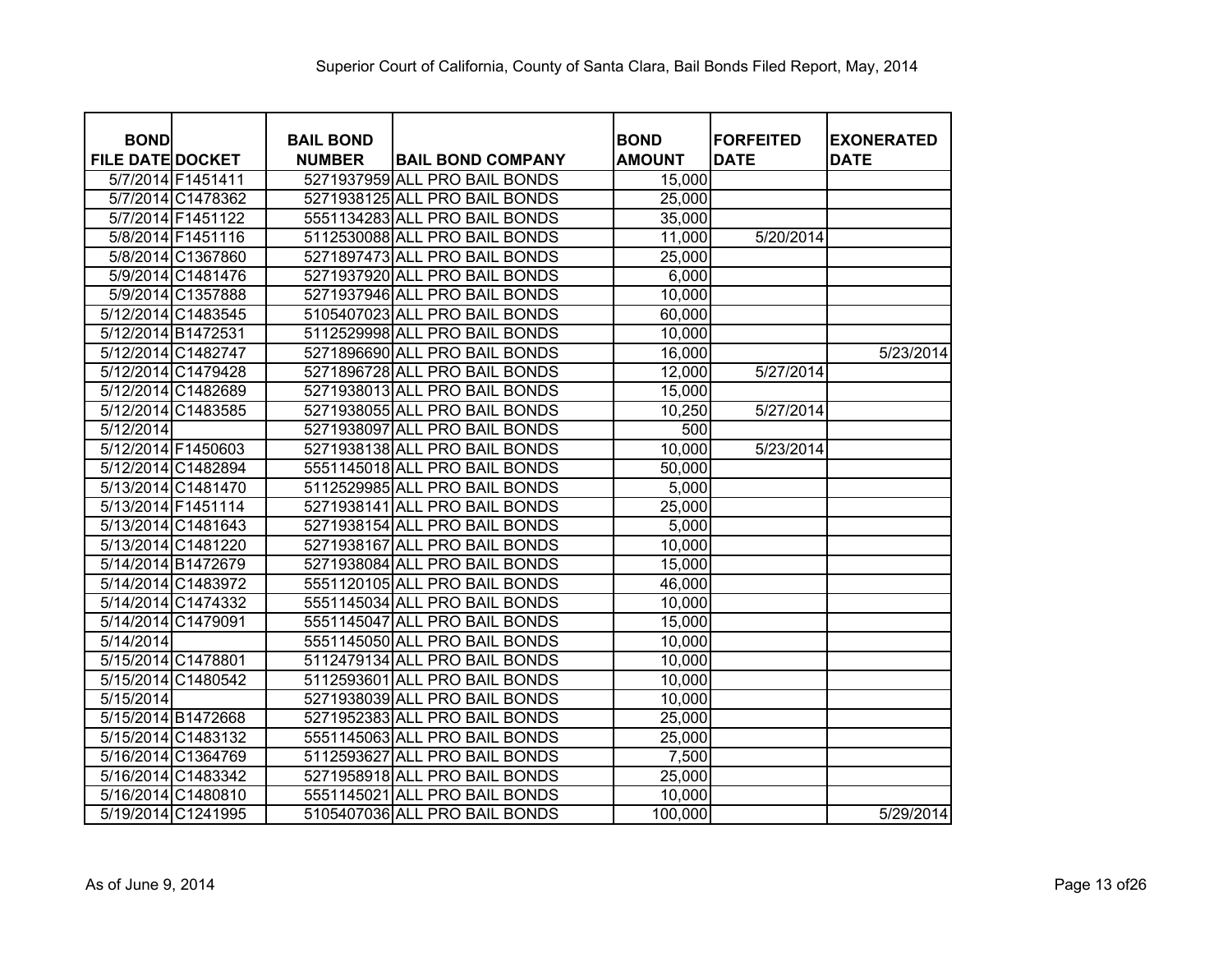| <b>BOND</b>             | <b>BAIL BOND</b> |                               | <b>BOND</b>   | <b>FORFEITED</b> | <b>EXONERATED</b> |
|-------------------------|------------------|-------------------------------|---------------|------------------|-------------------|
| <b>FILE DATE DOCKET</b> | <b>NUMBER</b>    | <b>BAIL BOND COMPANY</b>      | <b>AMOUNT</b> | <b>DATE</b>      | <b>DATE</b>       |
| 5/19/2014               |                  | 5112593614 ALL PRO BAIL BONDS | 11,000        |                  |                   |
| 5/19/2014 C1476087      |                  | 5112594017 ALL PRO BAIL BONDS | 5,000         |                  |                   |
| 5/19/2014 C1483207      |                  | 5271937933 ALL PRO BAIL BONDS | 10,000        |                  |                   |
| 5/19/2014 C1476009      |                  | 5271959225 ALL PRO BAIL BONDS | 25,000        |                  |                   |
| 5/19/2014 C1479460      |                  | 5551120118 ALL PRO BAIL BONDS | 25,000        |                  |                   |
| 5/20/2014 B1471909      |                  | 5112479121 ALL PRO BAIL BONDS | 10,000        |                  |                   |
| 5/20/2014               |                  | 5112593713 ALL PRO BAIL BONDS | 10,000        |                  |                   |
| 5/20/2014               |                  | 5112593940 ALL PRO BAIL BONDS | 11,000        |                  |                   |
| 5/20/2014 B1258696      |                  | 5112593953 ALL PRO BAIL BONDS | 10,000        |                  |                   |
| 5/20/2014 B1368970      |                  | 5112594020 ALL PRO BAIL BONDS | 10,000        |                  |                   |
| 5/20/2014 C1239543      |                  | 5271958950 ALL PRO BAIL BONDS | 25,000        |                  |                   |
| 5/20/2014 C1483505      |                  | 5271958976 ALL PRO BAIL BONDS | 21,000        |                  |                   |
| 5/20/2014               |                  | 5271958989 ALL PRO BAIL BONDS | 25,000        |                  |                   |
| 5/20/2014               |                  | 5271958992 ALL PRO BAIL BONDS | 25,000        |                  |                   |
| 5/20/2014 B1471998      |                  | 5551104985 ALL PRO BAIL BONDS | 50,000        |                  |                   |
| 5/20/2014 B1472821      |                  | 5551145092 ALL PRO BAIL BONDS | 50,000        |                  |                   |
| 5/20/2014               |                  | 5551145117 ALL PRO BAIL BONDS | 35,000        |                  |                   |
| 5/20/2014 C1484325      |                  | 5551145120 ALL PRO BAIL BONDS | 30,000        |                  |                   |
| 5/20/2014 C1484112      |                  | 5551145162 ALL PRO BAIL BONDS | 36,000        | 6/2/2014         |                   |
| 5/20/2014 B1472667      |                  | 5551157767 ALL PRO BAIL BONDS | 25,000        |                  |                   |
| 5/20/2014 B1472706      |                  | 5551157824 ALL PRO BAIL BONDS | 50,000        |                  |                   |
| 5/21/2014 F1450274      |                  | 5271958963 ALL PRO BAIL BONDS | 5,000         |                  |                   |
| 5/21/2014 F1349285      |                  | 5271959171 ALL PRO BAIL BONDS | 25,000        |                  |                   |
| 5/22/2014 B1471777      |                  | 5112593726 ALL PRO BAIL BONDS | 52,214        |                  |                   |
| 5/22/2014 CC800928      |                  | 5551145104 ALL PRO BAIL BONDS | 40,000        |                  | 5/30/2014         |
| 5/23/2014               |                  | 5271958934 ALL PRO BAIL BONDS | 20,000        |                  |                   |
| 5/23/2014               |                  | 5271959197 ALL PRO BAIL BONDS | 15,000        |                  |                   |
| 5/27/2014 C1478340      |                  | 5112593672 ALL PRO BAIL BONDS | 10,000        |                  |                   |
| 5/27/2014 C1482524      |                  | 5112593739 ALL PRO BAIL BONDS | 5,000         |                  |                   |
| 5/27/2014               |                  | 5112593742 ALL PRO BAIL BONDS | 1,250         |                  |                   |
| 5/27/2014 C1371923      |                  | 5112593768 ALL PRO BAIL BONDS | 1,000         |                  |                   |
| 5/27/2014               |                  | 5112593982 ALL PRO BAIL BONDS | 10,000        |                  |                   |
| 5/27/2014 C1476374      |                  | 5112593995 ALL PRO BAIL BONDS | 5,000         |                  |                   |
| 5/27/2014 C1121287      |                  | 5112594004 ALL PRO BAIL BONDS | 7,000         |                  |                   |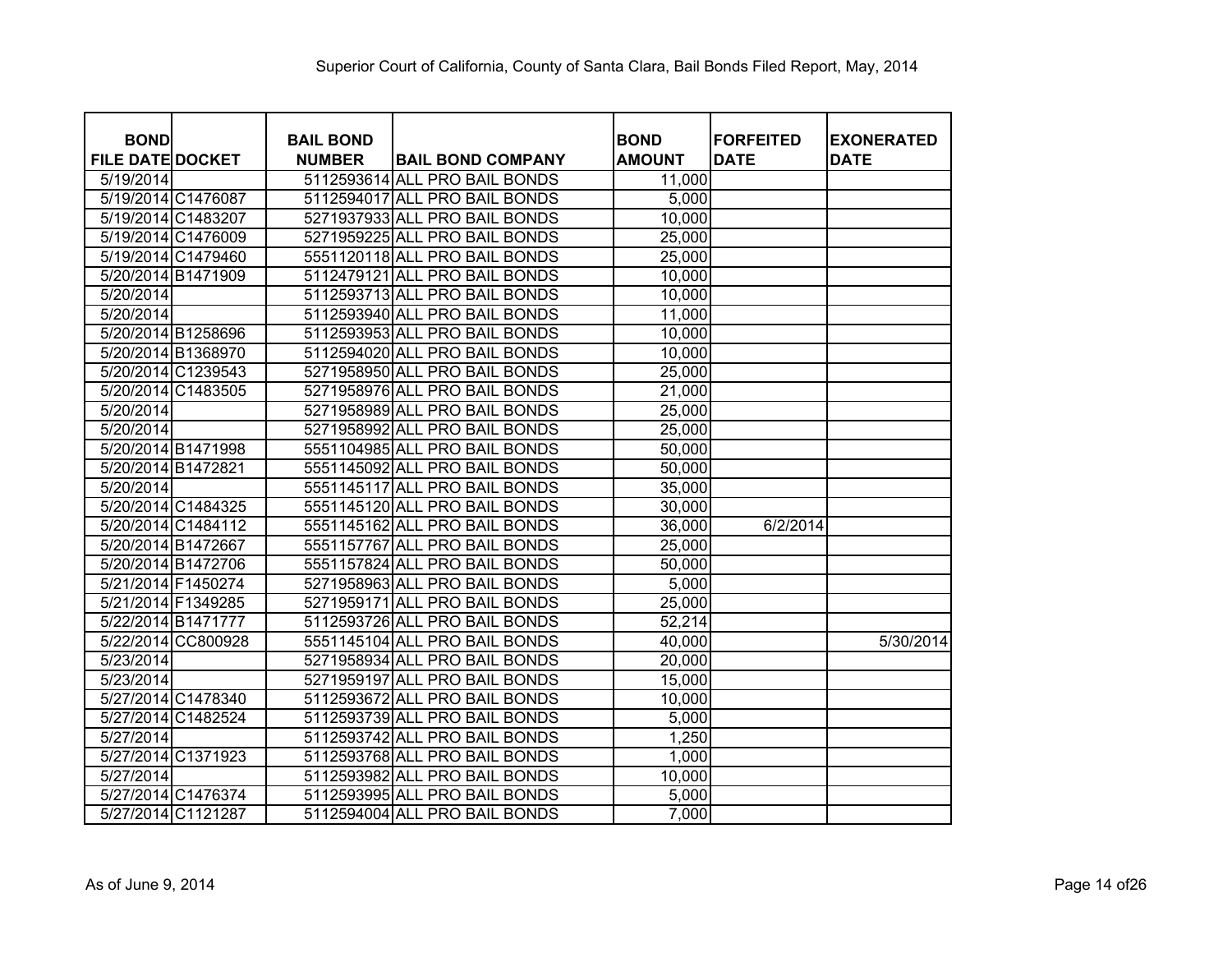| <b>BOND</b>             | <b>BAIL BOND</b> |                               | <b>BOND</b>   | <b>IFORFEITED</b> | <b>EXONERATED</b> |
|-------------------------|------------------|-------------------------------|---------------|-------------------|-------------------|
| <b>FILE DATE DOCKET</b> | <b>NUMBER</b>    | <b>BAIL BOND COMPANY</b>      | <b>AMOUNT</b> | <b>DATE</b>       | <b>DATE</b>       |
| 5/27/2014 C1480003      |                  | 5271959001 ALL PRO BAIL BONDS | 10,000        |                   |                   |
| 5/27/2014               |                  | 5271959030 ALL PRO BAIL BONDS | 16,000        |                   |                   |
| 5/27/2014               |                  | 5271959043 ALL PRO BAIL BONDS | 12,000        |                   |                   |
| 5/27/2014 C1369513      |                  | 5271959056 ALL PRO BAIL BONDS | 25,000        |                   |                   |
| 5/27/2014               |                  | 5271959085 ALL PRO BAIL BONDS | 15,000        |                   |                   |
| 5/27/2014 C1480402      |                  | 5271959209 ALL PRO BAIL BONDS | 25,000        |                   |                   |
| 5/27/2014 C1483981      |                  | 5551157837 ALL PRO BAIL BONDS | 30,000        |                   |                   |
| 5/28/2014 C1370217      |                  | 5112593883 ALL PRO BAIL BONDS | 7,000         |                   |                   |
| 5/28/2014 B1364913      |                  | 5112593979 ALL PRO BAIL BONDS | 11,000        |                   |                   |
| 5/28/2014               |                  | 5271959069 ALL PRO BAIL BONDS | 25,000        |                   |                   |
| 5/28/2014               |                  | 5271959072 ALL PRO BAIL BONDS | 15,000        |                   |                   |
| 5/28/2014               |                  | 5551134238 ALL PRO BAIL BONDS | 35,000        |                   |                   |
| 5/29/2014               |                  | 5105387570 ALL PRO BAIL BONDS | 75,000        |                   |                   |
| 5/29/2014 C1483909      |                  | 5105387583 ALL PRO BAIL BONDS | 100,000       |                   |                   |
| 5/29/2014               |                  | 5112593669 ALL PRO BAIL BONDS | 10,000        |                   |                   |
| 5/29/2014 C1352123      |                  | 5112593784 ALL PRO BAIL BONDS | 1,000         |                   |                   |
| 5/29/2014 C1370530      |                  | 5112593797 ALL PRO BAIL BONDS | 1,000         |                   |                   |
| 5/29/2014 B1472551      |                  | 5271959142 ALL PRO BAIL BONDS | 25,000        |                   |                   |
| 5/29/2014 FF929686      |                  | 5551145076 ALL PRO BAIL BONDS | 40,000        |                   |                   |
| 5/29/2014 F1451303      |                  | 5551145133 ALL PRO BAIL BONDS | 33,000        |                   |                   |
| 5/30/2014 C1484825      |                  | 5105387596 ALL PRO BAIL BONDS | 63,000        |                   |                   |
| 5/30/2014 C1482360      |                  | 5112593698 ALL PRO BAIL BONDS | 6,000         |                   |                   |
| 5/30/2014 C1480694      |                  | 5112593700 ALL PRO BAIL BONDS | 6,000         |                   |                   |
| 5/30/2014 F1451080      |                  | 5112593771 ALL PRO BAIL BONDS | 10,000        |                   |                   |
| 5/30/2014 C1359289      |                  | 5150004240 ALL PRO BAIL BONDS | 125,000       |                   |                   |
| 5/30/2014 C1478640      |                  | 5271958921 ALL PRO BAIL BONDS | 25,000        |                   |                   |
| 5/30/2014 C1478630      |                  | 5271958947 ALL PRO BAIL BONDS | 20,000        |                   |                   |
| 5/30/2014 C1484491      |                  | 5271959100 ALL PRO BAIL BONDS | 26,000        |                   |                   |
| 5/1/2014 C1480285       | IS30K155448      | <b>AMIGO BAIL BONDS</b>       | 5,000         |                   |                   |
| 5/5/2014                | IS30K161639      | <b>AMIGO BAIL BONDS</b>       | 25,000        |                   | 5/29/2014         |
| 5/22/2014 C1364743      | IS30K161637      | <b>AMIGO BAIL BONDS</b>       | 20,000        |                   |                   |
| 5/27/2014 C1474406      | IS30K161638      | <b>AMIGO BAIL BONDS</b>       | 5,000         |                   |                   |
| 5/29/2014 C1484327      | IS50K98345       | <b>AMIGO BAIL BONDS</b>       | 25,000        |                   |                   |
| 5/1/2014 C1483775       | T1050464226      | <b>BAD BOYS BAIL BONDS</b>    | 10,000        |                   |                   |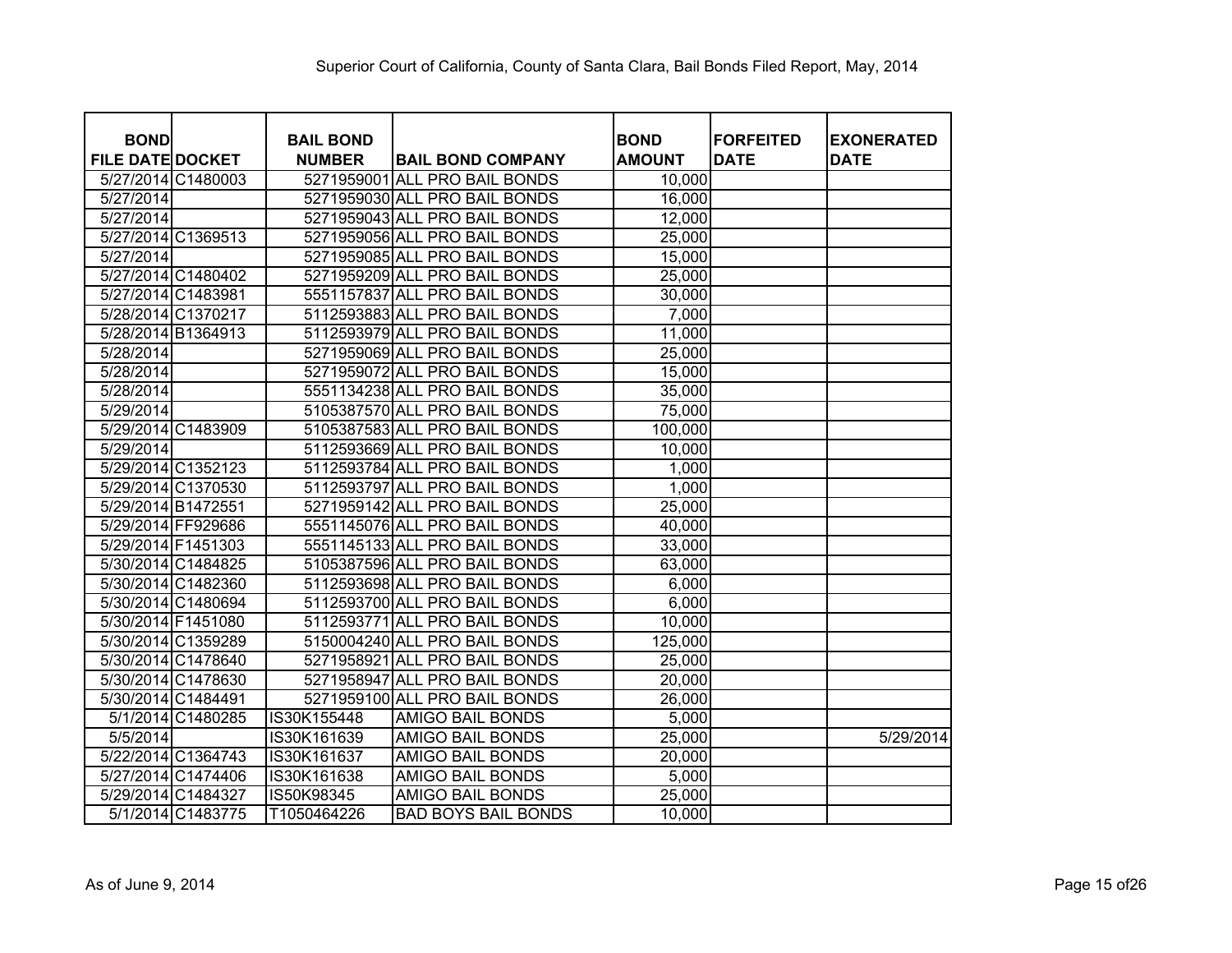| <b>BOND</b>             |                   | <b>BAIL BOND</b> |                            | <b>BOND</b>   | <b>FORFEITED</b> | <b>EXONERATED</b> |
|-------------------------|-------------------|------------------|----------------------------|---------------|------------------|-------------------|
| <b>FILE DATE DOCKET</b> |                   | <b>NUMBER</b>    | <b>BAIL BOND COMPANY</b>   | <b>AMOUNT</b> | <b>DATE</b>      | <b>DATE</b>       |
|                         | 5/1/2014 F1450228 | T2550446775      | <b>BAD BOYS BAIL BONDS</b> | 15,000        |                  |                   |
|                         | 5/1/2014 C1481471 | T550463753       | <b>BAD BOYS BAIL BONDS</b> | 5,000         |                  |                   |
|                         | 5/2/2014 B1472147 | T1050464224      | <b>BAD BOYS BAIL BONDS</b> | 10,000        |                  |                   |
|                         | 5/2/2014 C1401969 | T25050463998     | <b>BAD BOYS BAIL BONDS</b> | 106,000       |                  |                   |
| 5/2/2014                |                   | T2550464076      | <b>BAD BOYS BAIL BONDS</b> | 25,000        |                  |                   |
|                         | 5/2/2014 C1483344 | T2550464255      | <b>BAD BOYS BAIL BONDS</b> | 25,000        |                  |                   |
|                         | 5/5/2014 B1472426 | T10050463834     | <b>BAD BOYS BAIL BONDS</b> | 97,000        |                  |                   |
| 5/5/2014                |                   | T1050454713      | <b>BAD BOYS BAIL BONDS</b> | 10,000        |                  |                   |
|                         | 5/5/2014 C1478333 | T1050463774      | <b>BAD BOYS BAIL BONDS</b> | 10,000        |                  |                   |
| 5/5/2014                |                   | T1050464227      | <b>BAD BOYS BAIL BONDS</b> | 10,000        |                  |                   |
|                         | 5/5/2014 C1482937 | T5050459922      | <b>BAD BOYS BAIL BONDS</b> | 50,000        |                  |                   |
|                         | 5/5/2014 C1484310 | T5050459924      | <b>BAD BOYS BAIL BONDS</b> | 50,000        |                  |                   |
|                         | 5/6/2014 C1473590 | T10050463988     | <b>BAD BOYS BAIL BONDS</b> | 100,000       |                  |                   |
| 5/6/2014                |                   | T2550455121      | <b>BAD BOYS BAIL BONDS</b> | 16,000        |                  |                   |
| 5/6/2014                |                   | T2550464251      | <b>BAD BOYS BAIL BONDS</b> | 15,000        |                  |                   |
| 5/6/2014                |                   | T2550464252      | <b>BAD BOYS BAIL BONDS</b> | 15,000        |                  |                   |
| 5/6/2014                |                   | T5050464398      | <b>BAD BOYS BAIL BONDS</b> | 50,000        |                  | 6/2/2014          |
| 5/7/2014                |                   | T2550459902      | <b>BAD BOYS BAIL BONDS</b> | 15,000        |                  | 6/3/2014          |
| 5/7/2014                |                   | T5050464278      | <b>BAD BOYS BAIL BONDS</b> | 25,000        |                  | 6/5/2014          |
|                         | 5/7/2014 F1451213 | T7550464414      | <b>BAD BOYS BAIL BONDS</b> | 70,000        |                  |                   |
|                         | 5/8/2014 C1482682 | T2550464248      | <b>BAD BOYS BAIL BONDS</b> | 25,000        |                  |                   |
|                         | 5/8/2014 C1482694 | T550459867       | <b>BAD BOYS BAIL BONDS</b> | 5,000         |                  |                   |
|                         | 5/9/2014 C1483013 | T5050467458      | <b>BAD BOYS BAIL BONDS</b> | 36,000        |                  |                   |
| 5/12/2014 C1481602      |                   | T10050463990     | <b>BAD BOYS BAIL BONDS</b> | 100,000       |                  |                   |
| 5/12/2014               |                   | T1050455106      | <b>BAD BOYS BAIL BONDS</b> | 6,000         |                  |                   |
| 5/12/2014               |                   | T2550467415      | <b>BAD BOYS BAIL BONDS</b> | 15,000        |                  |                   |
| 5/12/2014               |                   | T2550467416      | <b>BAD BOYS BAIL BONDS</b> | 16,500        |                  |                   |
| 5/12/2014               |                   | T2550467451      | <b>BAD BOYS BAIL BONDS</b> | 15,000        |                  |                   |
| 5/12/2014 C1481743      |                   | T7550464098      | <b>BAD BOYS BAIL BONDS</b> | 60,000        |                  |                   |
| 5/13/2014 F1449604      |                   | T1050462452      | <b>BAD BOYS BAIL BONDS</b> | 10,000        |                  |                   |
| 5/13/2014 C1242732      |                   | T2550459898      | <b>BAD BOYS BAIL BONDS</b> | 15,000        |                  |                   |
| 5/13/2014               |                   | T2550467453      | <b>BAD BOYS BAIL BONDS</b> | 16,000        |                  |                   |
| 5/13/2014               |                   | T5050467457      | <b>BAD BOYS BAIL BONDS</b> | 50,000        |                  |                   |
| 5/13/2014 C1480813      |                   | T550454690       | <b>BAD BOYS BAIL BONDS</b> | 5,000         |                  |                   |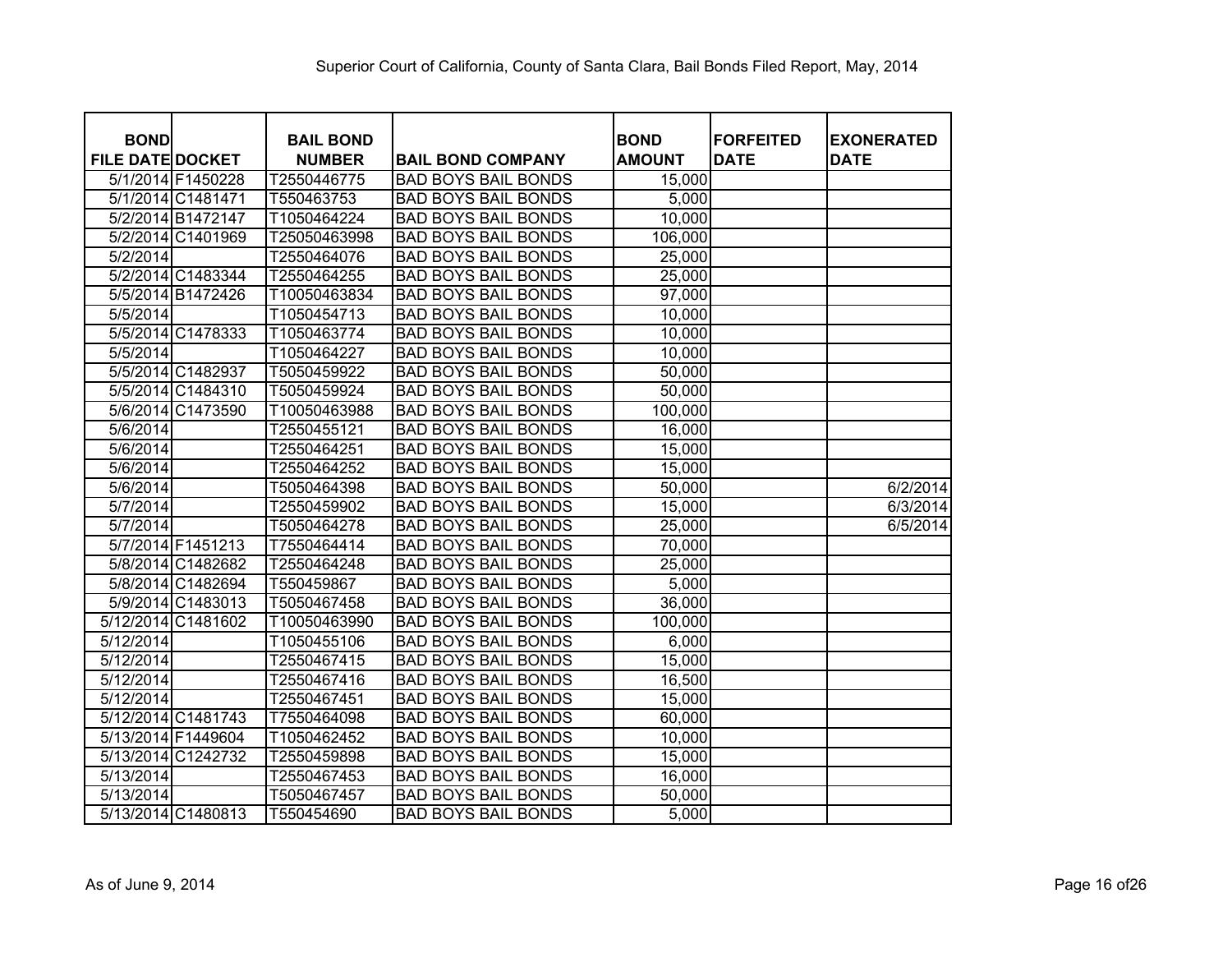| <b>BOND</b>             | <b>BAIL BOND</b> |                            | <b>BOND</b>   | <b>FORFEITED</b> | <b>EXONERATED</b> |
|-------------------------|------------------|----------------------------|---------------|------------------|-------------------|
| <b>FILE DATE DOCKET</b> | <b>NUMBER</b>    | <b>BAIL BOND COMPANY</b>   | <b>AMOUNT</b> | <b>DATE</b>      | <b>DATE</b>       |
| 5/13/2014 C1480799      | T550459868       | <b>BAD BOYS BAIL BONDS</b> | 5,000         |                  |                   |
| 5/13/2014 C1481471      | T550467383       | <b>BAD BOYS BAIL BONDS</b> | 5,000         |                  |                   |
| 5/14/2014 C1484807      | T10050464302     | <b>BAD BOYS BAIL BONDS</b> | 90,000        |                  |                   |
| 5/14/2014 B1260332      | T2550467414      | <b>BAD BOYS BAIL BONDS</b> | 15,000        |                  |                   |
| 5/14/2014               | T2550467455      | <b>BAD BOYS BAIL BONDS</b> | 25,000        |                  |                   |
| 5/14/2014 B1471883      | T55043916        | <b>BAD BOYS BAIL BONDS</b> | 5,000         |                  |                   |
| 5/14/2014 B1471479      | T550463915       | <b>BAD BOYS BAIL BONDS</b> | 5,000         |                  | 5/19/2014         |
| 5/15/2014 B1369235      | T1050459880      | <b>BAD BOYS BAIL BONDS</b> | 6,000         |                  |                   |
| 5/15/2014 B1470559      | T1050459881      | <b>BAD BOYS BAIL BONDS</b> | 10,000        |                  |                   |
| 5/15/2014 F1451177      | T2550464072      | <b>BAD BOYS BAIL BONDS</b> | 25,000        |                  |                   |
| 5/15/2014 C1482386      | T2550464075      | <b>BAD BOYS BAIL BONDS</b> | 12,000        | 5/28/2014        |                   |
| 5/15/2014               | T2550464373      | <b>BAD BOYS BAIL BONDS</b> | 15,000        |                  |                   |
| 5/15/2014 B1472785      | T5050467709      | <b>BAD BOYS BAIL BONDS</b> | 25,000        |                  |                   |
| 5/15/2014 C1480772      | T550467662       | <b>BAD BOYS BAIL BONDS</b> | 5,000         |                  |                   |
| 5/16/2014 C1483577      | T25050467512     | <b>BAD BOYS BAIL BONDS</b> | 125,000       |                  |                   |
| 5/16/2014               | T2550464069      | <b>BAD BOYS BAIL BONDS</b> | 16,000        |                  |                   |
| 5/16/2014 C1483427      | T2550467375      | <b>BAD BOYS BAIL BONDS</b> | 15,000        |                  |                   |
| 5/16/2014 C1483578      | T5050464397      | <b>BAD BOYS BAIL BONDS</b> | 50,000        |                  |                   |
| 5/19/2014               | T10050464101     | <b>BAD BOYS BAIL BONDS</b> | 75,000        |                  |                   |
| 5/19/2014 C1481901      | T1050454715      | <b>BAD BOYS BAIL BONDS</b> | 10,000        |                  |                   |
| 5/19/2014 C1480148      | T1050467388      | <b>BAD BOYS BAIL BONDS</b> | 7,500         |                  |                   |
| 5/19/2014               | T20050467511     | <b>BAD BOYS BAIL BONDS</b> | 101,000       |                  |                   |
| 5/19/2014               | T2550459905      | <b>BAD BOYS BAIL BONDS</b> | 25,000        |                  |                   |
| 5/19/2014               | T2550464071      | <b>BAD BOYS BAIL BONDS</b> | 11,000        |                  |                   |
| 5/19/2014 C1477293      | T2550464073      | <b>BAD BOYS BAIL BONDS</b> | 20,000        |                  |                   |
| 5/19/2014               | T2550464377      | <b>BAD BOYS BAIL BONDS</b> | 20,000        |                  |                   |
| 5/19/2014               | T2550464381      | <b>BAD BOYS BAIL BONDS</b> | 25,000        |                  |                   |
| 5/19/2014 C1359470      | T2550464382      | <b>BAD BOYS BAIL BONDS</b> | 25,000        |                  |                   |
| 5/19/2014               | T2550467420      | <b>BAD BOYS BAIL BONDS</b> | 12,000        |                  |                   |
| 5/19/2014               | T2550467421      | <b>BAD BOYS BAIL BONDS</b> | 15,000        |                  |                   |
| 5/19/2014 C1482167      | T550454694       | <b>BAD BOYS BAIL BONDS</b> | 5,000         |                  |                   |
| 5/19/2014 C1481478      | T550463748       | <b>BAD BOYS BAIL BONDS</b> | 5,000         |                  |                   |
| 5/20/2014               | T1050467390      | <b>BAD BOYS BAIL BONDS</b> | 10,000        |                  |                   |
| 5/20/2014               | T2550459044      | <b>BAD BOYS BAIL BONDS</b> | 15,000        |                  |                   |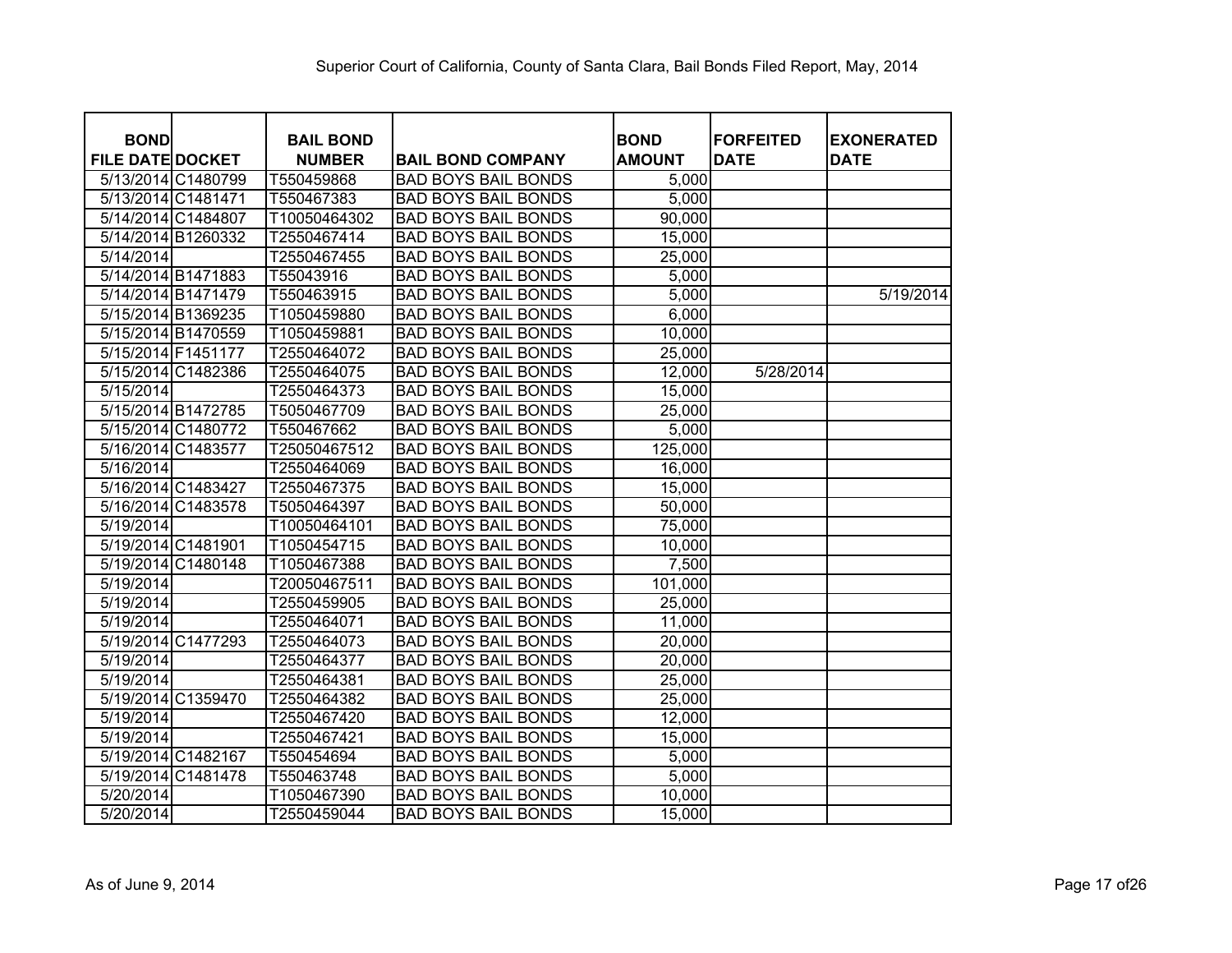| <b>BOND</b>             | <b>BAIL BOND</b> |                            | <b>BOND</b>   | <b>FORFEITED</b> | <b>EXONERATED</b> |
|-------------------------|------------------|----------------------------|---------------|------------------|-------------------|
| <b>FILE DATE DOCKET</b> | <b>NUMBER</b>    | <b>BAIL BOND COMPANY</b>   | <b>AMOUNT</b> | <b>DATE</b>      | <b>DATE</b>       |
| 5/20/2014               | T2550459900      | <b>BAD BOYS BAIL BONDS</b> | 21,000        |                  |                   |
| 5/20/2014               | T5050467704      | <b>BAD BOYS BAIL BONDS</b> | 50,000        |                  |                   |
| 5/21/2014               | T10050464301     | <b>BAD BOYS BAIL BONDS</b> | 30,000        |                  |                   |
| 5/21/2014 F1346524      | T1050467391      | <b>BAD BOYS BAIL BONDS</b> | 10,000        |                  |                   |
| 5/21/2014               | T1050467672      | <b>BAD BOYS BAIL BONDS</b> | 10,000        |                  |                   |
| 5/21/2014               | T2550464378      | <b>BAD BOYS BAIL BONDS</b> | 15,000        |                  |                   |
| 5/21/2014 F1451152      | T5050467708      | <b>BAD BOYS BAIL BONDS</b> | 11,000        |                  | 5/22/2014         |
| 5/22/2014 F1451255      | T1550467561      | <b>BAD BOYS BAIL BONDS</b> | 10,000        |                  |                   |
| 5/23/2014               | T1050455285      | <b>BAD BOYS BAIL BONDS</b> | 10,000        |                  |                   |
| 5/23/2014 C1092001      | T2550467418      | <b>BAD BOYS BAIL BONDS</b> | 15,000        |                  |                   |
| 5/23/2014 C1223262      | T5050467488      | <b>BAD BOYS BAIL BONDS</b> | 50,000        |                  |                   |
| 5/27/2014 C1482979      | T10050467725     | <b>BAD BOYS BAIL BONDS</b> | 100,000       |                  |                   |
| 5/27/2014 C1473602      | T1050459883      | <b>BAD BOYS BAIL BONDS</b> | 6,000         |                  |                   |
| 5/27/2014               | T1050467385      | <b>BAD BOYS BAIL BONDS</b> | 10,000        |                  |                   |
| 5/27/2014               | T1050468199      | <b>BAD BOYS BAIL BONDS</b> | 10,000        |                  |                   |
| 5/27/2014               | T2550467417      | <b>BAD BOYS BAIL BONDS</b> | 25,000        |                  |                   |
| 5/27/2014               | T2550467419      | <b>BAD BOYS BAIL BONDS</b> | 16,000        |                  |                   |
| 5/27/2014               | T2550467454      | <b>BAD BOYS BAIL BONDS</b> | 25,000        |                  |                   |
| 5/27/2014               | T2550467851      | <b>BAD BOYS BAIL BONDS</b> | 25,000        |                  |                   |
| 5/27/2014 C1476862      | T2550468025      | <b>BAD BOYS BAIL BONDS</b> | 20,000        |                  |                   |
| 5/27/2014               | T2550468211      | <b>BAD BOYS BAIL BONDS</b> | 25,000        |                  |                   |
| 5/27/2014 C1484758      | T5050467459      | <b>BAD BOYS BAIL BONDS</b> | 35,000        |                  |                   |
| 5/27/2014 C1115449      | T5050467489      | <b>BAD BOYS BAIL BONDS</b> | 20,000        |                  |                   |
| 5/27/2014 C1479723      | T550454693       | <b>BAD BOYS BAIL BONDS</b> | 5,000         |                  |                   |
| 5/27/2014 C1114062      | T550468191       | <b>BAD BOYS BAIL BONDS</b> | 1,000         |                  |                   |
| 5/27/2014 C1102141      | T550468192       | <b>BAD BOYS BAIL BONDS</b> | 1,000         |                  |                   |
| 5/27/2014               | T7550468067      | <b>BAD BOYS BAIL BONDS</b> | 75,000        |                  |                   |
| 5/28/2014 C1479102      | T1050459882      | <b>BAD BOYS BAIL BONDS</b> | 10,000        |                  |                   |
| 5/28/2014 C1482124      | T1050467387      | <b>BAD BOYS BAIL BONDS</b> | 10,000        |                  |                   |
| 5/28/2014               | T2550468210      | <b>BAD BOYS BAIL BONDS</b> | 15,000        |                  |                   |
| 5/28/2014               | T5050462649      | <b>BAD BOYS BAIL BONDS</b> | 35,000        |                  |                   |
| 5/28/2014 C1478727      | T5050467706      | <b>BAD BOYS BAIL BONDS</b> | 40,000        |                  |                   |
| 5/28/2014 B1472882      | T505048230       | <b>BAD BOYS BAIL BONDS</b> | 35,000        |                  |                   |
| 5/28/2014               | T550454696       | <b>BAD BOYS BAIL BONDS</b> | 5,000         |                  |                   |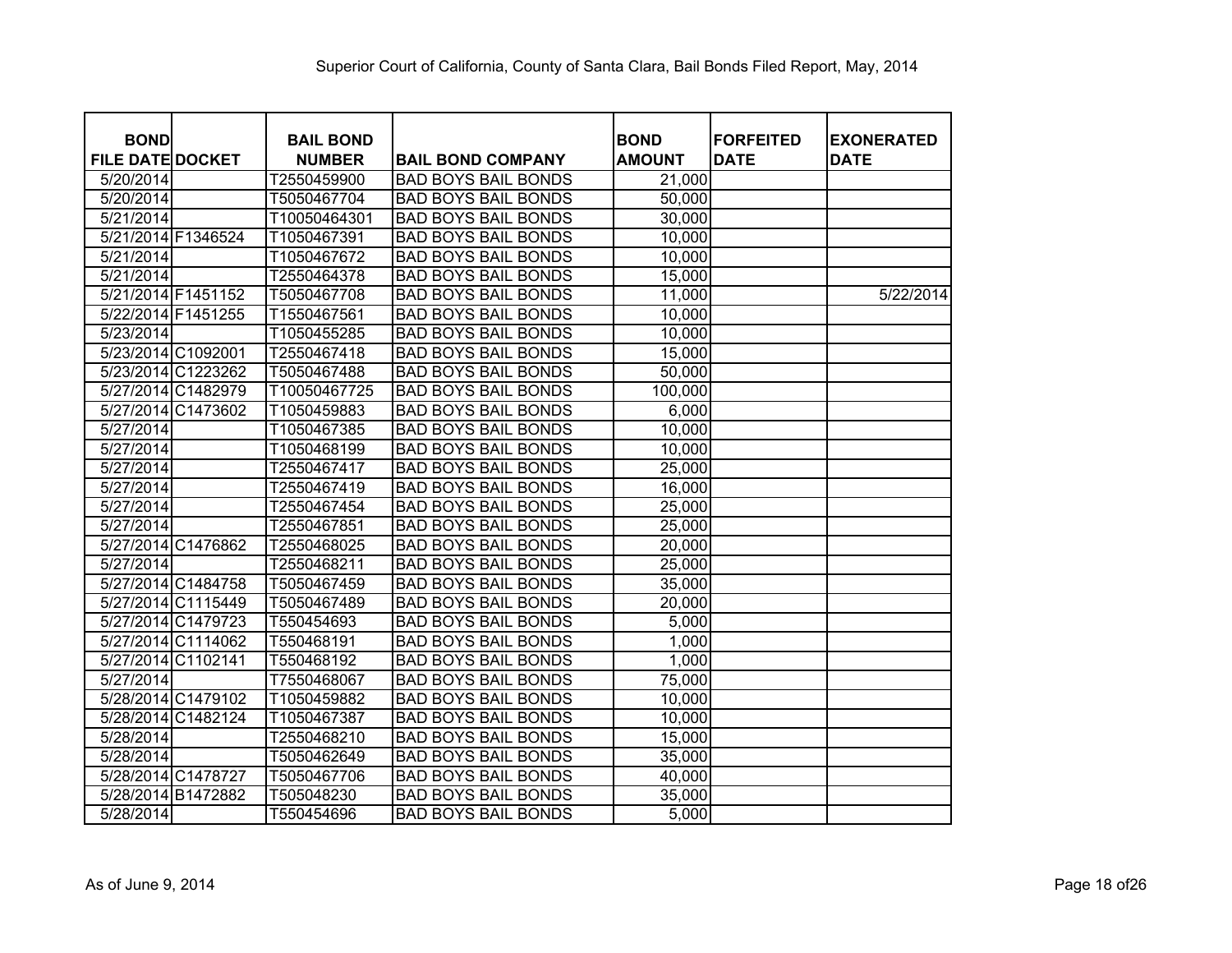| <b>BOND</b>             |                    | <b>BAIL BOND</b> |                                 | <b>BOND</b>   | <b>FORFEITED</b> | <b>EXONERATED</b>                         |
|-------------------------|--------------------|------------------|---------------------------------|---------------|------------------|-------------------------------------------|
| <b>FILE DATE DOCKET</b> |                    | <b>NUMBER</b>    | <b>BAIL BOND COMPANY</b>        | <b>AMOUNT</b> | <b>DATE</b>      | <b>DATE</b>                               |
|                         | 5/28/2014 C1482348 | T550467358       | <b>BAD BOYS BAIL BONDS</b>      | 5,000         |                  |                                           |
| 5/29/2014               |                    | T5050467880      | <b>BAD BOYS BAIL BONDS</b>      | 41,000        |                  |                                           |
| 5/29/2014 F1450687      |                    | T5050468231      | <b>BAD BOYS BAIL BONDS</b>      | 40,000        |                  |                                           |
|                         | 5/30/2014 C1482165 | T2550459899      | <b>BAD BOYS BAIL BONDS</b>      | 20,000        |                  |                                           |
|                         | 5/30/2014 C1478699 | T2550468023      | <b>BAD BOYS BAIL BONDS</b>      | 25,000        |                  |                                           |
|                         | 5/30/2014 C1482356 | T2550468209      | <b>BAD BOYS BAIL BONDS</b>      | 15,000        |                  |                                           |
| 5/30/2014               |                    | T5050467878      | <b>BAD BOYS BAIL BONDS</b>      | 35,000        |                  |                                           |
|                         | 5/30/2014 C1104764 | T550454697       | <b>BAD BOYS BAIL BONDS</b>      | 5,000         |                  |                                           |
| <b>BOND FILE DOCKET</b> |                    |                  | BAIL BOND NUM BAIL BOND COMPANY |               |                  | <b>BOND AMOUFORFEITED DTEXONERATED DT</b> |
|                         | 5/2/2014 C1480843  | FCS101293367     | <b>BAIL HOTLINE BAIL BONDS</b>  | 10,000        |                  |                                           |
|                         | 5/2/2014 C1476927  | FCS101293861     | <b>BAIL HOTLINE BAIL BONDS</b>  | 10,000        |                  |                                           |
|                         | 5/2/2014 C1349146  | FCS101293862     | <b>BAIL HOTLINE BAIL BONDS</b>  | 10,000        |                  |                                           |
|                         | 5/2/2014 C1483039  | FCS101297684     | <b>BAIL HOTLINE BAIL BONDS</b>  | 10,000        |                  |                                           |
|                         | 5/2/2014 C1483276  | FCS501279464     | <b>BAIL HOTLINE BAIL BONDS</b>  | 26,000        |                  |                                           |
|                         | 5/5/2014 C1483053  | FCS1001265353    | <b>BAIL HOTLINE BAIL BONDS</b>  | 71,000        |                  |                                           |
|                         | 5/5/2014 B1472028  | FCS101297683     | <b>BAIL HOTLINE BAIL BONDS</b>  | 10,000        |                  |                                           |
|                         | 5/5/2014 C1483503  | FCS101297685     | <b>BAIL HOTLINE BAIL BONDS</b>  | 10,000        | 5/16/2014        |                                           |
|                         | 5/5/2014 F1450972  | FCS251294126     | <b>BAIL HOTLINE BAIL BONDS</b>  | 20,000        |                  |                                           |
| 5/5/2014                |                    | FCS251294127     | <b>BAIL HOTLINE BAIL BONDS</b>  | 15,000        |                  |                                           |
| 5/5/2014                |                    | FCS251294128     | <b>BAIL HOTLINE BAIL BONDS</b>  | 25,000        |                  | 6/2/2014                                  |
|                         | 5/5/2014 C1481409  | FCS5001276467    | <b>BAIL HOTLINE BAIL BONDS</b>  | 260,000       |                  |                                           |
|                         | 5/5/2014 C1478615  | FCS501279465     | <b>BAIL HOTLINE BAIL BONDS</b>  | 35,000        |                  |                                           |
|                         | 5/6/2014 C1358546  | FCS101293894     | <b>BAIL HOTLINE BAIL BONDS</b>  | 5,000         |                  |                                           |
|                         | 5/6/2014 C1484304  | FCS101297686     | <b>BAIL HOTLINE BAIL BONDS</b>  | 7,000         |                  |                                           |
|                         | 5/6/2014 C1479744  | FCS251304910     | <b>BAIL HOTLINE BAIL BONDS</b>  | 10,000        |                  |                                           |
| 5/6/2014                |                    | FCS501290247     | <b>BAIL HOTLINE BAIL BONDS</b>  | 31,000        |                  | 6/2/2014                                  |
|                         | 5/6/2014 C1354254  | FCS501314099     | <b>BAIL HOTLINE BAIL BONDS</b>  | 35,000        |                  |                                           |
|                         | 5/7/2014 C1357773  | FCS101314028     | <b>BAIL HOTLINE BAIL BONDS</b>  | 5,000         |                  |                                           |
| 5/7/2014                |                    | FCS101314029     | <b>BAIL HOTLINE BAIL BONDS</b>  | 1,000         |                  |                                           |
|                         | 5/7/2014 C1481367  | FCS251294130     | <b>BAIL HOTLINE BAIL BONDS</b>  | 25,000        |                  |                                           |
| 5/7/2014                |                    | FCS251314771     | <b>BAIL HOTLINE BAIL BONDS</b>  | 25,000        |                  | 6/2/2014                                  |
|                         | 5/7/2014 C1482894  | FCS501290249     | <b>BAIL HOTLINE BAIL BONDS</b>  | 50,000        |                  |                                           |
|                         | 5/8/2014 C1473669  | FCS1001265354    | <b>BAIL HOTLINE BAIL BONDS</b>  | 40,000        |                  |                                           |
|                         | 5/8/2014 C1362188  | FCS1001265355    | <b>BAIL HOTLINE BAIL BONDS</b>  | 20,000        |                  |                                           |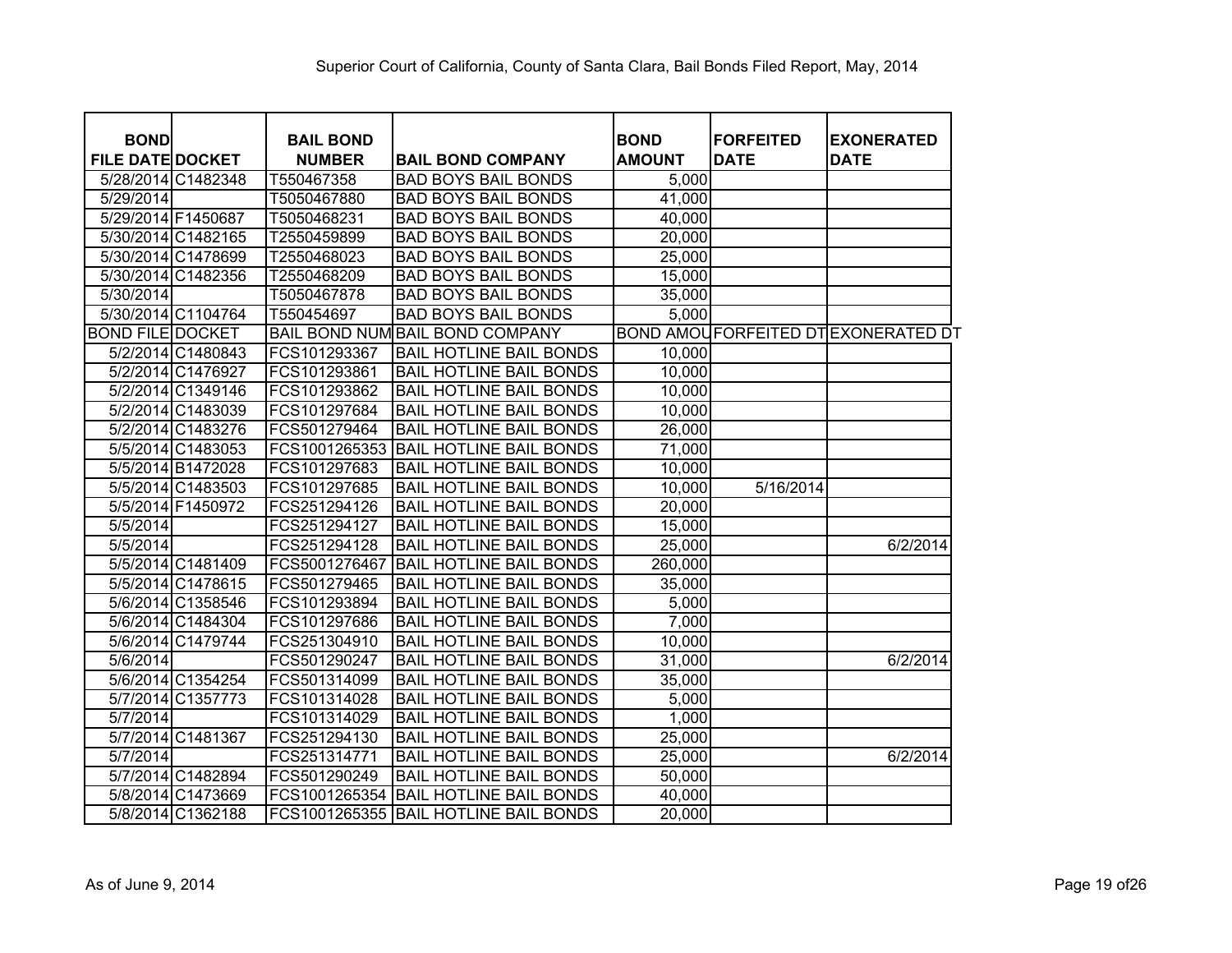| <b>BOND</b>             | <b>BAIL BOND</b> |                                | <b>BOND</b>   | <b>FORFEITED</b> | <b>EXONERATED</b>     |
|-------------------------|------------------|--------------------------------|---------------|------------------|-----------------------|
| <b>FILE DATE DOCKET</b> | <b>NUMBER</b>    | <b>BAIL BOND COMPANY</b>       | <b>AMOUNT</b> | <b>DATE</b>      | <b>DATE</b>           |
| 5/8/2014 B1471747       | FCS101297687     | <b>BAIL HOTLINE BAIL BONDS</b> | 10,000        |                  |                       |
| 5/8/2014 B1263505       | FCS101306674     | <b>BAIL HOTLINE BAIL BONDS</b> | 3,000         |                  |                       |
| 5/8/2014 C1477483       | FCS1501290462    | <b>BAIL HOTLINE BAIL BONDS</b> | 150,000       |                  | $\frac{1}{5/16/2014}$ |
| 5/8/2014 F1450671       | FCS251294129     | <b>BAIL HOTLINE BAIL BONDS</b> | 25,000        |                  |                       |
| 5/8/2014 C1483035       | FCS501290250     | <b>BAIL HOTLINE BAIL BONDS</b> | 31,000        |                  |                       |
| 5/12/2014 B1369851      | FCS1001265356    | <b>BAIL HOTLINE BAIL BONDS</b> | 100,000       |                  |                       |
| 5/12/2014 C1482888      | FCS1001270723    | <b>BAIL HOTLINE BAIL BONDS</b> | 75,000        |                  |                       |
| 5/12/2014               | FCS251317480     | <b>BAIL HOTLINE BAIL BONDS</b> | 25,000        |                  |                       |
| 5/12/2014               | FCS251317481     | <b>BAIL HOTLINE BAIL BONDS</b> | 25,000        |                  |                       |
| 5/12/2014 C1481895      | FCS251317482     | <b>BAIL HOTLINE BAIL BONDS</b> | 25,000        |                  |                       |
| 5/12/2014 C1370639      | FCS501317748     | <b>BAIL HOTLINE BAIL BONDS</b> | 50,000        |                  |                       |
| 5/13/2014 F1138662      | FCS101317397     | <b>BAIL HOTLINE BAIL BONDS</b> | 8,000         |                  |                       |
| 5/13/2014 F1244951      | FCS501317747     | <b>BAIL HOTLINE BAIL BONDS</b> | 50,000        |                  |                       |
| 5/14/2014 C1474011      | FCS1001315036    | <b>BAIL HOTLINE BAIL BONDS</b> | 100,000       |                  |                       |
| 5/14/2014 F1450861      | FCS101314036     | <b>BAIL HOTLINE BAIL BONDS</b> | 5,000         |                  |                       |
| 5/14/2014               | FCS251317483     | <b>BAIL HOTLINE BAIL BONDS</b> | 20,000        |                  |                       |
| 5/14/2014 F1449537      | FCS501317746     | <b>BAIL HOTLINE BAIL BONDS</b> | 50,000        |                  |                       |
| 5/15/2014 C1371491      | FCS2501255791    | <b>BAIL HOTLINE BAIL BONDS</b> | 200,000       |                  |                       |
| 5/15/2014 C1482945      | FCS251305924     | <b>BAIL HOTLINE BAIL BONDS</b> | 25,000        |                  |                       |
| 5/15/2014 B1472782      | FCS501317745     | <b>BAIL HOTLINE BAIL BONDS</b> | 40,000        |                  |                       |
| 5/16/2014               | FCS251305925     | <b>BAIL HOTLINE BAIL BONDS</b> | 15,000        |                  |                       |
| 5/16/2014               | FCS251305926     | <b>BAIL HOTLINE BAIL BONDS</b> | 15,000        |                  |                       |
| 5/16/2014 B1370051      | FCS251317478     | <b>BAIL HOTLINE BAIL BONDS</b> | 20,000        |                  |                       |
| 5/19/2014 C1116267      | FCS101320065     | <b>BAIL HOTLINE BAIL BONDS</b> | 10,000        |                  | 5/19/2014             |
| 5/19/2014 C1364688      | FCS1501294392    | <b>BAIL HOTLINE BAIL BONDS</b> | 60,000        |                  |                       |
| 5/19/2014 C1481124      | FCS2501283566    | <b>BAIL HOTLINE BAIL BONDS</b> | 110,000       |                  |                       |
| 5/19/2014               | FCS251320394     | <b>BAIL HOTLINE BAIL BONDS</b> | 25,000        |                  |                       |
| 5/19/2014 C1483721      | FCS251320395     | <b>BAIL HOTLINE BAIL BONDS</b> | 16,000        |                  |                       |
| 5/19/2014 C1371787      | FCS251320397     | <b>BAIL HOTLINE BAIL BONDS</b> | 15,000        |                  |                       |
| $\overline{5/19/2014}$  | FCS501320535     | <b>BAIL HOTLINE BAIL BONDS</b> | 30,000        |                  |                       |
| 5/20/2014 C1480171      | FCS101317392     | <b>BAIL HOTLINE BAIL BONDS</b> | 5,000         |                  |                       |
| 5/20/2014 C1234631      | FCS101317428     | <b>BAIL HOTLINE BAIL BONDS</b> | 5,500         |                  |                       |
| 5/20/2014               | FCS251320396     | <b>BAIL HOTLINE BAIL BONDS</b> | 15,000        |                  |                       |
| 5/20/2014 C1477096      | FCS501317744     | <b>BAIL HOTLINE BAIL BONDS</b> | 40,000        |                  |                       |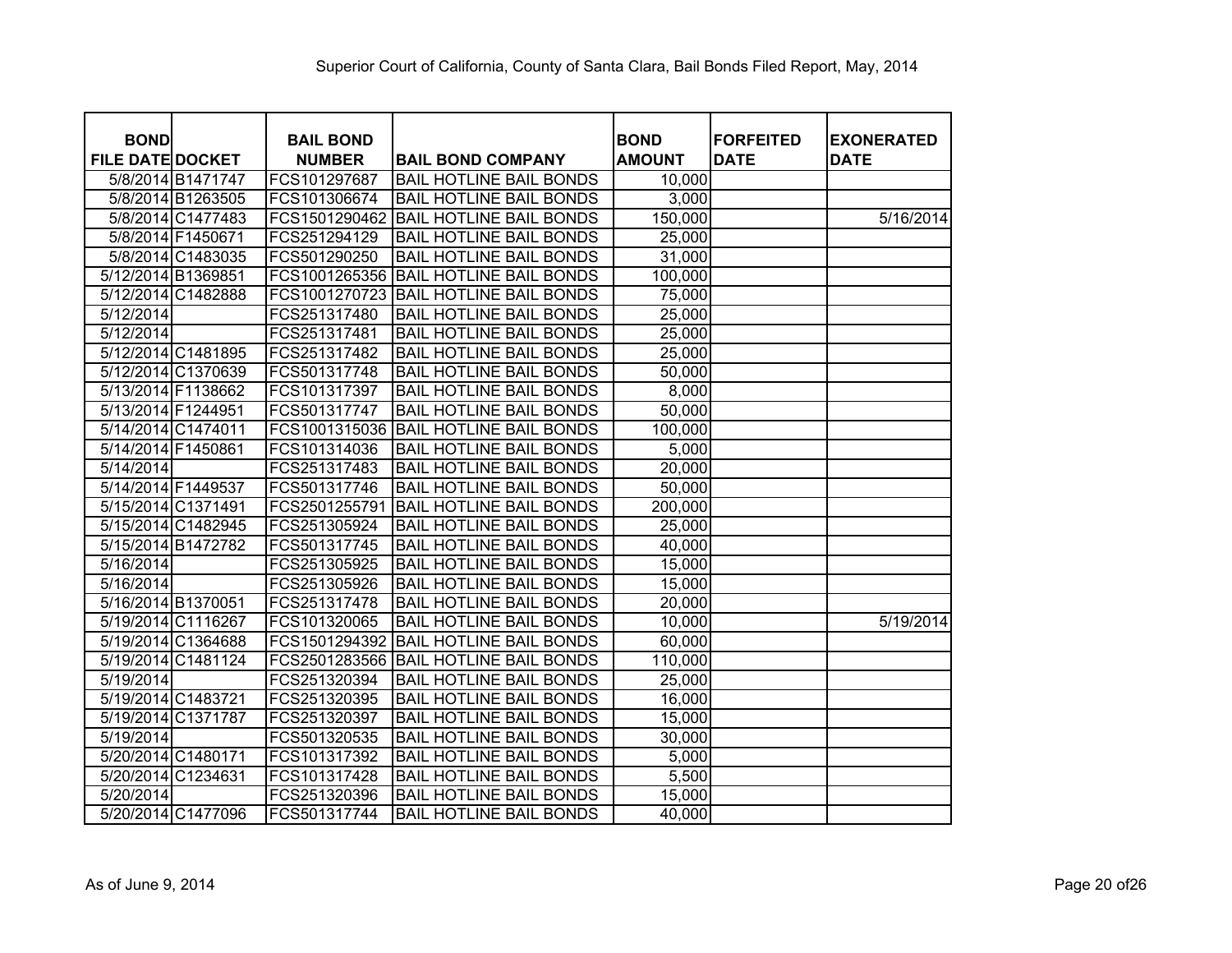| <b>BOND</b>             | <b>BAIL BOND</b> |                                 | <b>BOND</b>   | <b>FORFEITED</b> | <b>EXONERATED</b> |
|-------------------------|------------------|---------------------------------|---------------|------------------|-------------------|
| <b>FILE DATE DOCKET</b> | <b>NUMBER</b>    | <b>BAIL BOND COMPANY</b>        | <b>AMOUNT</b> | <b>DATE</b>      | <b>DATE</b>       |
| 5/22/2014 C1479200      | FCS2501287970    | <b>BAIL HOTLINE BAIL BONDS</b>  | 111,000       |                  |                   |
| 5/22/2014 C1477740      | FCS251324290     | <b>BAIL HOTLINE BAIL BONDS</b>  | 20,000        |                  |                   |
| 5/22/2014 C1483513      | FCS251324292     | <b>BAIL HOTLINE BAIL BONDS</b>  | 20,000        |                  |                   |
| 5/22/2014 C1483390      | FCS251324293     | <b>BAIL HOTLINE BAIL BONDS</b>  | 25,000        |                  |                   |
| 5/23/2014 C1483769      | FCS101314032     | <b>BAIL HOTLINE BAIL BONDS</b>  | 10,000        |                  |                   |
| 5/23/2014               | FCS101314033     | <b>BAIL HOTLINE BAIL BONDS</b>  | 5,000         |                  |                   |
| 5/23/2014 C1230705      | FCS101314034     | <b>BAIL HOTLINE BAIL BONDS</b>  | 10,000        |                  |                   |
| 5/23/2014 C1481124      | FCS2501287971    | <b>BAIL HOTLINE BAIL BONDS</b>  | 120,000       |                  |                   |
| 5/23/2014 C1077722      | FCS251314770     | <b>BAIL HOTLINE BAIL BONDS</b>  | 25,000        |                  |                   |
| 5/23/2014 C1483959      | FCS251324291     | <b>BAIL HOTLINE BAIL BONDS</b>  | 16,000        |                  |                   |
| 5/27/2014 C1483981      | FCS1001315035    | <b>BAIL HOTLINE BAIL BONDS</b>  | 100,000       |                  |                   |
| 5/27/2014 C1481632      | FCS101324167     | <b>BAIL HOTLINE BAIL BONDS</b>  | 8,000         |                  |                   |
| 5/27/2014               | FCS101324168     | <b>BAIL HOTLINE BAIL BONDS</b>  | 10,000        |                  |                   |
| 5/27/2014 B1472689      | FCS101324169     | <b>BAIL HOTLINE BAIL BONDS</b>  | 10,000        | 5/29/2014        |                   |
| 5/27/2014 B1470948      | FCS101324170     | <b>BAIL HOTLINE BAIL BONDS</b>  | 5,000         |                  |                   |
| 5/27/2014               | FCS251314766     | <b>BAIL HOTLINE BAIL BONDS</b>  | 25,000        |                  |                   |
| 5/27/2014               | FCS251314767     | <b>BAIL HOTLINE BAIL BONDS</b>  | 25,000        |                  |                   |
| 5/27/2014 C1112210      | FCS251314768     | <b>BAIL HOTLINE BAIL BONDS</b>  | 15,000        |                  |                   |
| 5/27/2014               | FCS251314769     | <b>BAIL HOTLINE BAIL BONDS</b>  | 15,000        |                  |                   |
| 5/27/2014               | FCS251324289     | <b>BAIL HOTLINE BAIL BONDS</b>  | 15,000        |                  |                   |
| 5/27/2014 C1484757      | FCS501294197     | <b>BAIL HOTLINE BAIL BONDS</b>  | 50,000        |                  |                   |
| 5/27/2014 B1471004      | FCS501306777     | <b>BAIL HOTLINE BAIL BONDS</b>  | 15,000        |                  |                   |
| 5/28/2014 B1259926      | FCS101314031     | <b>BAIL HOTLINE BAIL BONDS</b>  | 10,000        |                  |                   |
| 5/28/2014 B1472881      | FCS501294198     | <b>BAIL HOTLINE BAIL BONDS</b>  | 40,000        |                  |                   |
| 5/29/2014 C1369658      | FCS101327253     | <b>BAIL HOTLINE BAIL BONDS</b>  | 5,000         | 5/29/2014        |                   |
| 5/29/2014 C1359736      | FCS101327254     | <b>BAIL HOTLINE BAIL BONDS</b>  | 5,000         | 5/29/2014        |                   |
| 5/29/2014 C1478318      | FCS101327256     | <b>BAIL HOTLINE BAIL BONDS</b>  | 10,000        | 5/29/2014        |                   |
| 5/29/2014 B1471410      | FCS251293395     | <b>BAIL HOTLINE BAIL BONDS</b>  | 20,000        |                  |                   |
| 5/29/2014               | FCS251305927     | <b>BAIL HOTLINE BAIL BONDS</b>  | 25,000        |                  |                   |
| 5/29/2014 CC118384      | FCS251327603     | <b>BAIL HOTLINE BAIL BONDS</b>  | 20,000        |                  |                   |
| 5/30/2014               | FCS101327257     | <b>BAIL HOTLINE BAIL BONDS</b>  | 5,000         |                  |                   |
| 5/30/2014               | FCS251314765     | <b>BAIL HOTLINE BAIL BONDS</b>  | 15,000        |                  |                   |
| 5/30/2014 C1478699      | FCS251327602     | <b>BAIL HOTLINE BAIL BONDS</b>  | 25,000        |                  |                   |
| 5/6/2014                |                  | 5271941152 BODYGUARD BAIL BONDS | 15,000        |                  |                   |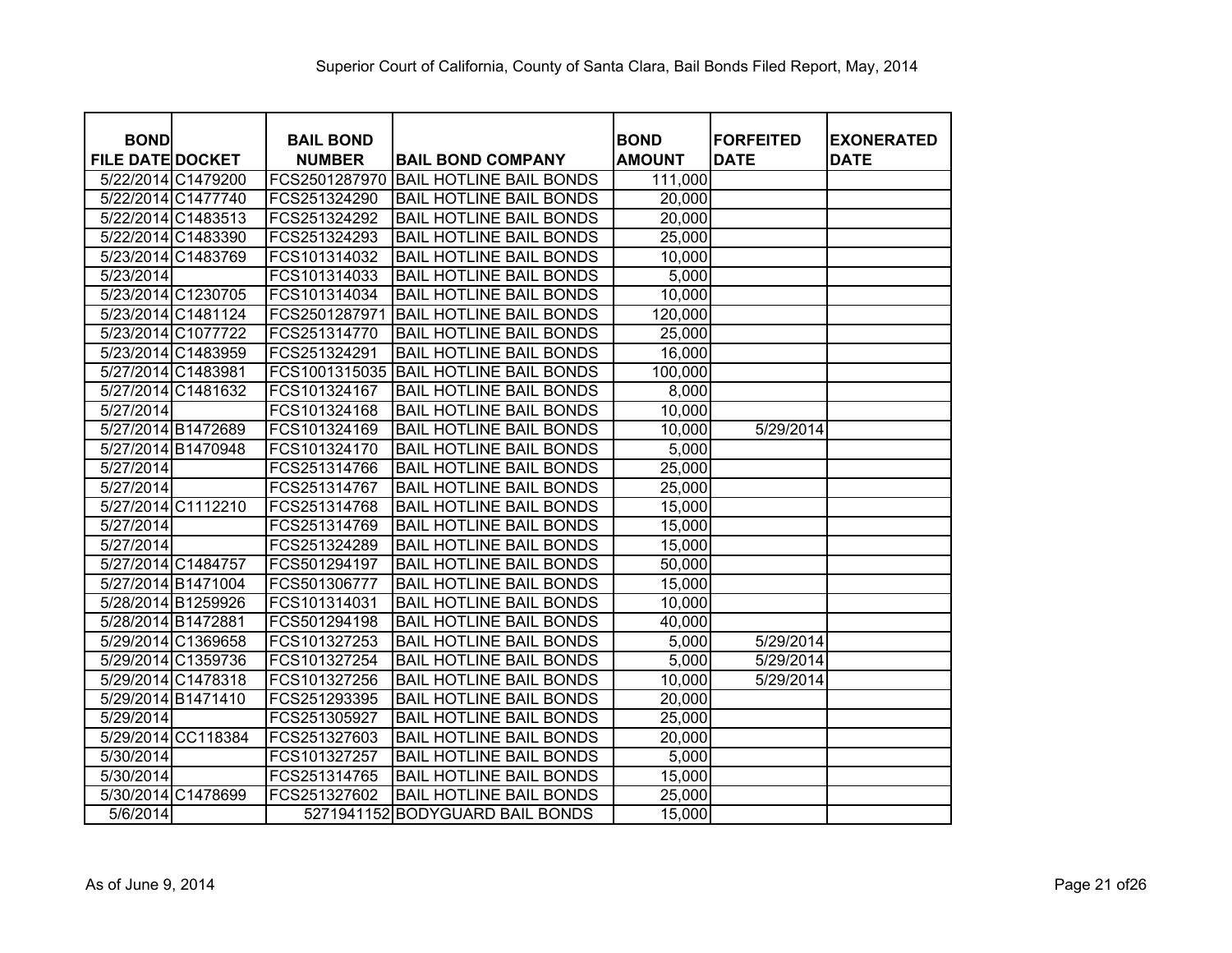| <b>BOND</b>             |                    | <b>BAIL BOND</b> |                                 | <b>BOND</b>   | <b>FORFEITED</b> | <b>EXONERATED</b> |
|-------------------------|--------------------|------------------|---------------------------------|---------------|------------------|-------------------|
| <b>FILE DATE DOCKET</b> |                    | <b>NUMBER</b>    | <b>BAIL BOND COMPANY</b>        | <b>AMOUNT</b> | <b>DATE</b>      | <b>DATE</b>       |
|                         | 5/14/2014 C1480785 |                  | 5271941165 BODYGUARD BAIL BONDS | 10,000        |                  |                   |
|                         | 5/20/2014 C1484053 |                  | 5551147009 BODYGUARD BAIL BONDS | 40,000        |                  |                   |
|                         | 5/27/2014 C1484664 |                  | 5271941178 BODYGUARD BAIL BONDS | 25,000        |                  |                   |
| 5/29/2014               |                    |                  | 5271941194 BODYGUARD BAIL BONDS | 15,000        |                  |                   |
|                         | 5/14/2014 C1475050 | 2014CC008652     | <b>CHRISTOPHER JOHN SCOTT</b>   | 15,000        |                  |                   |
|                         | 5/20/2014 C1230037 | SS1516651        | DAN KONNECKE BAIL BONDS         | 15,000        |                  |                   |
|                         | 5/14/2014 BB728755 | 2014BB017993     | <b>DISCREET BAIL BONDS</b>      | 10,000        |                  |                   |
|                         | 5/15/2014 C1482673 | 2014CC012606     | <b>DISCREET BAIL BONDS</b>      | 25,000        |                  |                   |
|                         | 5/16/2014 C1483328 | 2014DD005210     | <b>DISCREET BAIL BONDS</b>      | 50,000        |                  |                   |
| 5/21/2014 C1230151      |                    | 2014AA059939     | <b>DISCREET BAIL BONDS</b>      | 5,000         |                  |                   |
| 5/27/2014               |                    | 2014CC012432     | <b>DISCREET BAIL BONDS</b>      | 16,000        |                  |                   |
|                         | 5/28/2014 C1371892 | 2014CC007099     | <b>DISCREET BAIL BONDS</b>      | 8,000         |                  |                   |
| 5/14/2014               |                    | 2014BB019093     | ED MUMBERT BAIL BONDS           | 10,000        |                  |                   |
| 5/16/2014               |                    | 2014CC007528     | ED MUMBERT BAIL BONDS           | 25,000        |                  | 5/30/2014         |
|                         | 5/12/2014 F1451240 | 5112461441       | <b>EIGHT BALL BAIL BONDS</b>    | 10,000        |                  |                   |
|                         | 5/13/2014 F1450980 | 5271940759       | <b>EIGHT BALL BAIL BONDS</b>    | 10,000        |                  |                   |
|                         | 5/1/2014 C1477925  | T5050463890      | <b>GOLDEN STATE BAIL BONDS</b>  | 20,000        | 5/21/2014        |                   |
|                         | 5/5/2014 C1484485  | T25050458554     | <b>GOLDEN STATE BAIL BONDS</b>  | 30,000        |                  |                   |
| 5/5/2014                |                    | T25050463893     | <b>GOLDEN STATE BAIL BONDS</b>  | 76,000        |                  | 5/30/2014         |
|                         | 5/5/2014 C1484292  | T50050450664     | <b>GOLDEN STATE BAIL BONDS</b>  | 15,000        |                  |                   |
|                         | 5/14/2014 C1476040 | T10050464600     | <b>GOLDEN STATE BAIL BONDS</b>  | 100,000       |                  |                   |
|                         | 5/22/2014 C1481419 | T5050467566      | <b>GOLDEN STATE BAIL BONDS</b>  | 50,000        |                  |                   |
|                         | 5/27/2014 C1484673 | T2550467563      | <b>GOLDEN STATE BAIL BONDS</b>  | 25,000        |                  |                   |
|                         | 5/27/2014 C1484559 | T5050464597      | <b>GOLDEN STATE BAIL BONDS</b>  | 35,000        |                  |                   |
| 5/28/2014               |                    | T5050467567      | <b>GOLDEN STATE BAIL BONDS</b>  | 25,000        |                  |                   |
|                         | 5/14/2014 C1482542 | 5105382207       | <b>JAKE'S BAIL BONDS</b>        | 100,000       |                  | 5/29/2014         |
|                         | 5/29/2014 C1482542 | 5551066502       | <b>JAKE'S BAIL BONDS</b>        | 50,000        |                  |                   |
|                         | 5/29/2014 B1471782 | AC00721239       | KEITH CARTER BAIL BONDS         | 15,000        |                  |                   |
| 5/27/2014               |                    | S2502123904      | <b>LATINO BAIL BONDS</b>        | 25,000        |                  |                   |
| 5/28/2014               |                    | S2502123899      | <b>LATINO BAIL BONDS</b>        | 15,000        |                  |                   |
| 5/28/2014               |                    | S2502123902      | <b>LATINO BAIL BONDS</b>        | 25,000        |                  |                   |
|                         | 5/5/2014 C1364125  |                  | 5112502458 LE BAIL BONDS        | 7,000         |                  |                   |
|                         | 5/6/2014 C1483347  |                  | 5112502490 LE BAIL BONDS        | 10,000        |                  |                   |
|                         | 5/7/2014 F1450607  |                  | 5112423463 LE BAIL BONDS        | 5,000         |                  |                   |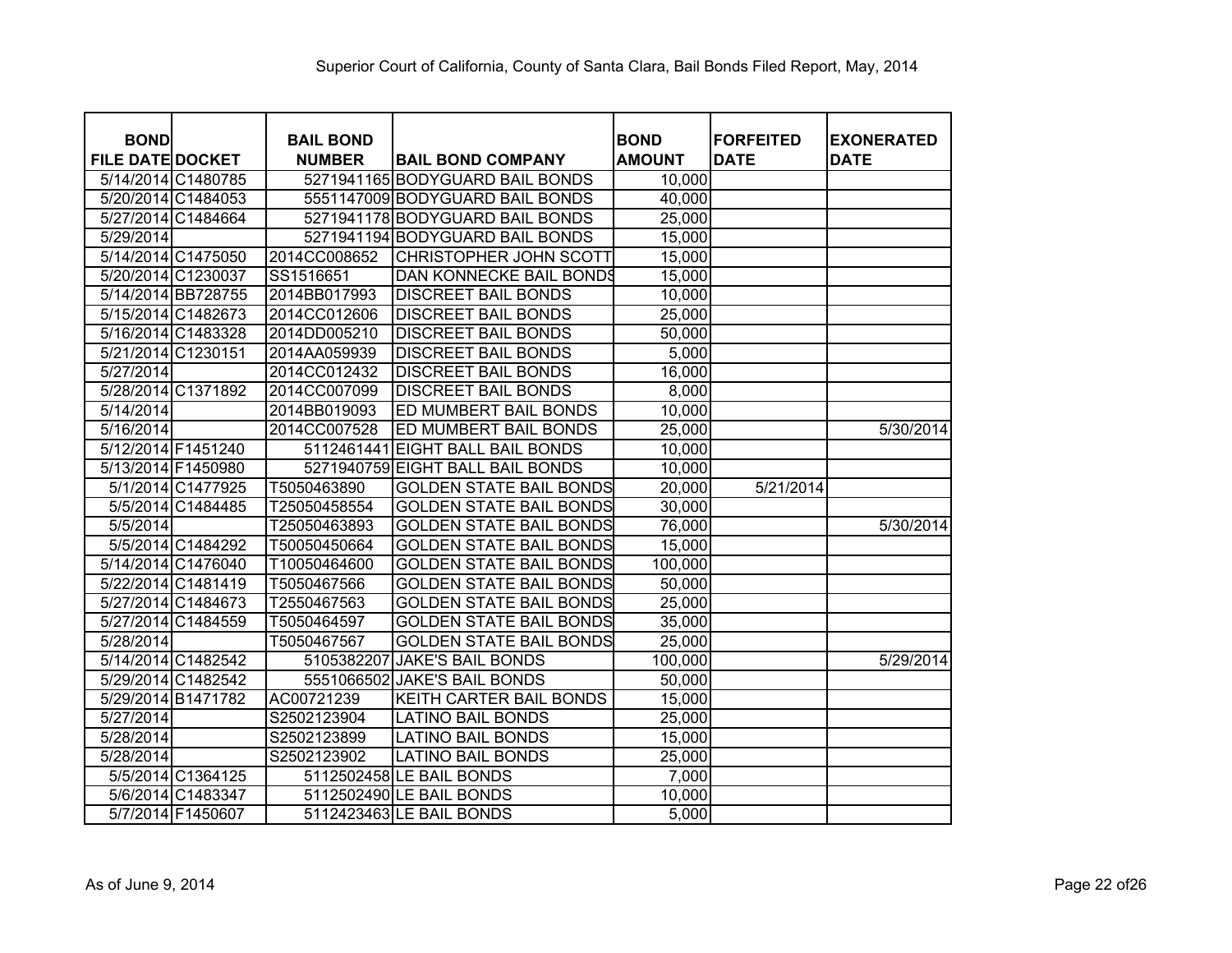| <b>BOND</b>             | <b>BAIL BOND</b> |                           | <b>BOND</b>   | <b>FORFEITED</b> | <b>EXONERATED</b> |
|-------------------------|------------------|---------------------------|---------------|------------------|-------------------|
| <b>FILE DATE DOCKET</b> | <b>NUMBER</b>    | <b>BAIL BOND COMPANY</b>  | <b>AMOUNT</b> | <b>DATE</b>      | <b>DATE</b>       |
| 5/12/2014               |                  | 5271913395 LE BAIL BONDS  | 15,000        |                  |                   |
| 5/13/2014 C1473043      |                  | 5250002751 LE BAIL BONDS  | 200,000       |                  |                   |
| 5/13/2014 C1484328      |                  | 5271913267 LE BAIL BONDS  | 25,000        |                  |                   |
| 5/14/2014               |                  | 5271913407 LE BAIL BONDS  | 25,000        |                  |                   |
| 5/14/2014               |                  | 5551130412 LE BAIL BONDS  | 46,000        |                  |                   |
| 5/15/2014               |                  | 5551130425 LE BAIL BONDS  | 45,000        |                  |                   |
| 5/19/2014 C1481461      |                  | 5112575896 LE BAIL BONDS  | 5,000         |                  |                   |
| 5/19/2014 C1475860      |                  | 5551130441 LE BAIL BONDS  | 45,000        |                  |                   |
| 5/20/2014 C1480618      |                  | 5551075614 LE BAIL BONDS  | 45,000        |                  |                   |
| 5/20/2014 C1472835      |                  | 5551075643 LE BAIL BONDS  | 45,000        |                  |                   |
| 5/21/2014 F1450434      |                  | 5112502502 LE BAIL BONDS  | 4,000         |                  |                   |
| 5/21/2014               |                  | 5271945556 LE BAIL BONDS  | 16,000        |                  |                   |
| 5/22/2014 C1482826      |                  | 5105405467 LE BAIL BONDS  | 75,000        |                  |                   |
| 5/22/2014 C1484671      |                  | 5551075586 LE BAIL BONDS  | 30,000        |                  |                   |
| 5/22/2014 C1484671      |                  | 5551075599 LE BAIL BONDS  | 30,000        |                  |                   |
| 5/22/2014 B1472776      |                  | 5551075601 LE BAIL BONDS  | 30,000        |                  |                   |
| 5/22/2014 C1481133      |                  | 5551155776 LE BAIL BONDS  | 31,000        |                  |                   |
| 5/28/2014               |                  | 5271945569 LE BAIL BONDS  | 25,000        |                  |                   |
| 5/29/2014               |                  | 5112591160 LE BAIL BONDS  | 10,000        |                  |                   |
| 5/29/2014               |                  | 5112591173 LE BAIL BONDS  | 10,000        |                  |                   |
| 5/28/2014 C1478770      | 2014BB012876     | <b>LIEN TA BAIL BONDS</b> | 10,000        |                  |                   |
| 5/2/2014 C1482205       | 2014BB018815     | <b>LUNA BAIL BONDS</b>    | 10,000        |                  |                   |
| 5/2/2014                | 2014BB018816     | <b>LUNA BAIL BONDS</b>    | 11,000        |                  | 5/29/2014         |
| 5/5/2014 C1475968       | 2014AA077884     | <b>LUNA BAIL BONDS</b>    | 5,000         |                  |                   |
| $\sqrt{5/5/2014}$       | 2014BB018714     | <b>LUNA BAIL BONDS</b>    | 11,000        |                  | 5/30/2014         |
| 5/5/2014                | 2014BB018811     | <b>LUNA BAIL BONDS</b>    | 11,000        |                  | 6/2/2014          |
| 5/5/2014 C1483041       | 2014BB019022     | <b>LUNA BAIL BONDS</b>    | 11,000        | 5/16/2014        | 5/20/2014         |
| 5/5/2014 CC964148       | 2014CC013076     | <b>LUNA BAIL BONDS</b>    | 20,000        | 5/28/2014        |                   |
| 5/5/2014 F1451363       | 2014CC013312     | <b>LUNA BAIL BONDS</b>    | 20,000        |                  |                   |
| 5/5/2014                | 2014CC013331     | <b>LUNA BAIL BONDS</b>    | 25,000        |                  | 6/2/2014          |
| 5/6/2014                | 2014BB018814     | <b>LUNA BAIL BONDS</b>    | 10,000        |                  |                   |
| 5/6/2014                | 2014BB019025     | <b>LUNA BAIL BONDS</b>    | 11,000        |                  |                   |
| 5/6/2014 B1472859       | 2014BB019063     | <b>LUNA BAIL BONDS</b>    | 10,000        |                  |                   |
| 5/6/2014                | 2014CC013313     | <b>LUNA BAIL BONDS</b>    | 30,000        |                  | 6/2/2014          |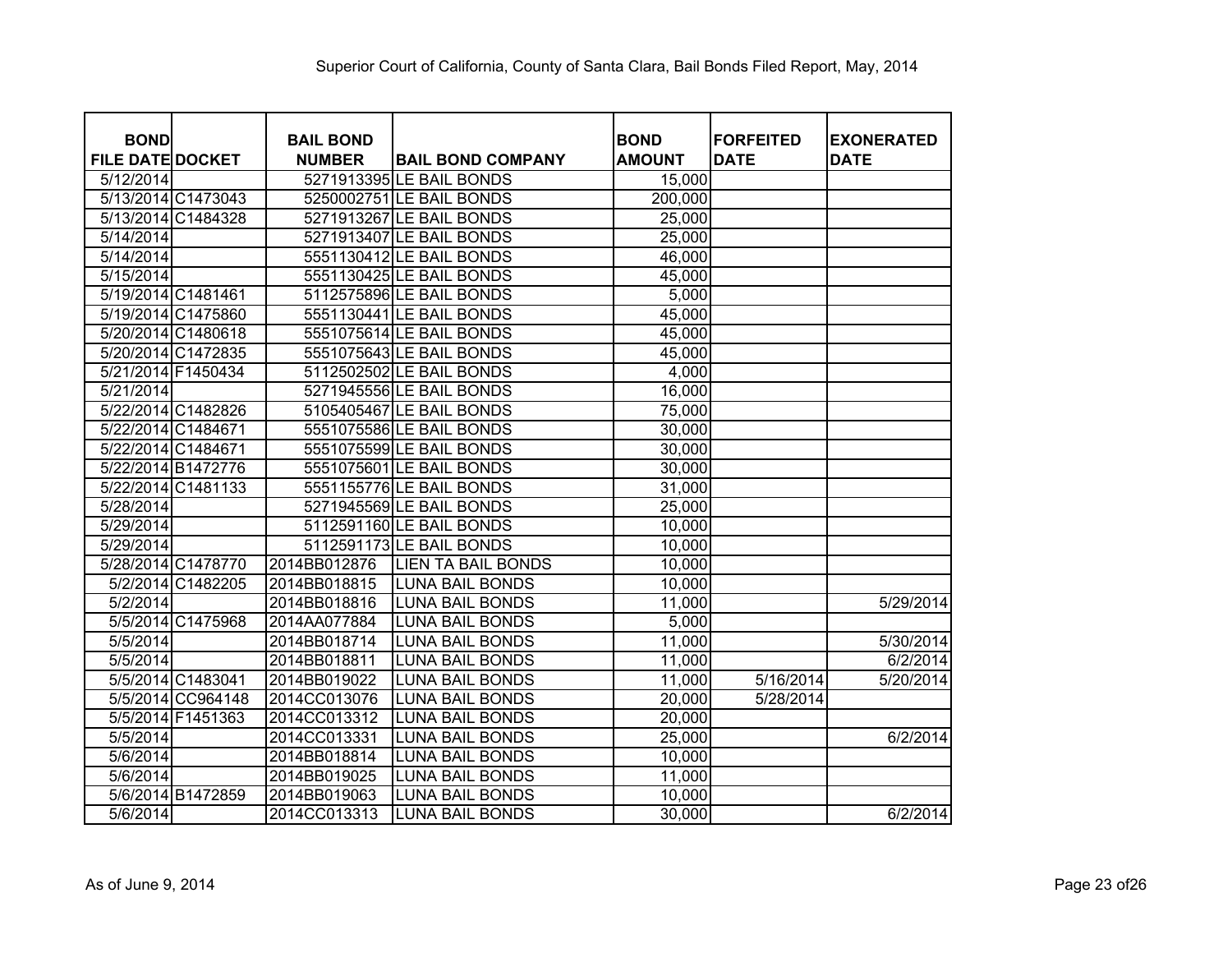| <b>BOND</b>             |                   | <b>BAIL BOND</b> |                          | <b>BOND</b>   | <b>FORFEITED</b> | <b>EXONERATED</b> |
|-------------------------|-------------------|------------------|--------------------------|---------------|------------------|-------------------|
| <b>FILE DATE DOCKET</b> |                   | <b>NUMBER</b>    | <b>BAIL BOND COMPANY</b> | <b>AMOUNT</b> | <b>DATE</b>      | <b>DATE</b>       |
|                         | 5/7/2014 F1451095 | 2014BB019024     | <b>LUNA BAIL BONDS</b>   | 10,000        |                  |                   |
|                         | 5/7/2014 F1451117 | 2014CC013334     | <b>LUNA BAIL BONDS</b>   | 25,000        |                  |                   |
|                         | 5/7/2014 F1349401 | 2014CC013335     | <b>LUNA BAIL BONDS</b>   | 12,500        |                  |                   |
|                         | 5/7/2014 F1242187 | 2014DD008971     | <b>LUNA BAIL BONDS</b>   | 35,000        |                  |                   |
| 5/12/2014               |                   | 2014BB018047     | <b>LUNA BAIL BONDS</b>   | 10,000        |                  |                   |
| 5/12/2014               |                   | 2014BB019023     | <b>LUNA BAIL BONDS</b>   | 10,000        |                  |                   |
| $\overline{5/12/2014}$  |                   | 2014BB019069     | <b>LUNA BAIL BONDS</b>   | 10,000        |                  |                   |
| 5/12/2014 C1078535      |                   | 2014CC013337     | <b>LUNA BAIL BONDS</b>   | 5,000         |                  |                   |
| 5/12/2014 C1483691      |                   | 2014DD009213     | <b>LUNA BAIL BONDS</b>   | 17,000        |                  |                   |
| 5/12/2014 C1483765      |                   | 2014DD009363     | <b>LUNA BAIL BONDS</b>   | 50,000        |                  | 5/28/2014         |
| 5/12/2014               |                   | 2014EE004172     | <b>LUNA BAIL BONDS</b>   | 60,000        |                  |                   |
| 5/13/2014 C1477576      |                   | 2014AA077885     | <b>LUNA BAIL BONDS</b>   | 5,000         |                  |                   |
| 5/13/2014 C1481079      |                   | 2014DD009361     | <b>LUNA BAIL BONDS</b>   | 25,000        |                  |                   |
| 5/13/2014 C1484815      |                   | 2014DD009364     | <b>LUNA BAIL BONDS</b>   | 25,000        |                  |                   |
| 5/14/2014 C1472742      |                   | 2014AA077887     | <b>LUNA BAIL BONDS</b>   | 5,000         |                  |                   |
| 5/14/2014 C1366942      |                   | 2014AA077888     | <b>LUNA BAIL BONDS</b>   | 5,000         |                  |                   |
| 5/14/2014 B1472705      |                   | 2014BB019066     | <b>LUNA BAIL BONDS</b>   | 10,000        |                  |                   |
| 5/14/2014 C1483334      |                   | 2014EE004198     | <b>LUNA BAIL BONDS</b>   | 100,000       |                  |                   |
| 5/14/2014 B1472343      |                   | 2014FF000689     | <b>LUNA BAIL BONDS</b>   | 11,000        |                  |                   |
| 5/21/2014               |                   | 2014BB022771     | <b>LUNA BAIL BONDS</b>   | 10,000        |                  |                   |
| 5/21/2014 C1366061      |                   | 2014CC016594     | <b>LUNA BAIL BONDS</b>   | 20,000        |                  |                   |
| 5/21/2014 F1451250      |                   | 2014DD009246     | <b>LUNA BAIL BONDS</b>   | 50,000        |                  |                   |
| 5/22/2014               |                   | 2014CC016597     | <b>LUNA BAIL BONDS</b>   | 20,000        |                  |                   |
| 5/22/2014               |                   | 2014CC016598     | <b>LUNA BAIL BONDS</b>   | 25,000        |                  |                   |
| 5/23/2014 C1475162      |                   | 2014AA082352     | <b>LUNA BAIL BONDS</b>   | 5,000         |                  |                   |
| 5/23/2014 C1365772      |                   | 2014BB022772     | <b>LUNA BAIL BONDS</b>   | 7,500         |                  |                   |
| 5/28/2014 C1477861      |                   | 2014CC016599     | <b>LUNA BAIL BONDS</b>   | 15,000        |                  |                   |
| 5/28/2014               |                   | 2014DD009958     | <b>LUNA BAIL BONDS</b>   | 10,000        |                  |                   |
| 5/28/2014               |                   | 2014DD009963     | <b>LUNA BAIL BONDS</b>   | 15,000        |                  |                   |
| 5/28/2014 C1483765      |                   | 2014EE004482     | <b>LUNA BAIL BONDS</b>   | 66,000        |                  |                   |
| 5/30/2014 F1450927      |                   | 2014BB018720     | <b>LUNA BAIL BONDS</b>   | 10,000        |                  |                   |
| 5/30/2014 C1482235      |                   | 2014CC016596     | <b>LUNA BAIL BONDS</b>   | 20,000        |                  |                   |
| 5/30/2014 C1365649      |                   | 2014DD009212     | <b>LUNA BAIL BONDS</b>   | 10,000        |                  |                   |
|                         | 5/5/2014 C1483127 | 2014DD009238     | PACIFIC COAST BAIL BONDS | 10,000        |                  |                   |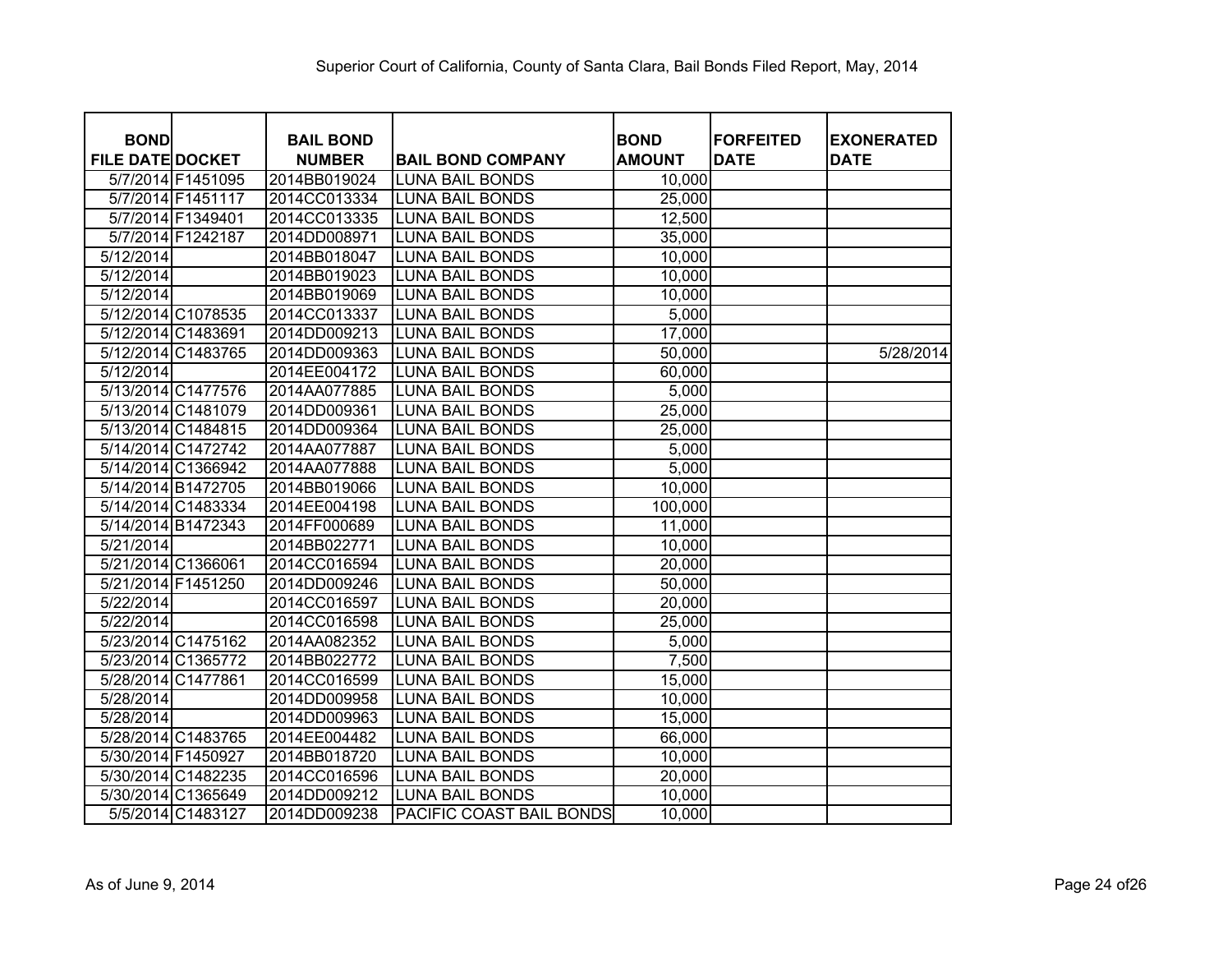| <b>BOND</b><br><b>FILE DATE DOCKET</b> |                   | <b>BAIL BOND</b><br><b>NUMBER</b> | <b>BAIL BOND COMPANY</b>        | <b>BOND</b><br><b>AMOUNT</b> | <b>FORFEITED</b><br><b>DATE</b> | <b>EXONERATED</b><br><b>DATE</b> |
|----------------------------------------|-------------------|-----------------------------------|---------------------------------|------------------------------|---------------------------------|----------------------------------|
| 5/5/2014                               |                   | 2014DD009240                      | <b>PACIFIC COAST BAIL BONDS</b> | 15,000                       |                                 |                                  |
|                                        | 5/6/2014 C1354022 | 2014AA077242                      | <b>PACIFIC COAST BAIL BONDS</b> | 5,000                        |                                 |                                  |
|                                        | 5/7/2014 C1480987 | 2014EE004179                      | <b>PACIFIC COAST BAIL BONDS</b> | 10,000                       |                                 |                                  |
|                                        | 5/7/2014 C1480987 | 2014EE004180                      | PACIFIC COAST BAIL BONDS        | 20,000                       |                                 |                                  |
| 5/12/2014 B1471480                     |                   | 2014AA077243                      | PACIFIC COAST BAIL BONDS        | 5,000                        |                                 |                                  |
| 5/12/2014 F1450728                     |                   | 2014BB019694                      | PACIFIC COAST BAIL BONDS        | 10,000                       | 5/23/2014                       |                                  |
| 5/12/2014                              |                   | 2014CC013807                      | <b>PACIFIC COAST BAIL BONDS</b> | 15,000                       |                                 |                                  |
| 5/12/2014                              |                   | 2014CC013808                      | PACIFIC COAST BAIL BONDS        | 16,000                       |                                 |                                  |
| 5/12/2014 F1451240                     |                   | 2014CC013809                      | <b>PACIFIC COAST BAIL BONDS</b> | 20,000                       |                                 |                                  |
| 5/13/2014 C1484049                     |                   | 2014BB019700                      | <b>PACIFIC COAST BAIL BONDS</b> | 11,000                       |                                 |                                  |
| 5/20/2014 B1471078                     |                   | 2014BB019697                      | PACIFIC COAST BAIL BONDS        | 10,000                       |                                 |                                  |
| 5/21/2014 F1349080                     |                   | 2014BB019695                      | PACIFIC COAST BAIL BONDS        | 7,500                        |                                 | 5/22/2014                        |
| 5/27/2014                              |                   | 2014CC013811                      | PACIFIC COAST BAIL BONDS        | 15,000                       |                                 |                                  |
| 5/27/2014                              |                   | 2014DD009693                      | <b>PACIFIC COAST BAIL BONDS</b> | 35,000                       |                                 |                                  |
| 5/27/2014 C1483572                     |                   | 2014FF000746                      | PACIFIC COAST BAIL BONDS        | 180,000                      |                                 |                                  |
| 5/28/2014                              |                   | 2014BB019699                      | PACIFIC COAST BAIL BONDS        | 10,000                       |                                 |                                  |
| 5/28/2014                              |                   | 2014CC013812                      | PACIFIC COAST BAIL BONDS        | 21,000                       |                                 |                                  |
|                                        | 5/7/2014 B1472820 | 2014CC011198                      | <b>RAMIREZ BAIL BONDS</b>       | 11,250                       |                                 |                                  |
| 5/23/2014 C1484056                     |                   | 2014DD008158                      | <b>RAMIREZ BAIL BONDS</b>       | 40,000                       |                                 |                                  |
| 5/23/2014 C1483876                     |                   | 2014EE002844                      | <b>REIDY BAIL BONDS</b>         | 60,000                       |                                 |                                  |
|                                        | 5/2/2014 C1197945 | US25780788                        | <b>REMEDY BAIL BONDS</b>        | 25,000                       |                                 |                                  |
|                                        | 5/8/2014 C1348742 | AB00736490                        | ROMELLI BAIL BONDS              | 10,000                       |                                 |                                  |
| 5/21/2014 F1450964                     |                   | U520492415                        | <b>SCOTT STEVENSON BAIL BO</b>  | 1,500                        |                                 |                                  |
|                                        | 5/5/2014 C1476806 | 2014CC007848                      | <b>TAPOUT BAIL BONDS</b>        | 30,000                       |                                 |                                  |
| 5/13/2014 C1480801                     |                   | 2014BB016556                      | <b>TAPOUT BAIL BONDS</b>        | 5,000                        |                                 |                                  |
| 5/19/2014 C1482350                     |                   | 2014BB016557                      | <b>TAPOUT BAIL BONDS</b>        | 5,000                        |                                 |                                  |
| 5/19/2014                              |                   | 2014DD005836                      | <b>TAPOUT BAIL BONDS</b>        | 40,000                       |                                 |                                  |
| 5/30/2014 C1484289                     |                   | 2014EE004342                      | <b>TAPOUT BAIL BONDS</b>        | 75,000                       |                                 |                                  |
|                                        | 5/7/2014 C1480400 | IS15K283605                       | <b>TEDD WALLACE BAIL BONDS</b>  | 10,000                       |                                 |                                  |
| 5/23/2014 C1483703                     |                   | IS50K99095                        | <b>TEDD WALLACE BAIL BONDS</b>  | 42,000                       |                                 |                                  |
| 5/27/2014 B1471966                     |                   | IS30K154262                       | TEDD WALLACE BAIL BONDS         | 20,000                       |                                 |                                  |
|                                        | 5/1/2014 C1483277 | 2014DD005855                      | <b>VERONICA MELERO BAIL BO</b>  | 45,000                       |                                 | 5/14/2014                        |
|                                        | 5/1/2014 C1483277 | 2014DD008267                      | VERONICA MELERO BAIL BO         | 45,000                       |                                 | 5/14/2014                        |
|                                        | 5/2/2014 C1478746 | 2014BB012042                      | <b>VERONICA MELERO BAIL BO</b>  | 10,000                       |                                 |                                  |